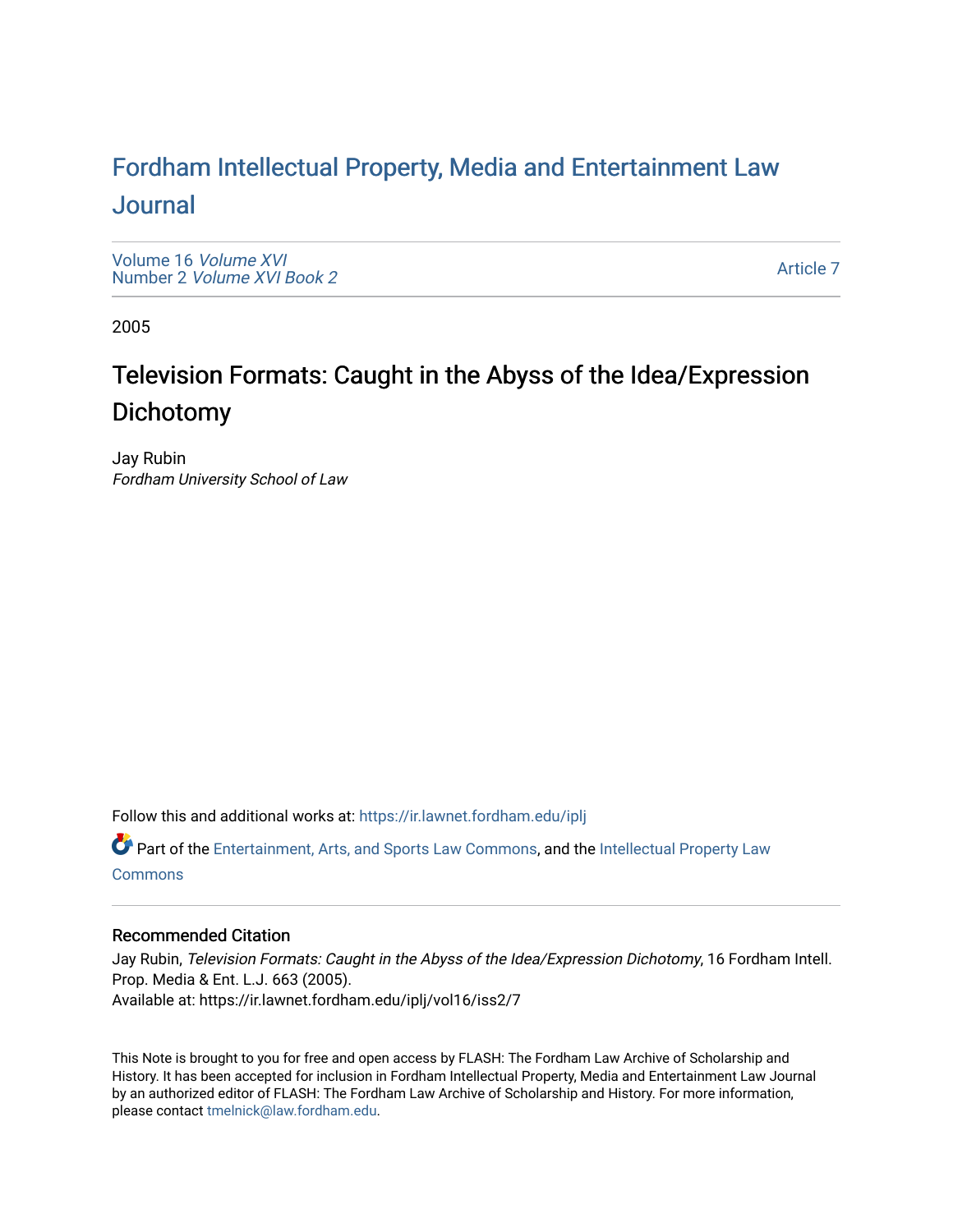# Television Formats: Caught in the Abyss of the Idea/Expression Dichotomy

# Cover Page Footnote

Professor Sonia Katyal, Nicole Serratore, Beth Understahl, Lisa Ju, Dorothea Constas, Esq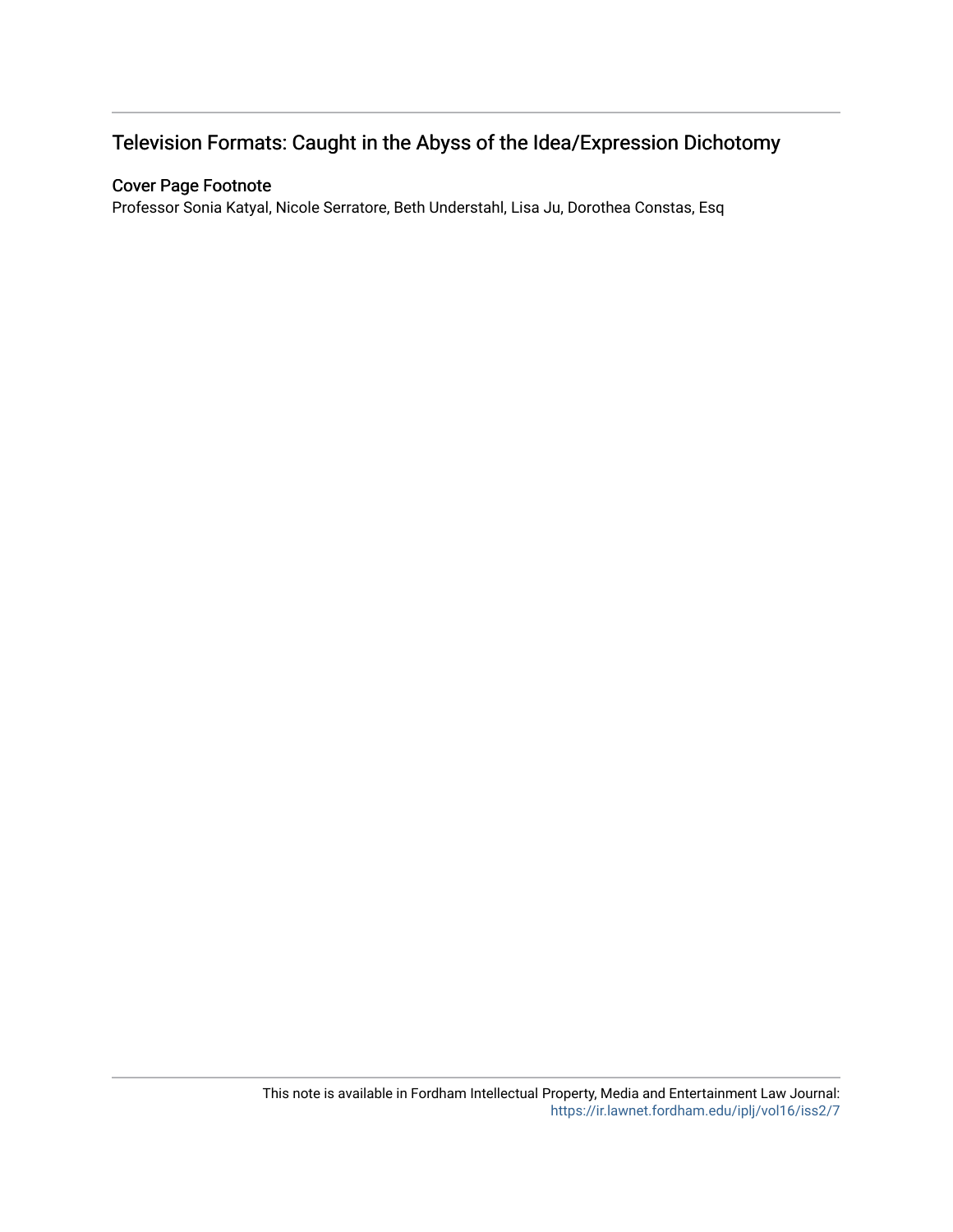# Television Formats: Caught in the Abyss of the Idea/Expression Dichotomy

# Jay Rubin<sup>\*</sup>

| I. | COPYRIGHT PREEMPTION OF STATE LAW CLAIMS 670          |  |
|----|-------------------------------------------------------|--|
|    | A. THE FIRST PRONG—IDEAS ARE WITHIN THE SUBJECT       |  |
|    |                                                       |  |
|    | B. THE SECOND PRONG—THE EXTRA ELEMENT TEST 676        |  |
|    | C. STATE LAW CLAIMS ASSERTING QUALITATIVELY DIFFERENT |  |
|    |                                                       |  |
|    |                                                       |  |
|    |                                                       |  |
|    |                                                       |  |
|    |                                                       |  |
|    |                                                       |  |
| Π. | THE QUESTIONABLE VIABILITY OF STATE                   |  |
|    |                                                       |  |
|    |                                                       |  |
|    | B. THE PARTICULAR PROBLEM IN TELEVISION FORMAT        |  |
|    |                                                       |  |

<sup>\*</sup> J.D. candidate, Fordham University School of Law, 2006; B.A., Business Administration, Fordham College of Liberal Studies, *summa cum laude*, 2003; former freelance producer and Vice President of Production, Hearst Entertainment, Inc. The author wishes to thank Professor Sonia Katyal for her helpful guidance; Nicole Serratore, Beth Understahl, and Lisa Ju for their editorial contributions and Dorothea Constas, Esq. for her invaluable insight and support.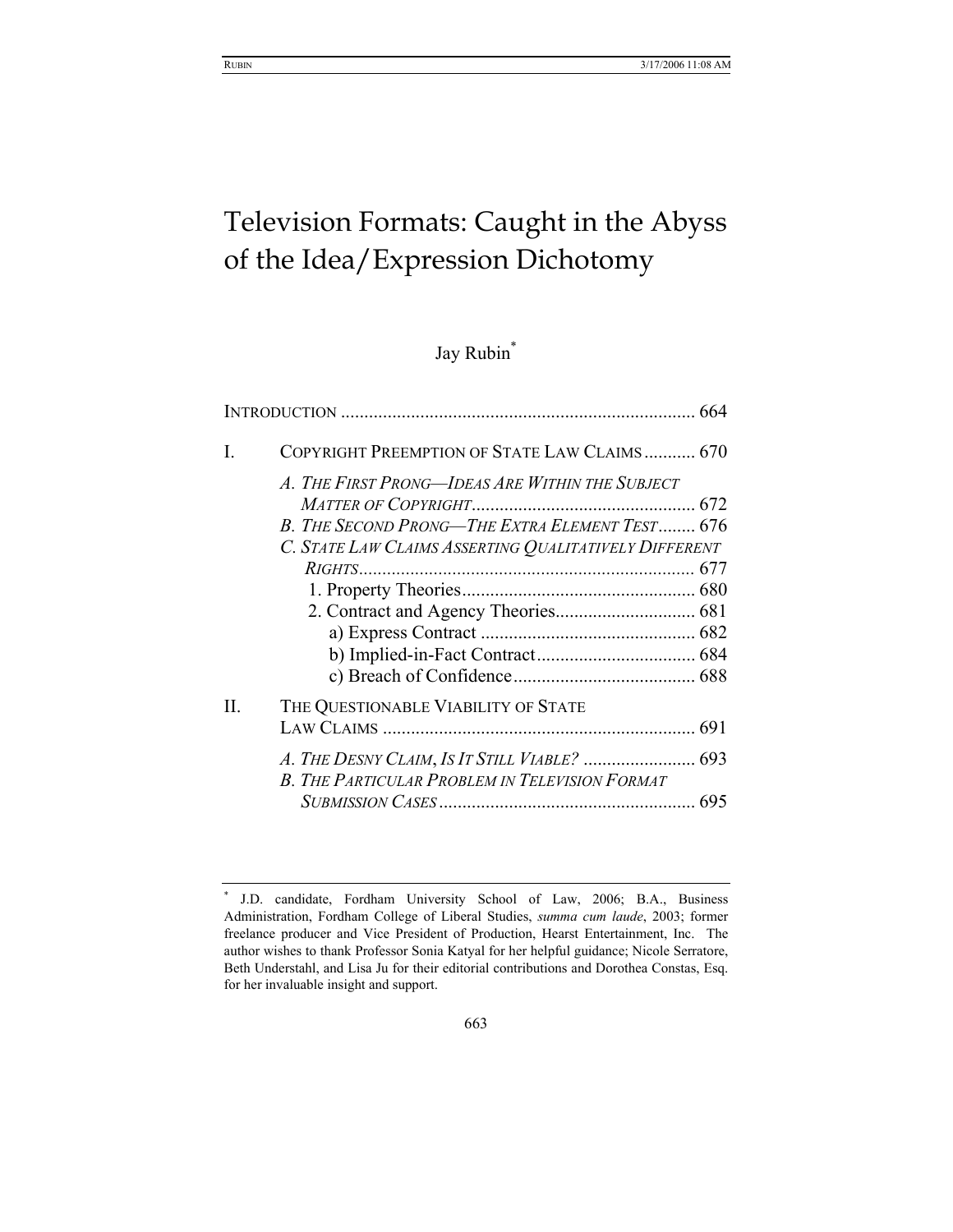| 664 | FORDHAM INTELL, PROP, MEDIA & ENT, L.J.             | [Vol. $16$ |
|-----|-----------------------------------------------------|------------|
| Ш   | THE POTENTIAL EFFECT OF LEGAL OUTCOMES ON THE       |            |
|     | <b>B. A COLLECTIVE RIGHTS ORGANIZATION IS WORTH</b> |            |
|     |                                                     |            |
|     |                                                     |            |
|     | 2. The Writers' Guild of America and the WGA        |            |
|     |                                                     |            |
|     |                                                     |            |

# **INTRODUCTION**

A highly regarded television producer creates a series format.<sup>1</sup> He partners with a studio for financing, lines up some big name talent, and begins shopping the concept to broadcasters. His pitch is received with enthusiasm and he enters into negotiations with one broadcaster. Executives at other networks, not wanting to miss the opportunity for a potential ratings winner, also invite negotiations. Shortly thereafter, the team strikes a production deal with one of the networks. A losing bidder, having failed to secure the project, calls an alternate producer who has presented an idea in the same genre and suggests that they work together to 'develop something' in that area. The losing bidder cranks up the production process and launches its version of the program first. What result?

In March 2005, NBC began airing "The Contender," a reality show conceived by Mark Burnett, of "Survivor" fame. When NBC won the contract for the show, Fox, who had been another interested network, developed a concept with another producer,

<sup>1</sup> A format is presented in an elaborate package of materials including storylines, character descriptions, talent selections, settings, music, game rules, graphics, script treatments, production guidelines, etc. The ordering and selection of these components becomes the blueprint for production. However, the value of a format is not the particular elements chosen but a concept that underlies the series and is carried forward in each episode. It is somewhere between an abstract idea and the finished program. It is this idea that by necessity must be disclosed to be sold.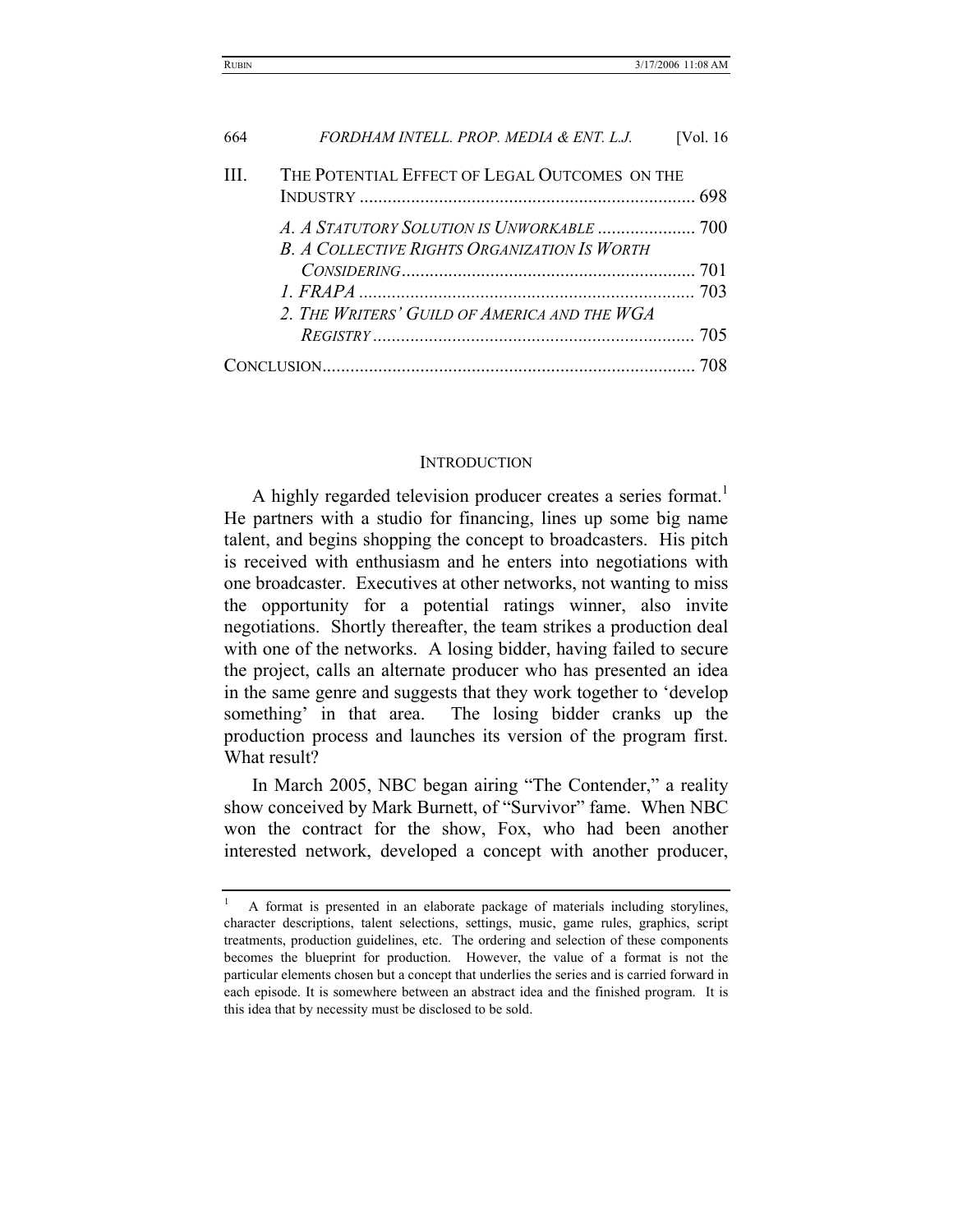Endemol, for a very similar program entitled, "The Next Great Champ," and announced an early launch. Although NBC, DreamWorks (Burnett's studio partner) and Burnett were outraged by Fox's behavior, $2$  the only legal action initiated by DreamWorks and Burnett (NBC did not join as a plaintiff) was a claim for an injunction based on violations of California Athletic Commission regulations.<sup>3</sup> The court denied the motion for a restraining order and the action was dismissed. $4$  NBC decided to push back its launch date to mitigate the potential dilution of audience share that would certainly result from the simultaneous launch of two identically formatted shows.

As often happens in television format disputes, another producer, Leigh Ann Burton, also claimed authorship of the concept behind Endemol's "The Next Great Champ."5 She had previously pitched a boxing reality show concept to Oscar de la Hoya's Golden Boy Productions, the company that collaborated with Endemol to deliver the Fox series.<sup>6</sup> In defending itself in the press, Fox stated that they had received five proposals from producers for similar ideas, including Endemol and Burnett.

The pattern is a familiar one. It is seen everyday in the television industry. A writer or producer generates a concept for a series and pitches the show format to broadcasters and distributors. Shortly thereafter, a similar idea is embodied in a new series without the acquirer having hired him to produce the series, or compensated him for the idea. The fundamental difference between an expectation that the recipient will pay for the concept if

<sup>2</sup> Scott Collins, *Boxing Shows' Breaks; 'Champ' and 'Contender' are Fighting Each Other in Court*, *but They're Both Getting Tax Deals and Disclosure Waivers From the State*, L.A. TIMES, Aug. 25, 2004, at E1.

 $\frac{3}{4}$  *Id.* 

Lisa de Morales, *Fox's 'Great Champ' Still Standing*, WASH. POST, Aug. 19, 2004, at C01.

<sup>5</sup> Wade Paulsen, Fox's 'The Next Great Champ' Faces New Lawsuit Alleging Idea Theft, REALTY TV WORLD, Sept. 2, 2004, http://www.realitytvworld.com/news/fox-thenext-great-champ-faces-new-lawsuit-alleging-idea-theft-2868.php. 6

*Id.* 

Wade Paulsen, Fox's 'The Next Great Champ' Wins First Amendment Court Fight Against NBC's 'The Contender', REALTY TV WORLD, Sept. 1, 2004, http://www.realitytvworld.com/news/fox-the-next-great-champ-wins-first-amendmentcourt-fight-against-nbc-the-contender-2864.php.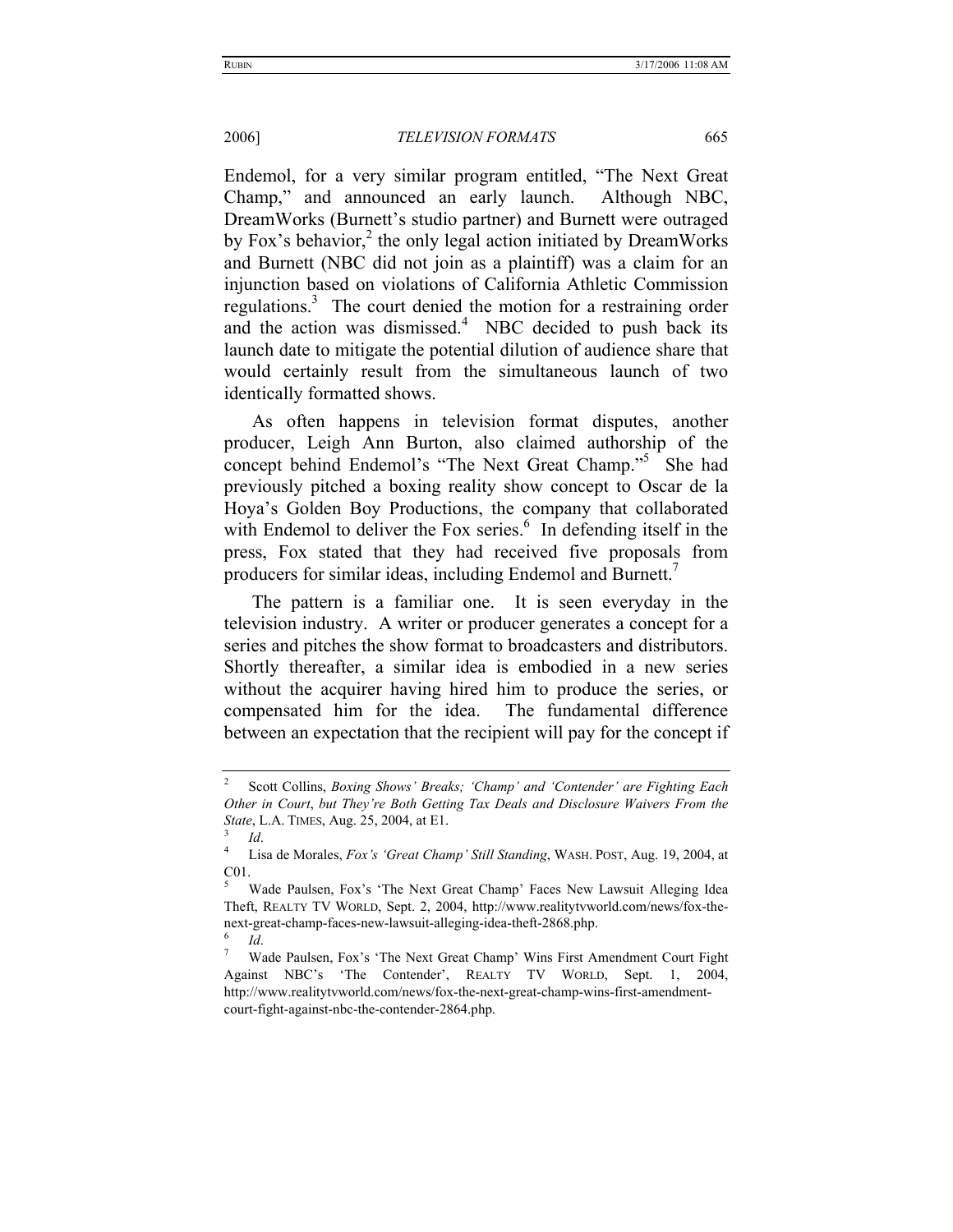it is used, and the expectation that the recipient will refrain from using an idea unless an agreement is reached is a fundamental distinction in television format submission cases. The law may protect the expectation to be paid, but not the expectation of exclusive control over the idea.

The purpose of this paper is not to crusade for the moral rights of television format purveyors over the opportunistic behavior of broadcasters. Most participants are repeat players and, from time to time, find themselves on either side of such disputes. The production company that pitches a show idea has also been the recipient of hundred of pitches from others.<sup>8</sup> Furthermore, every successful show will attract claims from those who have submitted similar ideas to the producing entity or broadcaster in the past.<sup>9</sup> The point, rather, is that a lack of legal consequences for the purposeful taking of another's work will naturally lead to a greater tendency to engage in such behavior. International licensing of television formats is worth hundreds of millions of dollars.<sup>10</sup> In reality most acquirers of programming would prefer to license a successful format rather than risk harming long-term relationships or incurring great expense in litigation by stealing the idea. However, producers and broadcasters lately seem more willing to borrow significantly and directly from competitors as well as those who pitch television formats in a "desperate search for proven . . . adaptable programming to compete in the multichannel age."<sup>11</sup> Is the industry as a whole moving toward anarchy, knowing that

<sup>8</sup> Interview conducted March 6, 2005 with Nicole Serratore, former Director of Acquisitions, Miramax Films in New York. As one example, Miramax had at least twenty people in the development and acquisitions departments, each of whom might receive five to ten pitches or scripts per week, totaling between 5,000 and 10,000 ideas received by the company per year.

<sup>9</sup>  *See*, *e.g.*, Murray v. Nat'l Broad. Co., Inc., 844 F.2d 988, 991 (2d Cir. 1988); Buchwald v. Paramount Pictures Corp., No. C706083, 1990 WL 357611, at \*6 (Cal. Super. Ct. Jan. 8, 1990).

<sup>&</sup>lt;sup>10</sup> Gautam Malkani, *Haven't We Seen That Programme Somewhere Before? Got Any Good Ideas? If So*, *Beware the Copycats*, *as Protection of TV Formats is Weak and You'll Need a Detailed 'Bible' to Stop the Rip-offs*, FINANCIAL TIMES (London), Sept. 21, 2004, Creative Business at 8 [hereinafter *Good Ideas*]. 11 *Id.*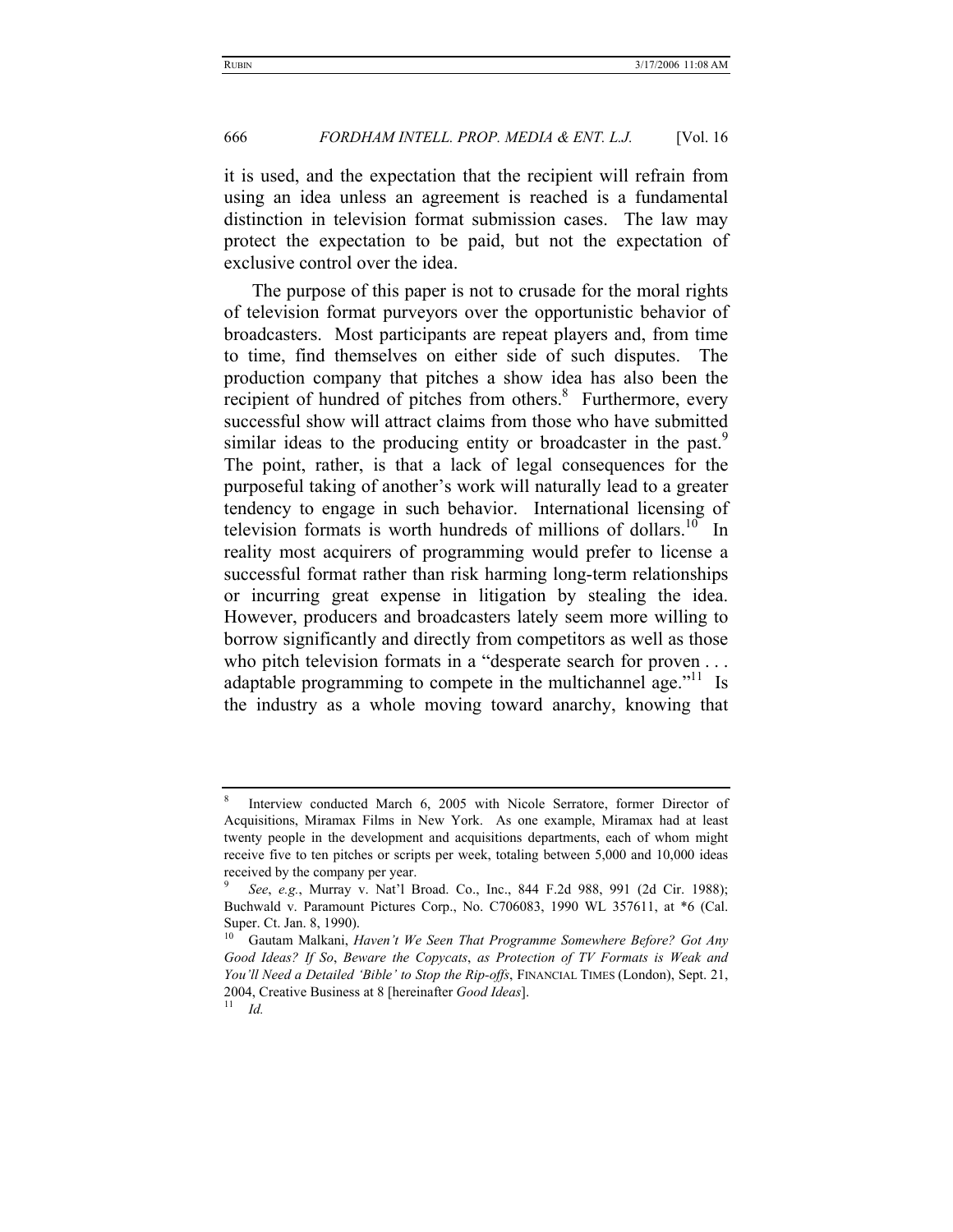anything short of copyright infringement or a clear contractual breach may not be enforceable?<sup>12</sup>

At the heart of the problem is a lack of legal certainty in disputes regarding idea submissions. This paper discusses the developments arising from the express language of the 1976 Copyright Act regarding copyright preemption and how these developments have affected television format submission cases. A growing number of courts are finding preemption of state law claims in idea submission cases.<sup>13</sup> The author's concern is that as courts cannot recognize format submission claims, the gentlemen's agreement on which the industry operates, tenuous as it is, is likely to break down. The broadcaster who seeks out and copies the best of what creative producers develop will have a competitive advantage by not having to invest in developing or acquiring formats or remunerating those who do. If the industry and the courts tolerate this practice, competitors must follow the same strategy or find themselves at a competitive disadvantage. Eventually there is little incentive to invest in creative ideas and all programming becomes comodified, reducing the value of the entire resource pool and reducing any incentive for innovation. The television industry relies heavily on the process of receiving and exploiting pitched formats. $14$  The idea purveyor derives her incentive for innovation from a belief that should the project go forward, she will be included in the production and accordingly share in the revenues. Historically, especially among repeat players, the industry has recognized this understanding.<sup>15</sup>

The Copyright Act of 1976 made fundamental changes that affected this balance when it granted federal copyright protection to unpublished works.<sup>16</sup> At the same time, it preempted state

<sup>12</sup> Examples of recent programs where litigation over format copying has arisen: *The Contender* versus *The Next Great Champ*; *American Idol*, *Pop Idol* versus *X-factor*; *Survivor* versus *I'm a Celebrity*; *Survivor* versus *Boot Camp; Do Over* versus *That was Then; Wife Swap versus Trading Spouses; Forgive Me versus Forgive and Forget.*<br><sup>13</sup> *See discussion infra Part II.*<br><sup>14</sup> *See Good Ideas, supra note 10.*<br><sup>15</sup> 4 MELVILLE B. NIMMER & DAVID NIMMER, NIMMER ON COPYRIGHT § 16

<sup>33 (</sup>Matthew Bender & Co., Inc. 2005) (1978) (discussing industry custom).<br><sup>16</sup> The Copyright Act of 1976, 90 Stat. 2544 (1978) (current version at 17 U.S.C. § 102  $(2000)$ ).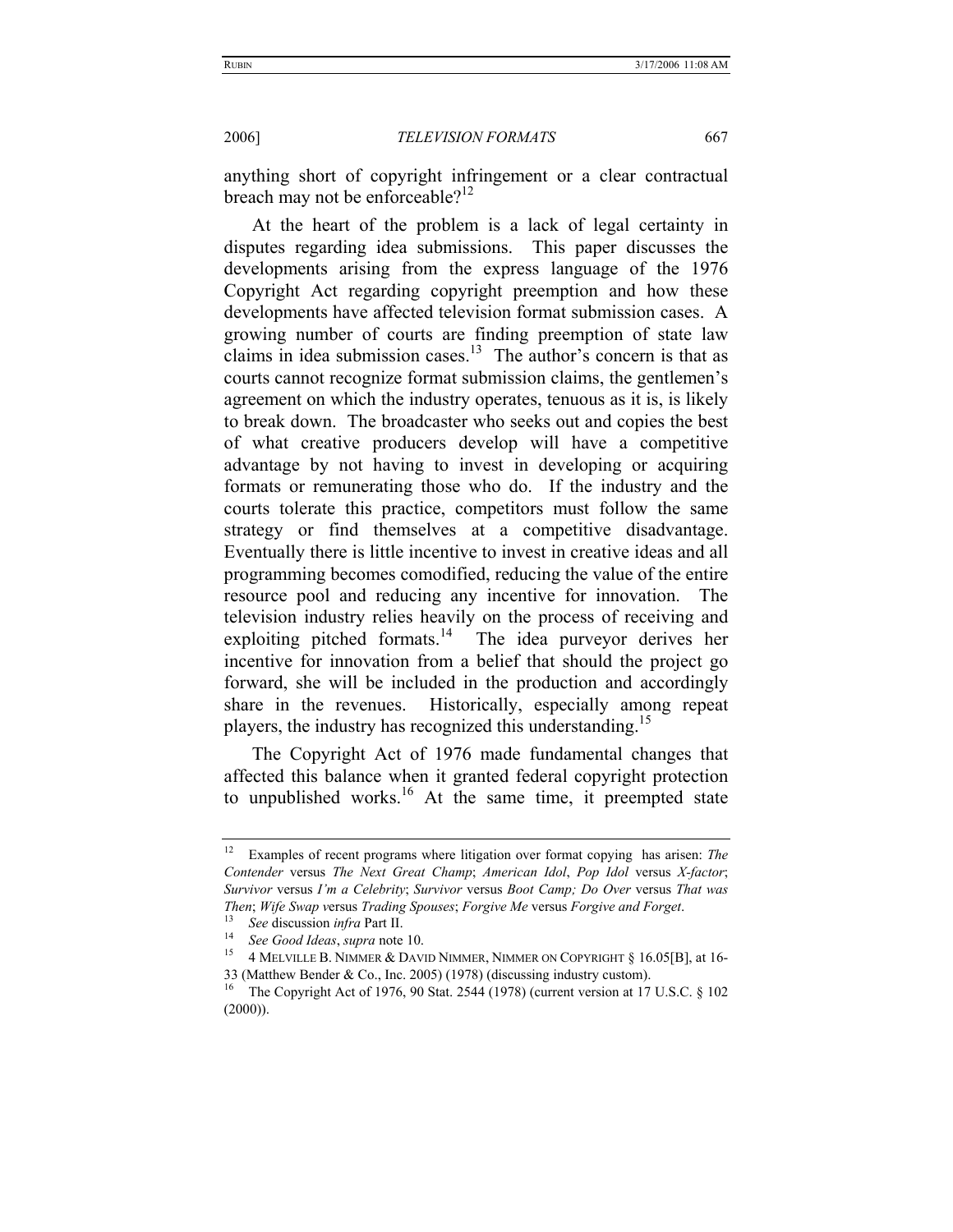common law copyright protection for unpublished works, because now such works fall within the scope of federal copyright.<sup>17</sup>

This alteration has effected judicial interpretation in the context of television format submissions. First, and immediately, any state law claims that are equivalent to rights protected under the 1976 Act are preempted.<sup>18</sup> That includes not only common law copyright, but also any property-based claims under state law such as conversion, misappropriation and quasi-contract.<sup>19</sup> This left contract theory, either express or implied-in-fact, as the only viable claims to protect against plagiarism.<sup>20</sup> Hence, in the television format setting, such as in the above example, the originators of the format are without legal recourse because what has been taken, namely, ideas, does not amount to copyright infringement.<sup>21</sup> Furthermore, where there is no relationship, either contractual or agency, between the parties, proving an extra element necessary to overcome preemption (beyond an understanding not to use the material) may be practically impossible.<sup>22</sup> It is no wonder that faced with the futility of presenting a copyright infringement claim or a state law claim that would withstand federal copyright preemption, the producers chose instead to bring a pretextual claim for violations of the state boxing regulations.<sup>23</sup>

against Fox Broadcasting alleging copyright infringement of *Survivor* by a similar

<sup>&</sup>lt;sup>17</sup> The Copyright Act of 1976, 90 Stat. 2572 (1978) (current version at 17 U.S.C.  $\S$  301 (2000)). *See*, *e.g.*, United States *ex rel.* Berge v. Bd. of Trs. of the Univ. of Ala., 104 F.3d 1453, 1463 (4th Cir. 1997); Klekas v. EMI Films, Inc., 198 Cal. Rptr. 296, 301 (1984) ("the federal statute applies so as to preempt any claim . . . based upon a commonlaw copyright theory.").

<sup>18</sup> *See*, *e.g.*, *Berge*, 104 F.3d at 1463; *Klekas*, 198 Cal. Rptr. at 301. 19 *See* discussion *infra* Part I.A. *See also* Arthur R. Miller, *Common Law Protection for Products of the Mind: An "Idea" Whose Time Has Come*, 119 HARV. L. REV. 703, 764-73 (2006) (discussing judicial interpretation of preemption doctrine as it relates to novelty and concreteness).

<sup>20</sup> Lionel S. Sobel, *The Law of Ideas, Revisited,* 1 UCLA Ent. L. Rev. 9, 21-22 (1994); *but see* Glen L. Kulik, *Copyright Preemption: Is This the End of Desny v. Wilder?*, 21 LOY. L.A. ENT. L. REV. 1, 29 (2000) (suggesting that preemption has eliminated impliedin-fact contract claims for idea submission cases in California). 21 *See*, *e.g.*, CBS Broad. Inc. v. ABC, Inc., No. 02 Civ. 8813 (LAP), 2003 U.S. Dist.

LEXIS 20258 (S.D.N.Y. Jan. 13, 2003) (denying preliminary injunction on a copyright infringement claim brought by the broadcaster and producer of *Survivor* against the broadcaster and producer of a similar program, *I'm a Celebrity*, *Get Me Out of Here*).<br><sup>22</sup> *See* discussion *infra* Part II.A.<br><sup>23</sup> In April 2001 CBS and Burnett's company, Survivor Productions brought suit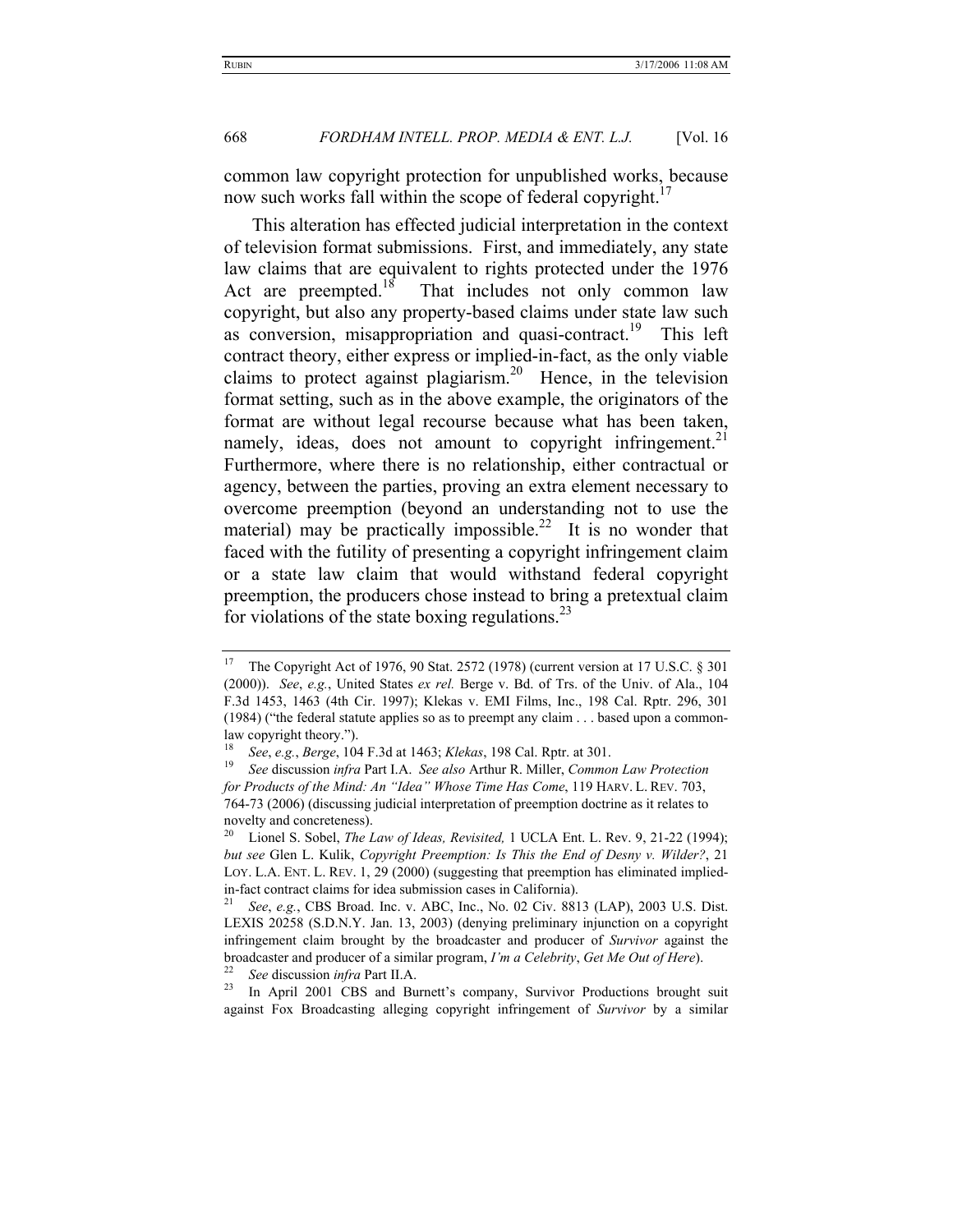Recent case law at the circuit level has reaffirmed the efficacy of state law claims to withstand a preemption challenge in idea submission cases.<sup>24</sup> However, the circumstances of these cases, from the advertising industry<sup>25</sup> the feature film industry,<sup>26</sup> and the toy industry<sup>27</sup> are distinguishable from the circumstances of format submissions in television.<sup>28</sup> This paper examines the case law concerning idea submissions with particular attention to television format submissions and suggests that a lack of enforcement against plagiarism, besides being frustrating for plaintiffs,<sup>29</sup> also has economic consequences for broadcasters and distributors. Entitlement systems, even those established by contract, rely on enforcement to function.<sup>30</sup> Without a reliable system of enforcement, acquirers of program ideas have no other choice, from an economic standpoint, but to act opportunistically, reducing incentives for innovation and reducing economic efficiency.

Part I discusses copyright preemption of state law claims and the impact of preemption on the body of law termed "The Law of Ideas," as applied to the entertainment industry. Part II addresses the current viability of implied-in-fact contract claims and its impact on television format submissions. Part III discusses the

program, *Boot Camp.* Survivor Prod. LLC v. Fox Broad. Co., 2001 U.S. Dist. LEXIS 25512 (C.D. Cal. 2001). Eventually the suit was dropped. *Viacom Drops a Lawsuit Against Fox*, NEW YORK TIMES, September 8, 2001 at C4.<br><sup>24</sup> See infra notes 23–25.<br><sup>25</sup> See, *e.g.*, Wrench LLC v. Taco Bell Corp., 256 F.3d 446 (6th Cir. 2001); Katz

Dochrermann & Epstein, Inc. v. Home Box Office, No. 97 CIV. 7763(TPG), 1999 WL 179603 (S.D.N.Y. Mar. 31, 1999).

<sup>26</sup> *See*, *e.g.*, Grosso v. Miramax Film Corp., 383 F.3d 965 (9th Cir. 2004). 27 *See*, *e.g.*, Nadel v. Play-By-Play Toys & Novelties, Inc., 208 F.3d 368 (2d Cir. 2000).

<sup>28</sup> *See*, *e.g.*, Associated Artist Entm't, Inc. v. Walt Disney Pictures, No. CV-95-00713- AAH, 1999 WL 132196, at \*1 (9th Cir. Mar. 9, 1999) (stating that an expectation of future business does not form an implied contract); Endemol Entm't, B.V. v. Twentieth Television Inc., No. CV98-0608 ABC (BQRx), 1998 U.S. Dist. LEXIS 19049 at \*12, (C.D. Cal. Sept. 29, 1998); Entous v. Viacom Int'l, Inc., 151 F. Supp. 2d 1150, 1160 (C.D. Cal. 2001); Kodadek v. MTV Networks, Inc., 152 F.3d 1209, 1213 (9th Cir. 1998); Keane v. Fox Television Stations, Inc., 297 F. Supp. 2d 921, 944 (S.D. Tex. 2004).<br><sup>29</sup> See Glen L. Kulik, *Copyright Preemption: Is This the End of Desny v. Wilder?*, 21

LOY. L.A. ENT. L. REV. 1, 29 (2000) (suggesting that preemption has eliminated impliedin-fact contract claims for idea submission cases in California). 30 *See generally* Robert P. Merges, *Contracting into Liability Rules: Intellectual* 

*Property Rights and Collective Rights Organizations*, 84 CAL. L. REV. 1293 (1996).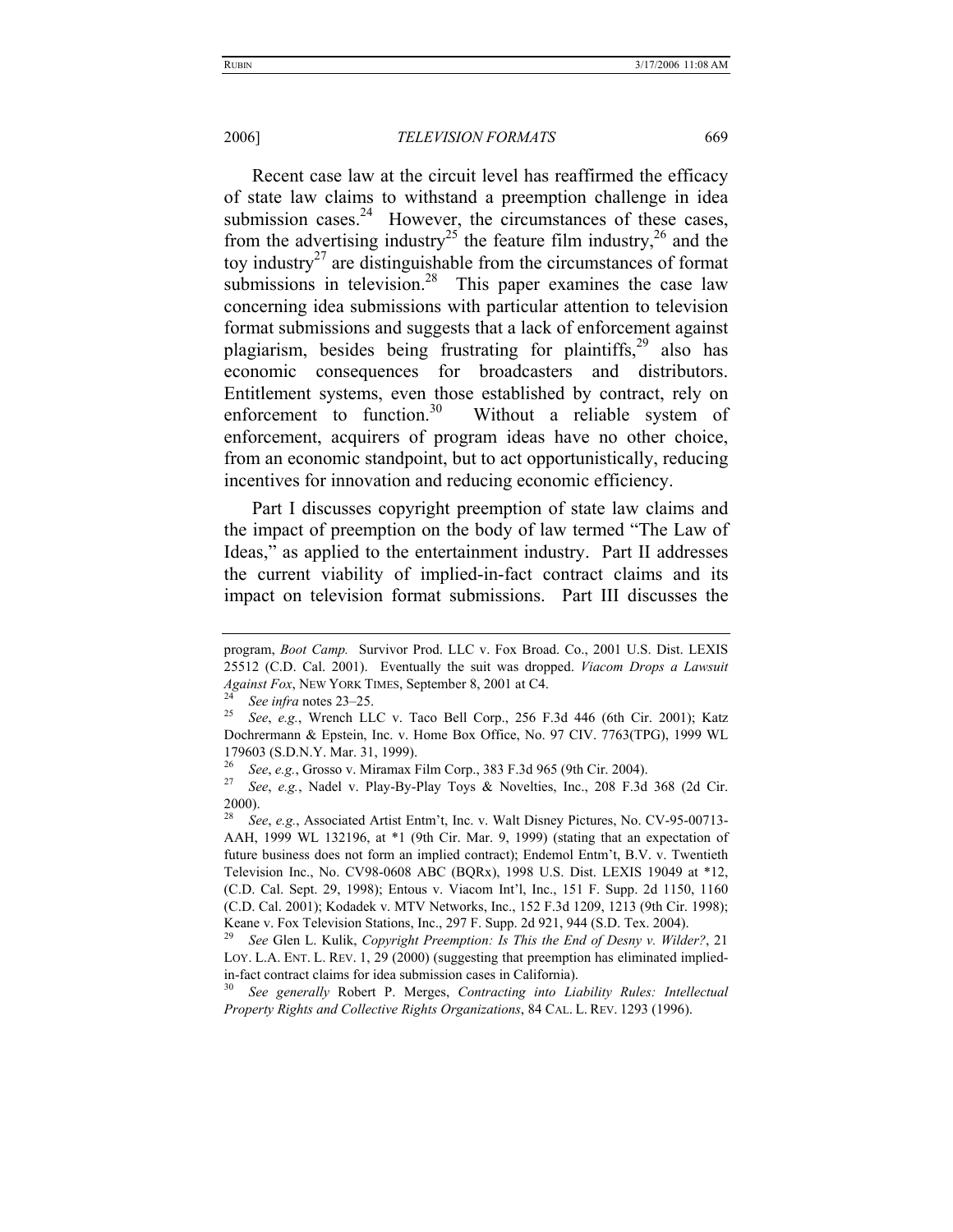likely effect of these legal outcomes on the television industry and concludes with the recommendation that the acquirers of programming would benefit from the formation of a voluntary collective rights organization for the administration and arbitration of format authorship disputes. The Writers' Guild of America ("WGA") Script Registry, currently a passive resource, would be a one candidate to organize a dispute resolution system for the benefit of acquirers as well as purveyors of television formats.

#### I. COPYRIGHT PREEMPTION OF STATE LAW CLAIMS

This section discusses the Law of Ideas and the effect that copyright preemption has had on the viability of state law claims in idea submission cases.

Copyright law offers little protection for television formats for three reasons. First, copyright law protects expression, not ideas.<sup>31</sup> When copyrights in a television format have been asserted, courts have found in most cases, only a similarity in ideas or scenes a faire, and not a taking of the expression of those ideas.<sup>32</sup> Second, the Copyright Act of 1976 protects unpublished works,  $33$  while under the Copyright Act of  $1909<sub>1</sub><sup>34</sup>$  unpublished works were the province of state common law copyright.<sup>35</sup> This regime offered unpublished works such as treatments and proposals somewhat broader protection under state law. Third, and most importantly, the Copyright Act of 1976 expressly preempts equivalent state law claims including common law copyright and any claim that is not *qualitatively different* from the rights protected under copyright,

<sup>31</sup> *See* 17 U.S.C. § 102(b) (2000). *See*, *e.g.*, Beal v. Paramount Pictures, 806 F. Supp. 963, 966 (N.D. Ga. 1992).

<sup>32</sup> *See*, *e.g.*, Warner Bros., Inc. v. Am. Broad. Cos., 523 F. Supp. 611, 615 (S.D.N.Y. 1981); CBS Broad. Inc. v. ABC, Inc., No. 02 Civ. 8813 (LAP), 2003 U.S. Dist. LEXIS 20258, at \*4–5 (S.D.N.Y. Jan. 13, 2003); Survivor Prods. LLC v. Fox Broad. Co., No. CV 01-3234 LGB (SHx), 2001 U.S. Dist. LEXIS 25511, at \*8–18 (C.D. Cal. June 11,  $^{2001)}_{33}$ .

<sup>33</sup> *See* The Copyright Act of 1976, 90 Stat. 2572 (1978) (current version at 17 U.S.C. § 301 (2000)).

<sup>34</sup> *See* Copyright Act of 1909, Pub. L. No. 60-349, ch. 320, 35 Stat. 1075, 1081 (1909) (current version at 17 U.S.C. §§ 101–914 (2000)).

<sup>35</sup> *See* Copyright Act of 1909, Pub. L. No. 60-349, ch. 320, 35 Stat. 1075, 1081 (1909).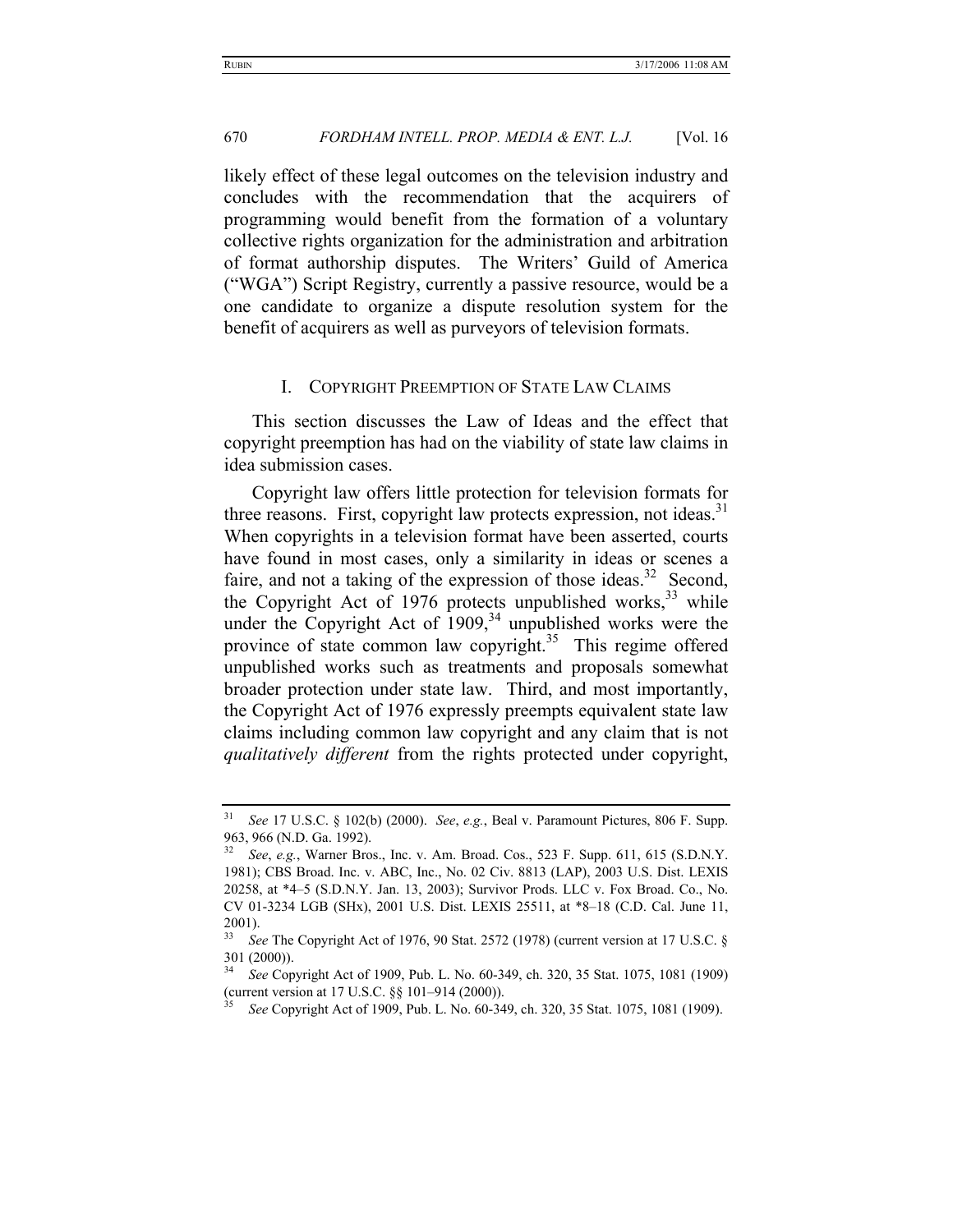that is, the right to copy, distribute, make derivative works, perform or display.<sup>36</sup>

When one attempts to sell an idea for a television program, the idea is inevitably memorialized in some form of writing submitted to a studio, network, or production entity. Business is conducted this way in virtually every case.<sup>37</sup> Defendants will argue that a plaintiff's sole cause of action is for copyright infringement because anything reduced to writing is thereby copyrightable. A defendant will remove the case to federal court, alleging the contract cause of action is a disguised copyright infringement claim, subject to federal court jurisdiction. Once the case is in federal court, the defendant will move to dismiss the claim, contending it is preempted by the Copyright Act of 1976.<sup>38</sup>

Under the earlier regime<sup>39</sup>, unpublished works were the province of state law under common law copyright.<sup>40</sup> Under the 1976 Act, Congress explicitly intended to create a single federal system of copyright protection preempting the state common law copyright.<sup>41</sup> Section 301 states that all state claims that fall within

*Id.* 

<sup>36</sup> *See* The Copyright Act of 1976, 90 Stat. 2546 (1978) (codified at 17 U.S.C. § 106  $(2000)$ ).

<sup>&</sup>lt;sup>37</sup> See Good Ideas, *supra* note 10.<br><sup>38</sup> See Kulik, *Copyright Preemption supra* note 29<br><sup>39</sup> Copyright Act of 1909, Pub. L. No. 60-349, ch. 320, 35 Stat. 1075, 1081 (1909) (current version at 17 U.S.C. §§ 101–914 (2000)); *see also* 1 NIMMER ON COPYRIGHT *supra* note 15, § 1.01[A], at 1–4—1–8.<br><sup>40</sup> *See* H.R. Rep. No. 94-1476, at 129–132 (1976), *as reprinted in* 1976 U.S.C.C.A.N.

<sup>5659, 5745–5746 (&</sup>quot;[17 U.S.C.] [s]ection 301, one of the bedrock provisions of the bill, would accomplish a fundamental and significant change in the present law. Instead of a dual system of 'common law copyright' for unpublished works and statutory copyright for published works, which has been the system in effect in the United States since the first copyright statute in 1790, the bill adopts a single system of Federal statutory copyright from creation.").

<sup>41</sup> *Id.* at 5745

The intention of section 301 is to preempt and abolish any rights under the common law or statutes of a State that are equivalent to copyright and that extend to works coming within the scope of the Federal copyright law ... [S]ection 301 is intended to be stated in the clearest and most unequivocal language possible, so as to foreclose any conceivable misinterpretation of its unqualified intention that Congress shall act preemptively, and to avoid the development of any vague borderline areas between State and Federal protection.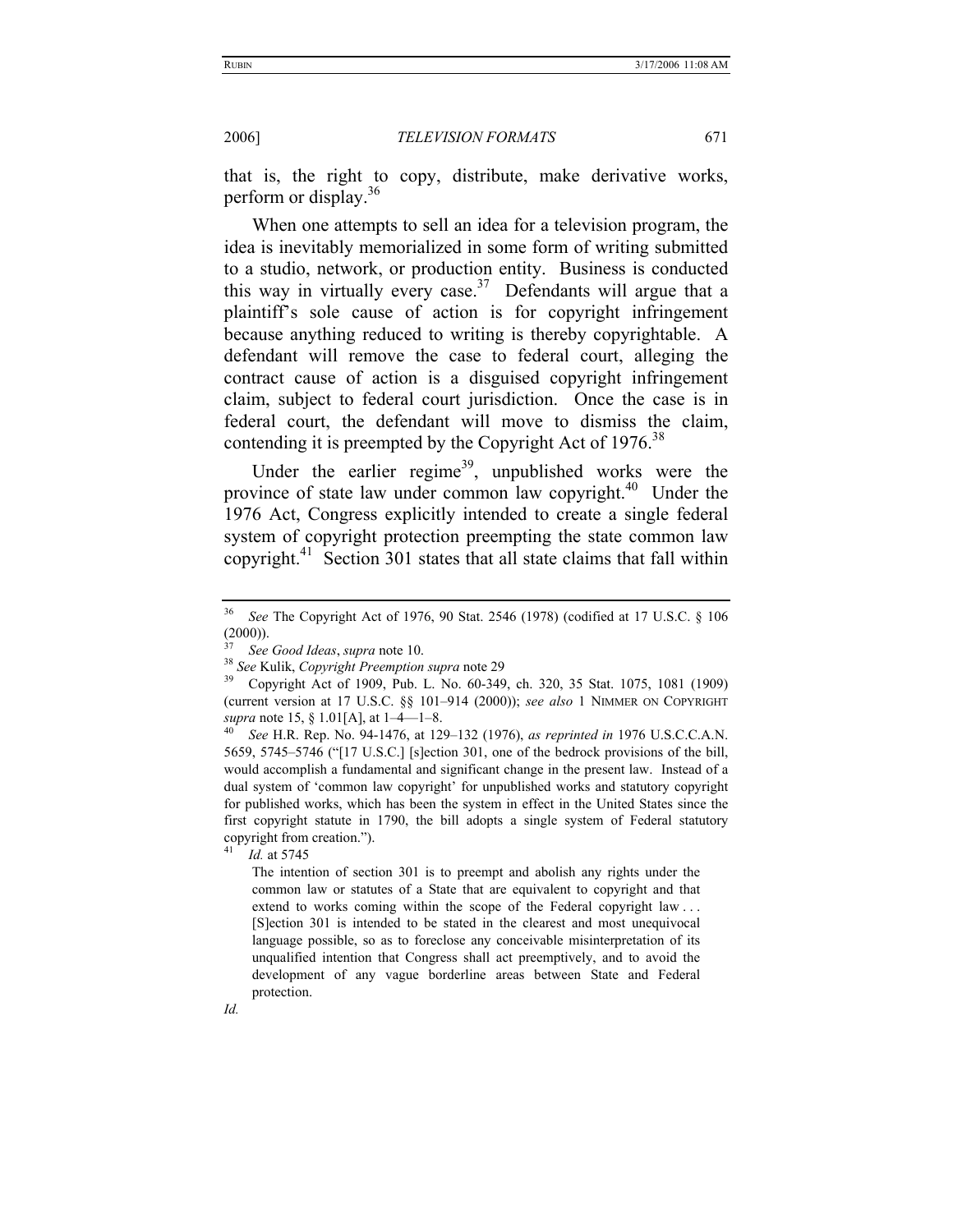the "subject matter of copyright" as defined in sections 102 and 103 of the Act, and assert "legal or equitable rights that are equivalent to any of the exclusive rights within the general scope of copyright as specified in section 106 in works of authorship that are fixed in a tangible medium of expression," are preempted under the Act. 42

The effect of the unequivocal language in the statute and the strong statements in the Judiciary committee reports $43$  had an immediate effect on the courts' analyses of state law claims under property theories including quasi-contract.<sup>44</sup> The courts' interpretation of the statute strictly limited but did not eliminate state law claims based on a relationship between the parties, such as express contract,<sup>45</sup> implied contract<sup>46</sup> or confidentiality.<sup>47</sup> However, from a practical standpoint, the careful writer who writes a detailed treatment, deposits a copy in the WGA Registry, and pitches the idea, but fails to establish an express agreement *to be paid* by the recipient if the idea is used, will most likely find his claims preempted by the 1976 Act.<sup>48</sup>

# *A. The First Prong—Ideas Are Within the Subject Matter of Copyright*

Courts have applied section 301 by applying a two-prong test to determine preemption.<sup>49</sup> Under the first prong of the test, material contained in a work of authorship fixed in a tangible medium will be considered within the subject matter of copyright even if that material would not itself qualify for copyright, such as

<sup>&</sup>lt;sup>42</sup> 17 U.S.C. § 301(a) (2000).

<sup>&</sup>lt;sup>43</sup> See supra notes 40 and 41.<br>
<sup>44</sup> See discussion *infra* Part I.C.1.<br>
<sup>45</sup> See discussion *infra* Part I.C.2.a.<br>
<sup>46</sup> See discussion *infra* Part I.C.2.b.<br>
<sup>47</sup> See discussion *infra* Part I.C.2.c.<br>
<sup>48</sup> Associated Ar 1999 WL 132196, at \*1 (9th Cir. Mar. 9, 1999). *But see* Whitfield v. Lear, 751 F.2d 90, 92 (2d Cir. 1984) (citing Desny v. Wilder, 299 P.2d 257, 270 (Cal. 1956)).

<sup>49</sup> *See*, *e.g.*, Wrench LLC v. Taco Bell Corp., 256 F.3d 446, 453 (6th Cir. 2001); Kodadek v. MTV Networks, Inc., 152 F.3d 1209, 1212 (9th Cir. 1998); Kregos v. Associated Press, 3 F.3d 656, 666 (2d Cir. 1993).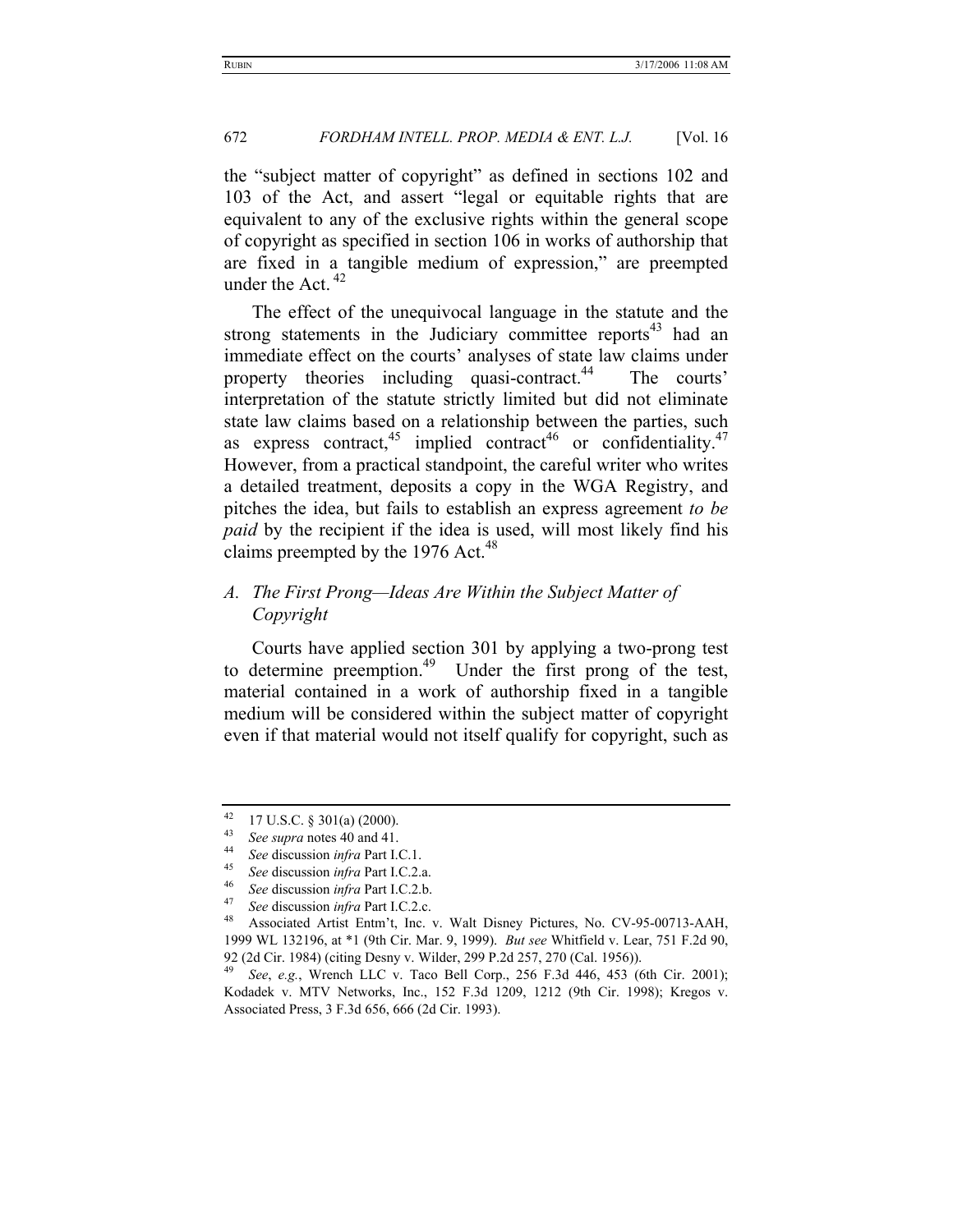information,<sup>50</sup> titles<sup>51</sup> or ideas.<sup>52</sup> Under the second prong, called the "extra element"<sup>53</sup> or "equivalency," test<sup>54</sup> the court looks to whether the state law claim asserts rights that are "qualitatively different" from those protected under the Copyright Act, i.e., reproduction, adaptation, distribution, performance or display.<sup>35</sup>

Occasionally plaintiffs in idea submission cases have crafted their pleadings to describe their work as ideas rather than expression, in an attempt to place ideas outside of the subject matter of copyright, so as to withstand the first prong of the preemption test.<sup>56</sup> However, the Second, Fourth, Sixth and Seventh Circuits have held that the Act's subject matter is broader than the scope of its protections. $57$ 

The implication of this doctrine in the television format context, and discussed in *Endemol v. Twentieth Television*, 58 is that if the source of what was copied was embodied in a tangible medium such as a videotape pilot, series episodes from an existing show, or a written treatment, the material is included in the

<sup>50</sup> *See*, *e.g.*, Harper & Row, Publishers, Inc. v. Nation Enters., 723 F.2d 195, 200 (2d Cir. 1983) ("The fact that portions of the Ford memoirs may consist of uncopyrightable material . . . does not take the work as a whole outside the subject matter protected by the Act.").

<sup>51</sup> *See*, *e.g.*, Universal City Studios, Inc. v. T-Shirt Gallery, Ltd., 634 F. Supp. 1468, 1475 n.7 (S.D.N.Y. 1986) (finding that "Miami Vice" title although not copyrightable was within subject matter of copyright as part of the series). 52 *See*, *e.g.*, United States *ex rel.* Berge v. Bd. of Trs. of the Univ. of Ala., 104 F.3d

<sup>1453, 1465 (4</sup>th Cir. 1997); Markogianis v. Burger King Corp., No. 95 CIV. 4627(JFK), 1997 WL 167113, at \*2 (S.D.N.Y. Apr. 8, 1997).

<sup>53</sup> *See* Mayer v. Josiah Wedgwood & Sons, Ltd., 601 F. Supp. 1523, 1535 (S.D.N.Y. 1985); *see also* 1 NIMMER ON COPYRIGHT *supra* note 15, § 1.01[B], at 1–14 – 1–15.<br><sup>54</sup> See Wrench, 256 F.3d at 453.<br><sup>55</sup> 17 U.S.C. § 106 (2000).

<sup>56</sup> *See*, *e.g.*, *Berge*, 104 F.3d at 1463. 57 Second circuit: Nat'l Basketball Ass'n v. Motorola, Inc. 105 F.3d 841, 849 (2d Cir. 1997); Fourth circuit: *Berge*, 104 F.3d at 1463; Sixth circuit: *Wrench*, 256 F.3d at 455; Seventh Circuit: ProCD, Inc. v. Zeidenberg, 86 F.3d 1447, 1453 (7th Cir. 1996) ("[o]ne function of  $\S$  301(a) is to prevent states from giving special protection to works of authorship that Congress has decided should be in the public domain, which it can accomplish only if 'subject matter of copyright' includes all works of a type covered by sections 102 and 103, even if federal law does not afford protection to them.").<br><sup>58</sup> Endemol Entm't, B.V. v. Twentieth Television Inc., No. CV98-0608 ABC (BQRx),

<sup>1998</sup> U.S. Dist. LEXIS 19049 (C.D. Cal. Sept. 29, 1998).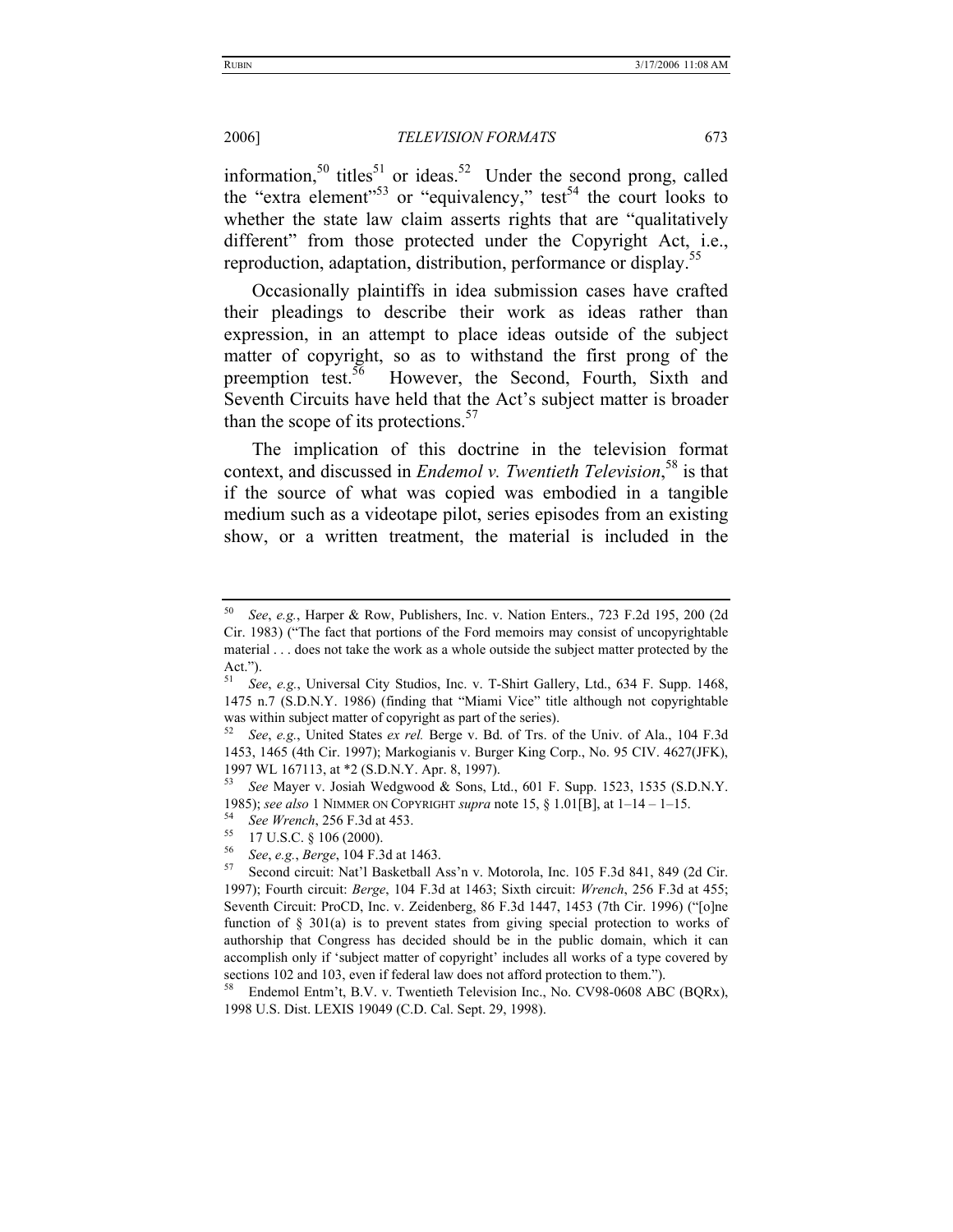definition of copyright subject matter.<sup>59</sup> However, if what is taken is only ideas underlying that copyrighted work, that does not constitute copyright infringement. $60$  This distinction between "subject matter" as listed in  $\S$  102 (a)<sup>61</sup> and "scope of copyright" referred to in § 301(a)<sup>62</sup> leaves the copying of ideas embodied in a written proposal or a finished program without protection under copyright, and with protection under very limited circumstances under state law.

The leading case applying this doctrine was *Berge v. Board of Trustees of the University of Alabama*. 63 In *Berge*, the Court of Appeals for the Fourth Circuit reversed a district court judgment in favor of the plaintiff on her claim for "conversion of intellectual property."<sup>64</sup> The plaintiff, the author of an unpublished research paper on epidemiology, alleged plagiarism by a subsequent author on the same subject. $\overline{65}$  The plaintiff claimed that it was only her "ideas and methods" that had been stolen.<sup>66</sup> The court noted that the dissertation was in written form and thus subject to copyright

- (2) musical works, including any accompanying words;
- (3) dramatic works, including any accompanying music;
- (4) pantomimes and choreographic works;
- (5) pictorial, graphic, and sculptural works;
- (6) motion pictures and other audiovisual works;
- (7) sound recordings; and
- 

(8) architectural works.<br><sup>62</sup> 17 U.S.C. § 301(a) (2000): "[A]ll legal or equitable rights that are equivalent to any of the exclusive rights within the general scope of copyright as specified by section 106 in works of authorship that are fixed in a tangible medium of expression and come within the subject matter of copyright as specified by sections 102 and 103 . . . ."<br><sup>63</sup> United States *ex rel.* Berge v. Bd. of Trs. of the Univ. of Ala., 104 F.3d 1453, 1463

(4th Cir. 1997) (holding the Copyright Act preempts a claim under Alabama law for conversion of ideas embodied in plaintiff's unpublished doctoral dissertation).<br>
<sup>64</sup> *Id.* at 1455.<br>
<sup>65</sup> *Id.* at 1456.<br>
<sup>66</sup> *Id.* at 1463.

<sup>59</sup> *See generally id.*

<sup>60</sup> *Berge*, 104 F.3d at 1463. 61 17 U.S.C. § 102(a) (2000):

Copyright protection subsists, in accordance with this title, in original works of authorship fixed in any tangible medium of expression, now known or later developed, from which they can be perceived, reproduced, or otherwise communicated, either directly or with the aid of a machine or device. Works of authorship include the following categories:

<sup>(1)</sup> literary works;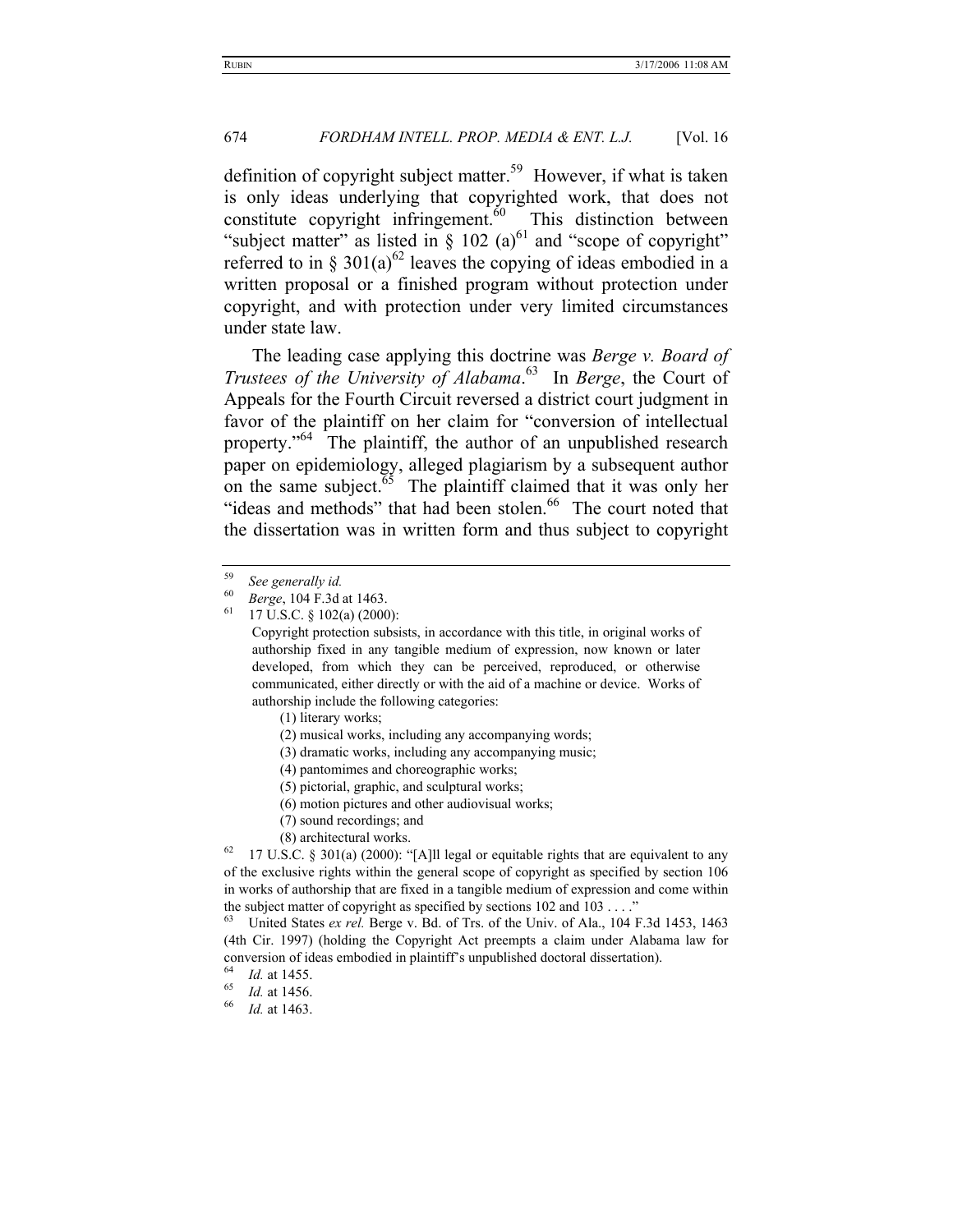protection.<sup>67</sup> The Court regarded the author's argument, that her "ideas and methods" were excluded from the scope of copyright protections, as a "fallacious interpretation of the Copyright Act."<sup>68</sup> According to the court, the plaintiff wanted "to argue that ideas embodied in a work covered by the Copyright Act do not fall within the scope of the Act because the Act specifically excludes them from protection. But scope and protection are not synonyms."<sup>69</sup>

In the genre of scholarly works, the *Berge* decision makes sense. The plaintiff, in writing her dissertation, had utilized a database at the University of Alabama and had been supervised by experts in the field located at that institution where the pertinent research had been conducted for 15 years before her arrival.<sup>70</sup> It was over-reaching for her to claim exclusive rights to the "ideas and methods" that she employed. The principle of the idea/expression dichotomy assures that an author cannot take ideas out of circulation just because she employs them, especially when those ideas are the building blocks upon which scientific research may be advanced. $71$ 

However, when a court applies this doctrine to television format submission cases, the result can be illogical. In *Endemol v. Twentieth Television*, 72 the district court found preemption of an implied contract  $\text{claim}^{73}$  where the defendant, a potential licensee of a television format, declined to enter an agreement with the licensor of a television format and subsequently duplicated the format.<sup>74</sup> The plaintiff brought claims for both copyright

 $\begin{bmatrix} 67 & Id. \\ 68 & Id. \end{bmatrix}$ 

 $\begin{array}{cc} 68 & Id. \\ 69 & Id. \end{array}$ 

Id. Judge Ervin joins the ranks of judicial poets when he coins the phrase: "the shadow actually cast by the Act's preemption is notably broader than the wing of its protection," which follows the above quote.

<sup>70</sup> *See id.* at 1455–56. 71 *See* CCC Info. Servs., Inc. v. Maclean Hunter Mkt. Reports, Inc., 44 F.3d 61, 71 (2d Cir. 1994) (discussing distinction between "building block" ideas and "opinion" ideas). 72 Endemol Entm't, B.V. v. Twentieth Television Inc., No. CV98-0608 ABC (BQRx),

<sup>1998</sup> U.S. Dist. LEXIS 19049 (C.D. Cal. Sept. 29, 1998).<br><sup>73</sup> *Id.* at \*17.<br><sup>74</sup> *Id.* at \*3. "Forgive and Forget" television show produced following pitch of format

for "Forgive Me". *Id.* at \*4.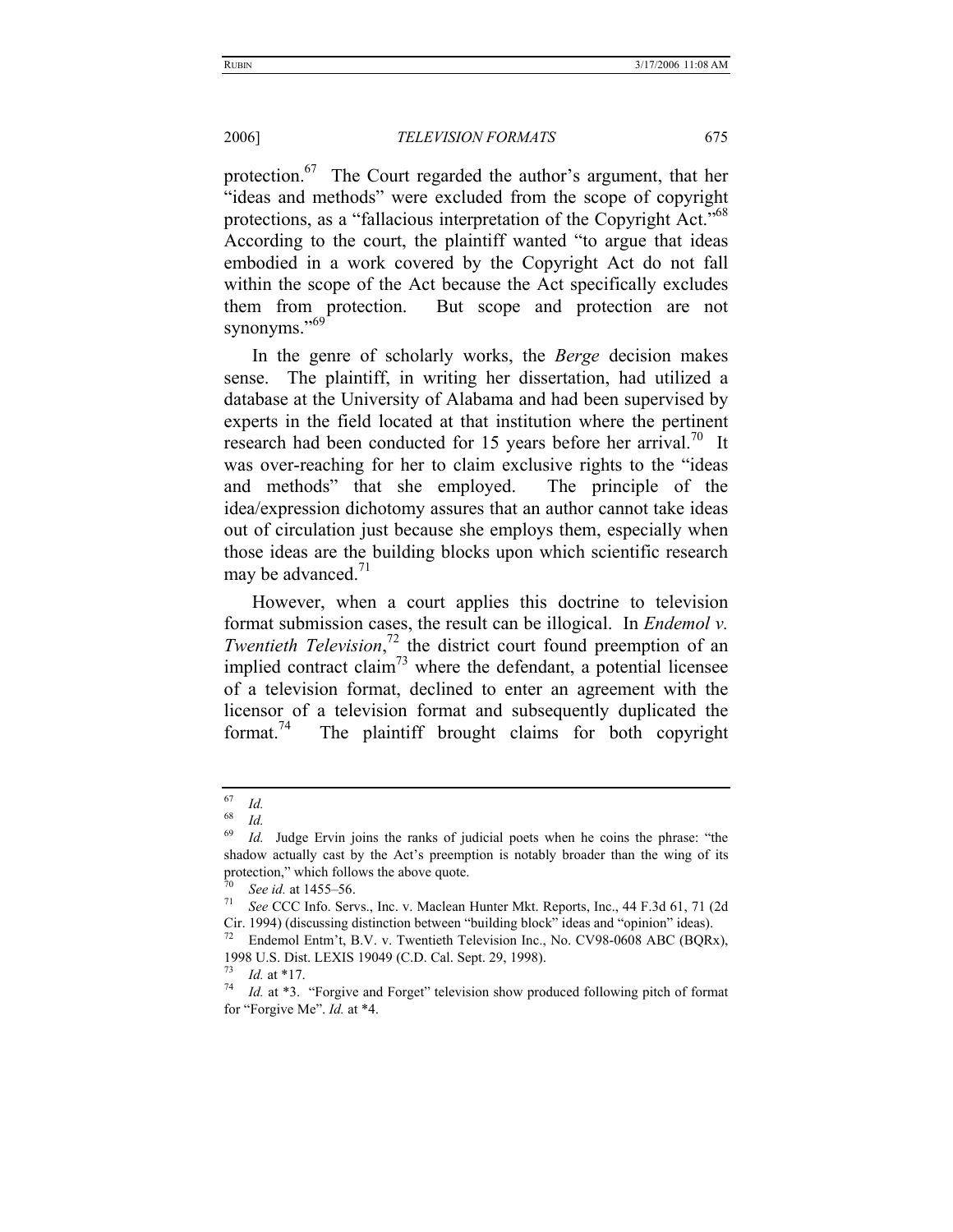infringement and breach of an implied-in-fact contract.<sup>75</sup> In arguing that ideas were not within the subject matter of copyright, the plaintiff asserted that *Berge* was inapplicable because there the plaintiff could not show copying, and in *Berge* the claim was for conversion rather than implied contract.<sup>76</sup> The court found the distinction to be one of fact and that "the relevant question before this Court is one of law," that ideas are within the subject matter of copyright and therefore the first prong of the preemption test is satisfied.<sup>77</sup> The factual distinction is important. The scientific methodology that Berge employed in her paper is closer to the type of ideas that the Copyright Act intended to exclude from protection,<sup>78</sup> as compared to the creative ideas embodied in a format treatment.79 Therefore, a plaintiff who can neither maintain a copyright claim, and whose claim under state law is preempted by an overly broad interpretation of preemption doctrine, is left with no legal recourse to a flagrant imitation of his format.

The only conceivable situation that might arise where an idea does not fall within the subject matter of copyright would be an oral pitch that had never been written down. Because formats are almost invariably embodied in a written treatment, they satisfy the first prong of the test even though the ideas contained therein are not themselves copyrightable.

#### *B. The Second Prong—The Extra Element Test*

Section 106 of the Act provides that an owner of a copyright has exclusive rights to undertake and to authorize the reproduction, preparation of derivative works, distribution of copies of the copyrighted work by sale or by transfer of ownership, performance, and the public display of the copyrighted work. $80$  To survive preemption, a state law cause of action arising from the

<sup>75</sup> *Id.* at \*1. 76 *Id.* at \*10. 77 *Id.* at. \*10–11. 78 *See* H.R. Rep. No. 94-1476, at 129–132 (1976), *as reprinted in* 1976 U.S.C.C.A.N. 5659, 5670.

<sup>79</sup> *See generally*, *e.g*., CCC Info. Servs., Inc. v. Maclean Hunter Mkt. Reports, Inc., 44 F.3d 61 (2d Cir. 1994).

<sup>17</sup> U.S.C. § 106 (2000).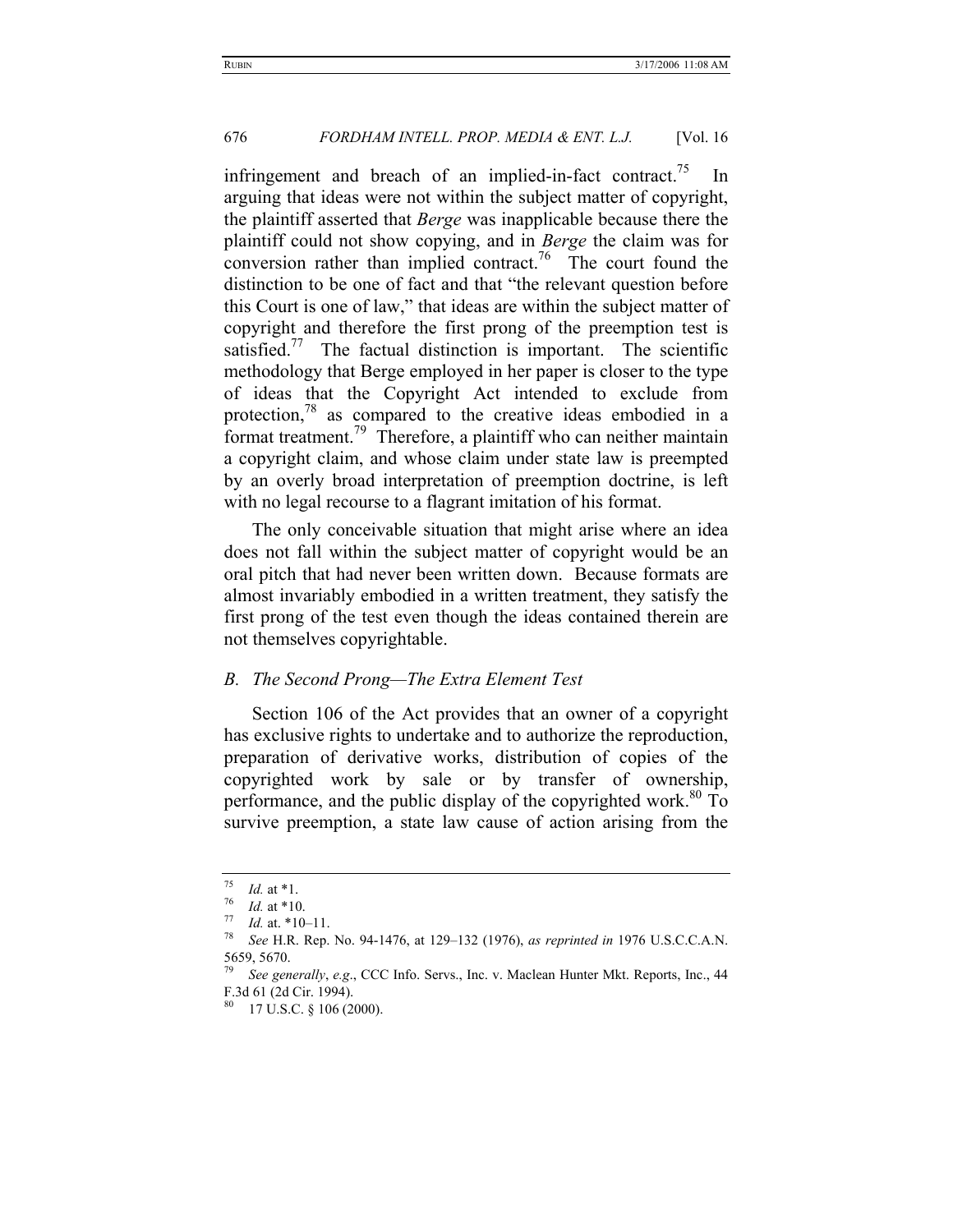submission of an idea must include an "extra element" (in addition to or instead of the acts of reproduction, performance, distribution, or display) that "changes the nature of the action so that it is *qualitatively* different from a copyright infringement claim.<sup>"81</sup> To survive preemption, the second prong requires that the state law claim "must derive from something beyond the alleged unauthorized use of a copyrighted work, and must protect rights qualitatively different from the assertion of copyright rights."<sup>82</sup>

The difficulty in television format submission cases is that generally the plaintiff asserts that the defendant, by inviting the proposal, has impliedly promised not use the concepts contained in the pitch, until and unless some agreement is reached. However, the promise not to accept the benefit of a copyright work is not qualitatively different from an infringement claim and will not withstand preemption.<sup>83</sup>

The question is what does constitute the extra element necessary to make a state law claim qualitatively different from a copyright claim and therefore withstand preemption?

# *C. State Law Claims Asserting Qualitatively Different Rights*

In practice, state law protection against unauthorized copying of ideas is grounded in contract and agency law. A plaintiff must prove that either a contract or confidential relationship exists to satisfy the extra element requirement and avoid preemption.<sup>84</sup>

<sup>&</sup>lt;sup>81</sup> Mayer v. Josiah Wedgwood & Sons, Ltd., 601 F. Supp. 1523, 1535 (S.D.N.Y. 1985); see also 1 NIMMER ON COPYRIGHT supra note 15, § 1.01[B], at  $1-14-1-15$ .<br><sup>82</sup> Trenton v. Infinity Broad. Corp., 865 F. Supp. 1416, 1428 (C.D. Cal. 1994).<br><sup>83</sup> Endemol Entm't, B.V. v. Twentieth Television Inc., No. CV98-06

<sup>1998</sup> U.S. Dist. LEXIS 19049 at \*16, (C.D. Cal. Sept. 29, 1998).

A number of other legal theories that have been consistently preempted include: (1) misrepresentation under the Lanham Act § 43(a): Kienzle v. Capital Cities/Am. Broad. Co., Inc., 774 F. Supp. 432, 438–39 (E.D. Mich. 1991); (2) trade dress under the Lanham Act: RDF Media Ltd. v. Fox Broadcasting Co., 372 F. Supp.2d 556 (C.D. Cal. 2005); (3) common law unfair competition: Survivor Prod. LLC v. Fox Broad. Co., 2001 U.S. Dist. LEXIS 25512 (C.D. Cal. 2001); Smith v. Weinstein, 578 F. Supp. 1297, 1306–07 (S.D.N.Y. 1984); and (4) interference with contract or prospective business advantage: Motown Record Corp. v. George A. Hormel & Co., 657 F. Supp. 1236, 1240 (C.D. Cal. 1987).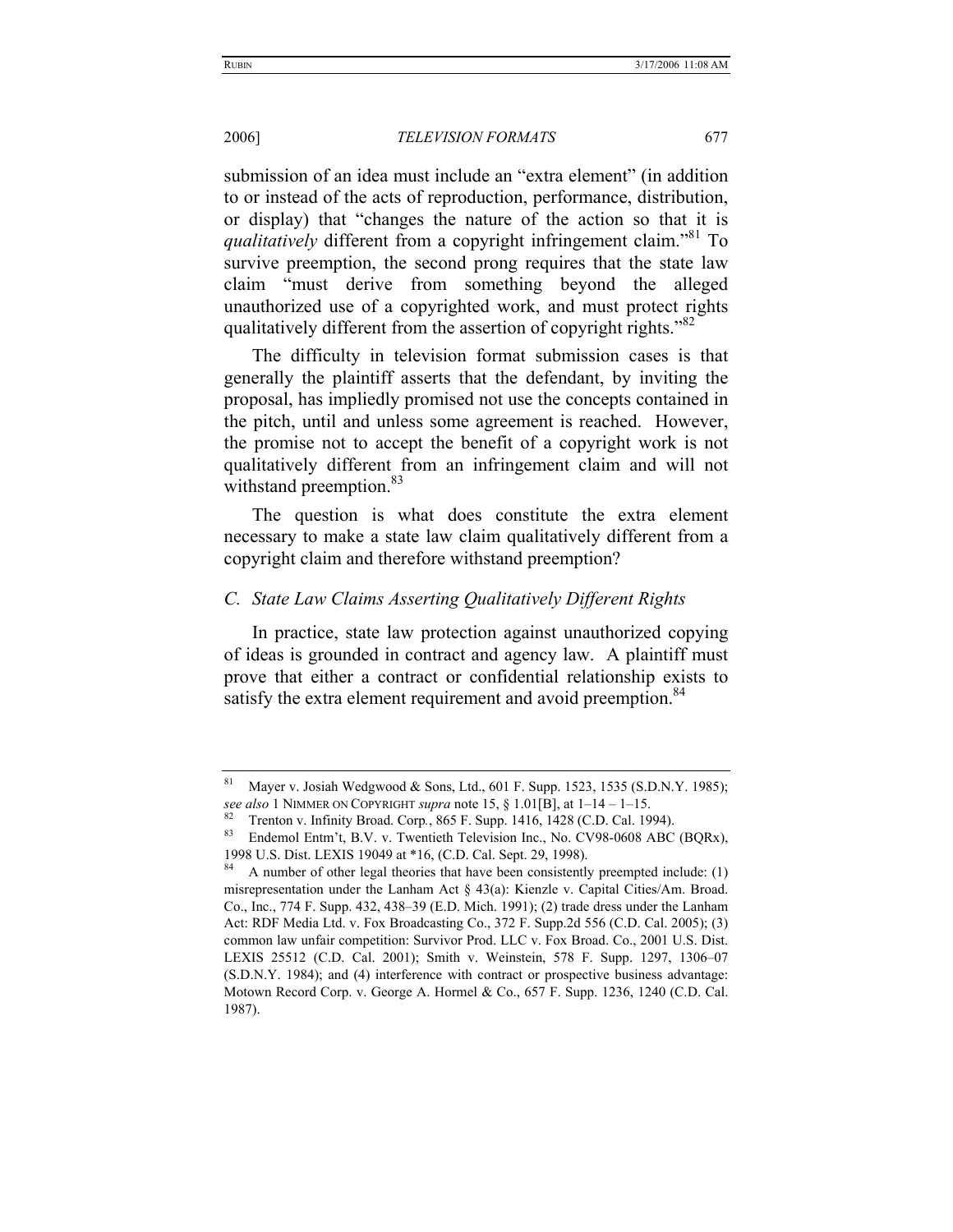Until 1978, $85$  unpublished works were protected by a body of state law referred to as "common law copyright," and published works were protected by federal copyright.<sup>86</sup> While copyright only protects expression, not ideas, $87$  another body of law has developed to protect works of the mind. This is the "The Law of Ideas,"<sup>88</sup> consisting of five categories of state law claims that might offer some protection where ideas, rather than the concrete expression of ideas, have been copied.<sup>89</sup> Those claims are: property theory, quasi-contract, confidentiality, express contract, and implied-infact contract.<sup>90</sup> Together, copyright protection and the Law of Ideas, complemented each other and constituted the law of plagiarism.<sup>91</sup>

The Law of Ideas developed in the 1950's in California. The general rule in most jurisdictions at the time was that "ideas are 'free as the air.'"92 In contrast, prior to 1947, a California statute protected any "product of the mind," by granting to it's author "exclusive ownership" therein, in addition to the exclusive ownership of the expression of the idea under copyright.<sup>93</sup> Some

<sup>&</sup>lt;sup>85</sup> Copyright Act of 1909, ch. 320, 35 Stat. 1075 (1909) (current version at 17 U.S.C. §  $106 (2000)$ .

<sup>&</sup>lt;sup>86</sup> 1 NIMMER ON COPYRIGHT *supra* note 15, Overview, at OV–3.<br><sup>87</sup> 17 U.S.C. § 102(b) (2000) ("In no case does copyright protection . . . extend to any idea . . ."); Mazer v. Stein, 347 U.S. 201, 217 (1954) ("Unlike a patent, a copyright gives no exclusive right . . protection is given only to the expression of the idea—not the idea itself.").

<sup>88</sup> The term comes from the title of Melville Nimmer's article, *The Law of Ideas*, 27 S. CAL. L. REV. 119 (1954). 89 *See generally id.*

<sup>90</sup> *Id.*; *See generally* 4 NIMMER ON COPYRIGHT *supra* note 15, §§ 16.02–16.06, at 16–5 – 16–49.

<sup>91</sup> J. Thomas McCarthy, *McCarthy's Desk Encyclopedia of Intellectual Property* 249 (defining plagiarism as the "copying of ideas or expression of another author and using them as one's own work.").

<sup>92</sup> Int'l News Serv. v. Associated Press, 248 U.S. 215, 250 (1918) (Brandeis, J., dissenting).

<sup>&</sup>lt;sup>93</sup> CAL. CIV. CODE § 980 (1872) (current version at CAL. CIV. CODE § 980 (West 2006)). As originally enacted in 1872 the section provided that:

The author of any product of the mind, whether it is an invention, or a composition in letters or art, or a design, with or without delineation, or other graphical representation, has an exclusive ownership therein, and in the representation or expression thereof, which continues so long as the product and the representations or expressions thereof made by him remain in his possession.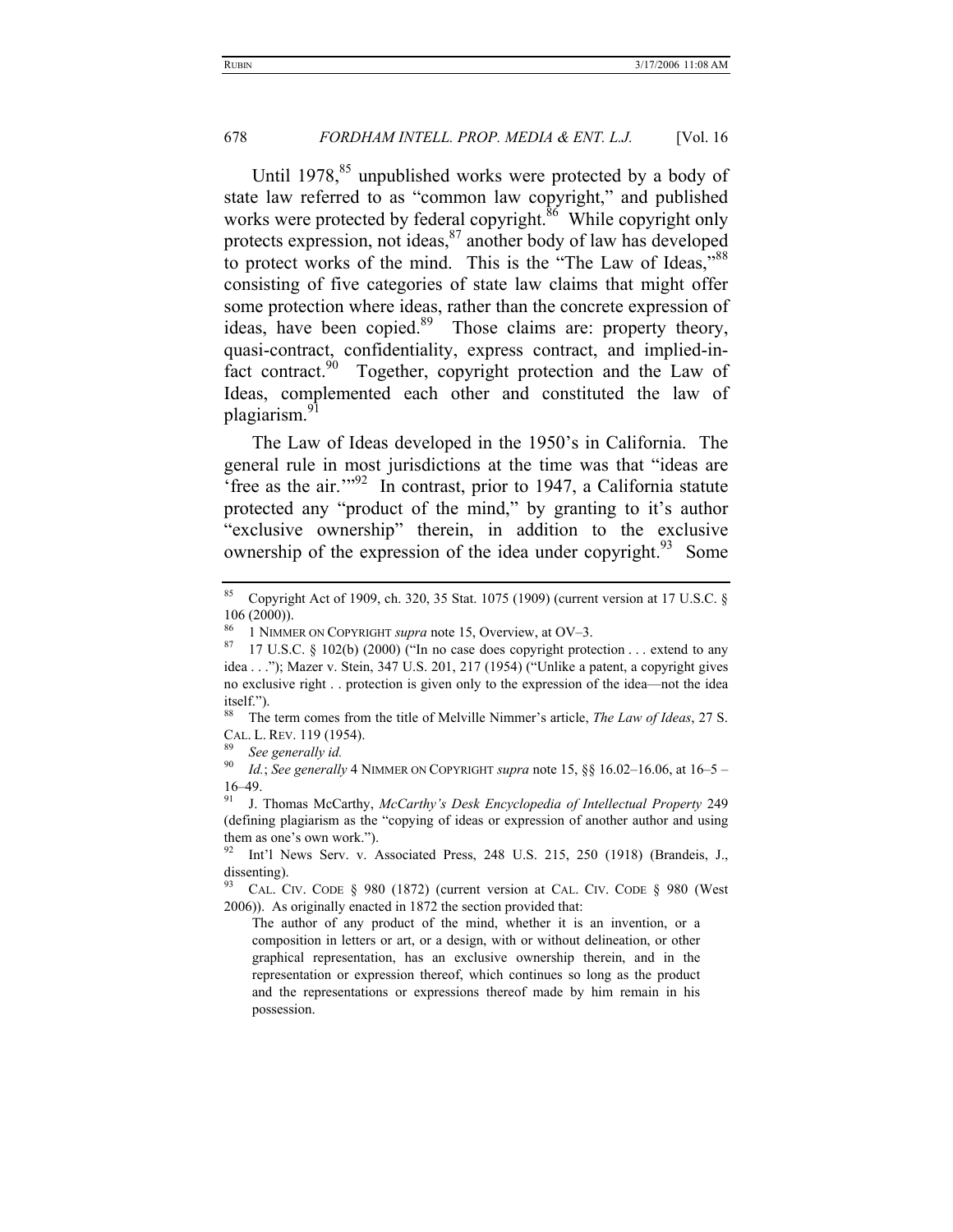California decisions involving pre-1947 claims on protection for unpublished works treated plot ideas and radio formats as a property entitlement.<sup>94</sup> In 1947, the California legislature passed an amendment eliminating this unique extension of common law copyright.<sup>95</sup> As a result, the California Supreme Court took an opportunity during the period 1950 to 1956 to define the legal framework in idea submission cases.<sup>96</sup> In 1954, a young attorney named Melville Nimmer, working on behalf of Paramount Pictures, wrote an article detailing the state law claims, which might protect against the unauthorized use of an idea.<sup>97</sup> Ironically, Paramount was the very studio that was denied a motion for summary judgment when a writer claimed that director Billy Wilder misappropriated his script idea for the film, "Ace in the Hole."<sup>98</sup> That case, *Desny v. Wilder*,<sup>99</sup> has remained the seminal case for implied contract claims in idea submission cases.<sup>100</sup> The

<sup>&</sup>lt;sup>94</sup> Golding v. R.K.O. Pictures, Inc., 221 P.2d 95 (Cal. 1950) (movie "The Ghost Ship" infringed plot idea of the play "The Man and His Shadow"); Kovacs v. Mutual Broad. Sys., Inc., 221 P.2d 108 (Cal. Dist. Ct. App. 1950) (radio giveaway program protected); Burtis v. Universal Pictures Co., Inc., 256 P.2d 933, 939 (Cal. 1953) (movie "She Wrote the Book" not found substantially similar to an unpublished story, however the court stated that "under the earlier form of the statute, a 'theme' or 'idea' was protectible, although at common law and under the 1947 amendment . . . protection is extended only to the 'representation or expression' of a composition.").<br><sup>95</sup> CAL. CIV. CODE § 980, ch. 1107 (1947) (current version at CAL. CIV. CODE § 980

<sup>(</sup>West 2006)). In 1947, the section was rewritten to declare that: "The author or proprietor of any composition in letters or art has an exclusive ownership in the representation or expression thereof as against all persons except on who originally and independently creates the same or a similar composition."

<sup>96</sup> *See* Stanley v. Columbia Broad. Sys., Inc., 221 P.2d 73 (Cal. 1950); Weitzenkorn v. Lesser, 256 P.2d 947 (Cal. 1953); Kurlan v. Columbia Broad. Sys., Inc., 256 P.2d 962 (Cal. 1953); Desny v. Wilder, 299 P.2d 257 (Cal. 1956).

<sup>97</sup> *See generally* Melville B. Nimmer, *The Law of Ideas*, 27 S. CAL. L. REV. 119 (1954) [hereinafter *The Law of Ideas*]. 98 *See* Desny v. Wilder, 299 P.2d at 260 ("O'Melveny & Myers, W. B. Carman,

William W. Alsup, Everett B. Clary, Philip F. Westbrook, Jr., Louis W. Myers, Sidney Justin and Melville B. Nimmer, for Respondents."). The *Desny* opinion cited Nimmer's article with approval in finding against his client ("It may be that plaintiff's concessions and arguments, in the light of the pleadings and evidence, are intended to suggest that there is some nebulous middle area between an abstract idea and a literary composition, wherein the idea has been cast in 'concrete' form but not 'concrete' enough to constitute a literary property.") *Id.* at 263; ("This accords with the general weight of authority."). *Id.* at 266.

<sup>99</sup> *Desny*, 299 P.2d 257. 100 *See* discussion *supra* Part I.C. and discussion *infra* Part II.A.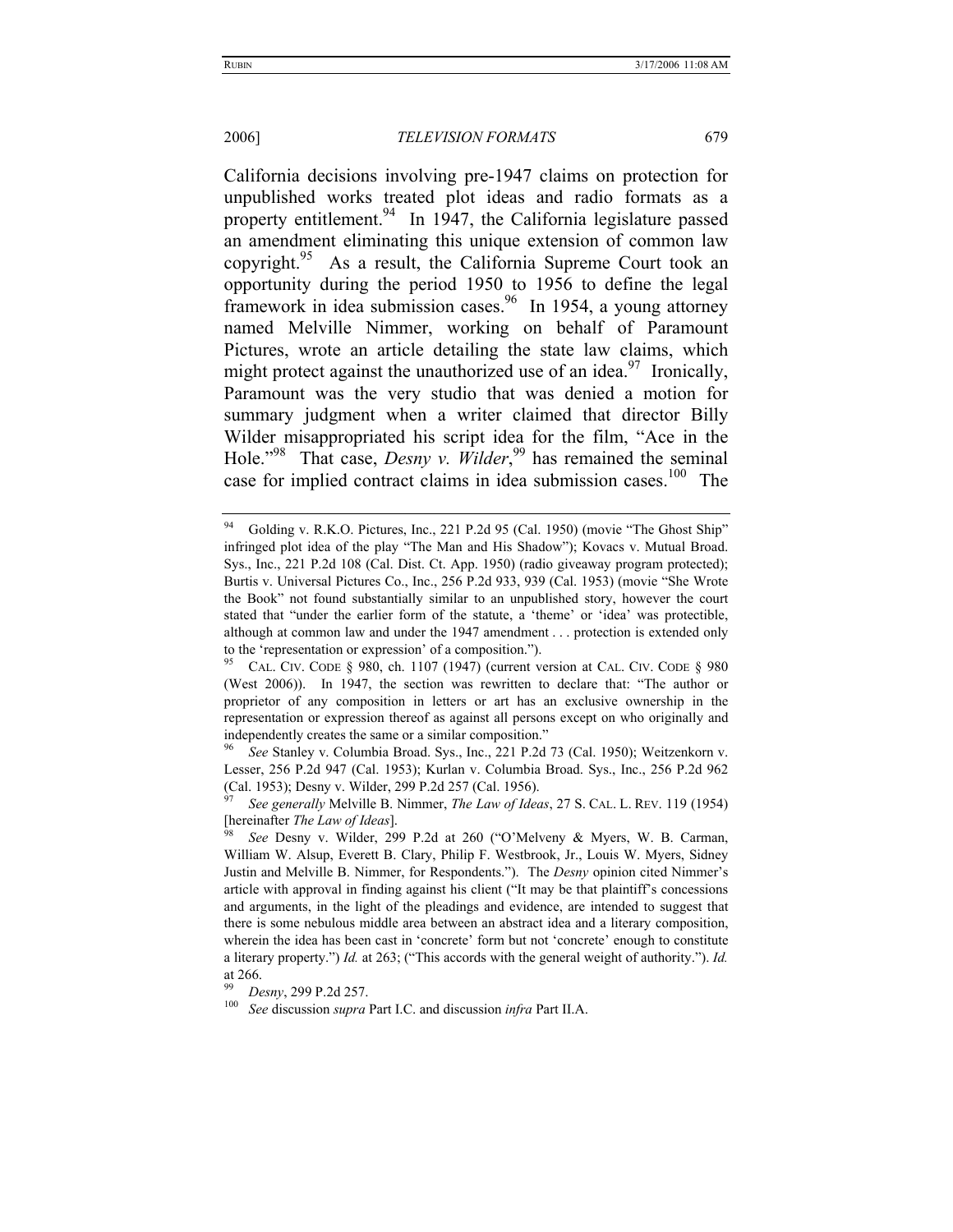legal theories arising out of cases during this period<sup>101</sup> fall under five headings: property theory, quasi-contract, confidentiality, express contract, and implied contract.<sup>102</sup>

#### 1. Property Theories

Property theories, including quasi-contract, no longer provide protection for ideas due to federal copyright preemption doctrine.<sup>103</sup> "[A]n essential element of ... property is the legal right to exclude others from enjoying it."104 The policy rationale behind the exclusion of ideas from copyright protection, that an author can not claim a monopoly over ideas, even her original ideas, as separate from the expression of those ideas, precludes the recognition of a property interest in ideas even if that property theory were other than copyright.<sup>105</sup> However, such theories continue to be asserted occasionally in idea submission cases<sup>106</sup> and recognized in the literature.<sup>107</sup> Cases that hold that a property right exists in ideas predate the 1947 amendment to § 980 of the California Civil code,<sup>108</sup> or suggest so only in dicta.<sup>109</sup> The California Supreme Court eliminated any doubt on this point with

<sup>&</sup>lt;sup>101</sup> See infra note 170 and accompanying text.<br><sup>102</sup> 4 NIMMER ON COPYRIGHT *supra* note 15, §§ 16.02–16.06, at 16–5 – 16–49.<br><sup>103</sup> See discussion *supra* Part I.A.– I.B.<br><sup>103</sup> Int'l News Serv. v. Associated Press, 248 U. dissenting).

See Weitzenkorn v. Lesser, 256 P.2d 947, 956 (Cal. 1953) (holding that there is no property interest in "basic dramatic core" after 1947 amendment). "Tarzan's Magic Fountain" was allegedly plagiarized from plaintiff's story "Tarzan in the Land of Eternal Youth." *See id.* at 950. *But see* Golding v. R.K.O. Radio Pictures, Inc., 193 P. 2d 153 (Cal. Dist. Ct. App. 1948) (holding the opposite under the pre-1947 Act).

<sup>106</sup> *See*, *e.g.*, United States *ex rel.* Berge v. Bd. of Trs. of the Univ. of Ala., 104 F.3d 1453 (4th Cir. 1997).<br><sup>107</sup> 4 NIMMER ON COPYRIGHT *supra* note 15, § 16.02.

<sup>&</sup>lt;sup>108</sup> Compare Stanley v. Columbia Broad. Sys., Inc., 221 P.2d 73 (Cal. 1950) (finding that the author of a radio program format had a property right in the fruits of his labor). *Id.* at 79. with Kurlan v. Columbia Broad. Sys., Inc., 256 P.2d 962 (Cal. 1953) (holding that the plaintiff was entitled to provethat the defendants had expressly or impliedly promised to pay for the use of plaintiff's material.).<br><sup>109</sup> Cases during the same period from other jurisdictions may seem to grant that a

property right exists in a radio format: Belt v. Hamilton Nat. Bank, 108 F. Supp. 689 (D.C. Cir. 1952); or television format: Silver v. Television City, Inc., 215 A.2d 335, 338 (Pa. Super. 1965); however, this is merely dicta. In these cases the facts are consistent with implied contract.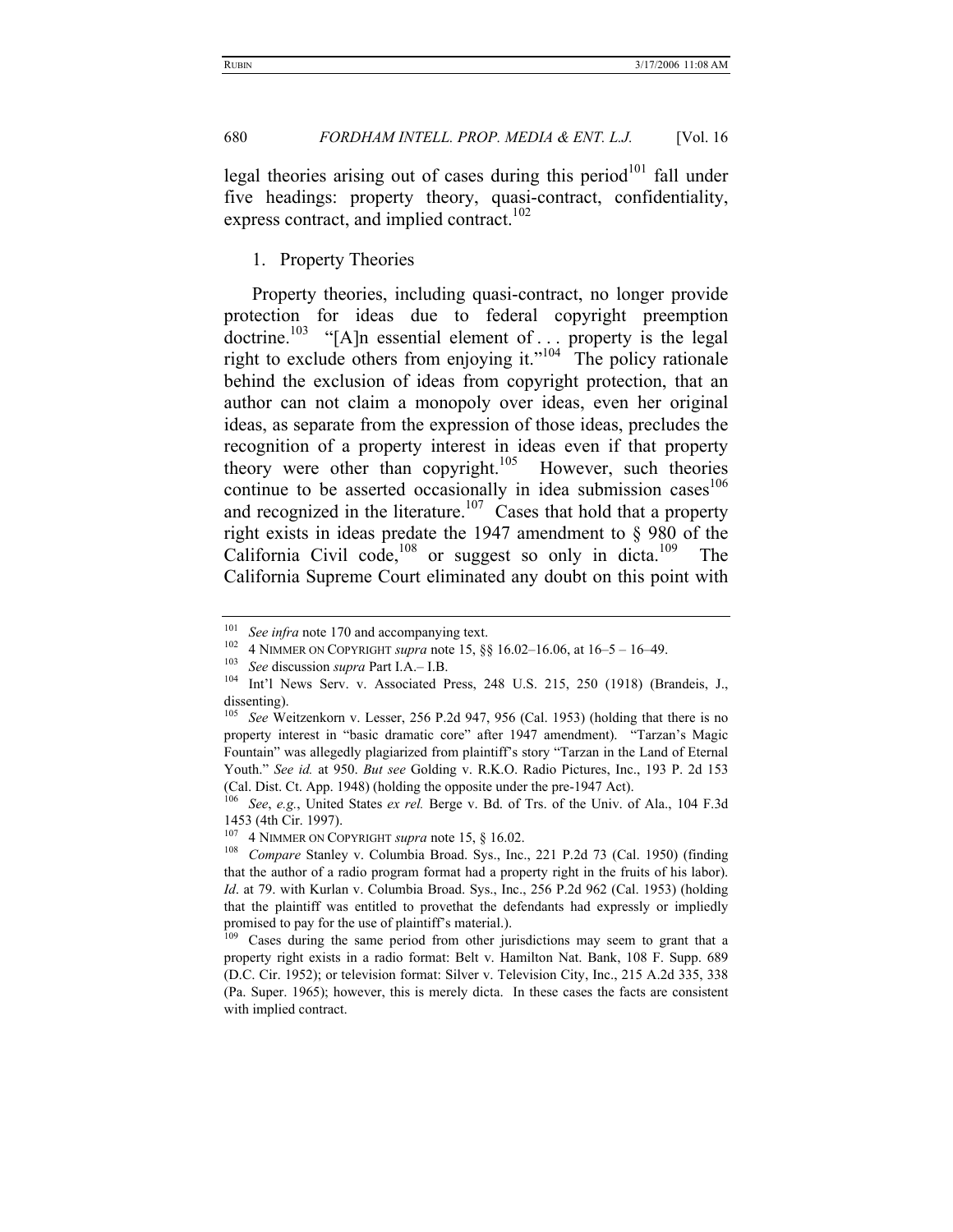its decision in *Desny v. Wilder* when it said, "it is clear that California does not now accord individual property type protection to abstract ideas."<sup>110</sup> Likewise under the 1976 Act, copyright does not extend to ideas.<sup>111</sup> If an idea has been fixed in a tangible medium of expression and therefore would qualify as a "work of authorship,"<sup>112</sup> then any state law claims based on a theory that ideas are property would be preempted by federal copyright law.<sup>113</sup> For these reasons, courts have dismissed conversion of idea and misappropriation of idea claims.<sup>114</sup> Consistent with this policy, courts have dismissed quasi-contract claims for the unauthorized use of ideas, holding that the proof necessary to prevail on a quasicontract theory is the same as that necessary to prevail in a copyright infringement action.<sup>115</sup> Following the 1976 Act, quasicontract claims are not common, but when asserted, they are dismissed on preemption grounds.<sup>116</sup>

2. Contract and Agency Theories

Claims predicated upon a relationship between the parties, i.e., express contract, implied-in-fact contract, and confidential

<sup>110</sup> Desny v. Wilder, 299 P.2d 257, 265 (Cal. 1956). 111 The Copyright Act of 1976, 90 Stat. 2544 (1978) (current version at 17 U.S.C. § 102  $(2000)$ ).

<sup>&</sup>lt;sup>112</sup> 17 U.S.C § 102 (2000).<br><sup>113</sup> 17 U.S.C. § 301 (2000) ("[W]orks of authorship that are fixed in a tangible medium of expression . . . come within the subject matter of copyright . . .").

<sup>114</sup> *See*, *e.g.*, Minniear v. Tors, 72 Cal. Rptr. 287, 292 (Cal. Ct. App. 1968) ("In the absence of a protectible property there can be no conversion of an idea."). *See also* Mann v. Columbia Pictures, Inc., 180 Cal. Rptr. 522, 525–26 (Cal. Ct. App. 1982); Whitfield v. Lear, 751 F.2d 90, 92 (2d Cir. 1984); Meta-Film Assocs., Inc. v. MCA, Inc., 586 F. Supp. 1346, 1355 (C.D. Cal. 1984); Nash v. CBS, Inc., 704 F. Supp 823, 833–35 (N.D. Ill. 1989).

<sup>115</sup> *See*, *e.g.*, Weitzenkorn v. Lesser, 256 P.2d 947 (Cal. 1953); Kurlan v. Columbia Broad. Sys., Inc., 256 P.2d 962 (Cal. 1953); *see also Mann*, 180 Cal. Rptr. at 525; Klekas v. EMI Films, Inc., 198 Cal. Rptr. 296 (Dist. Ct. App. 1984). 116 *See*, *e.g.*, Del Madera Prop. v. Rhodes & Gardener, Inc. 820 F.2d 973, 976–77 (9th

Cir. 1987); Wolff v. Inst. of Elec. & Elec. Eng'rs, Inc., 768 F. Supp. 66, 70 n.3 (S.D.N.Y. 1991); No. 85 Civ. 10017 (CSH), 1988 WL 18932, at \*9 (S.D.N.Y. Feb. 19, 1988); Ronald Litoff, Ltd. v Am. Express Co., 621 F. Supp. 981, 986 (S.D.N.Y. 1985); Universal City Studios v. Nintendo Co., Ltd., 615 F. Supp. 838, 856–57 (S.D.N.Y. 1985); *see also* 4 NIMMER ON COPYRIGHT *supra* note 15, § 16.03[B] at 16–14.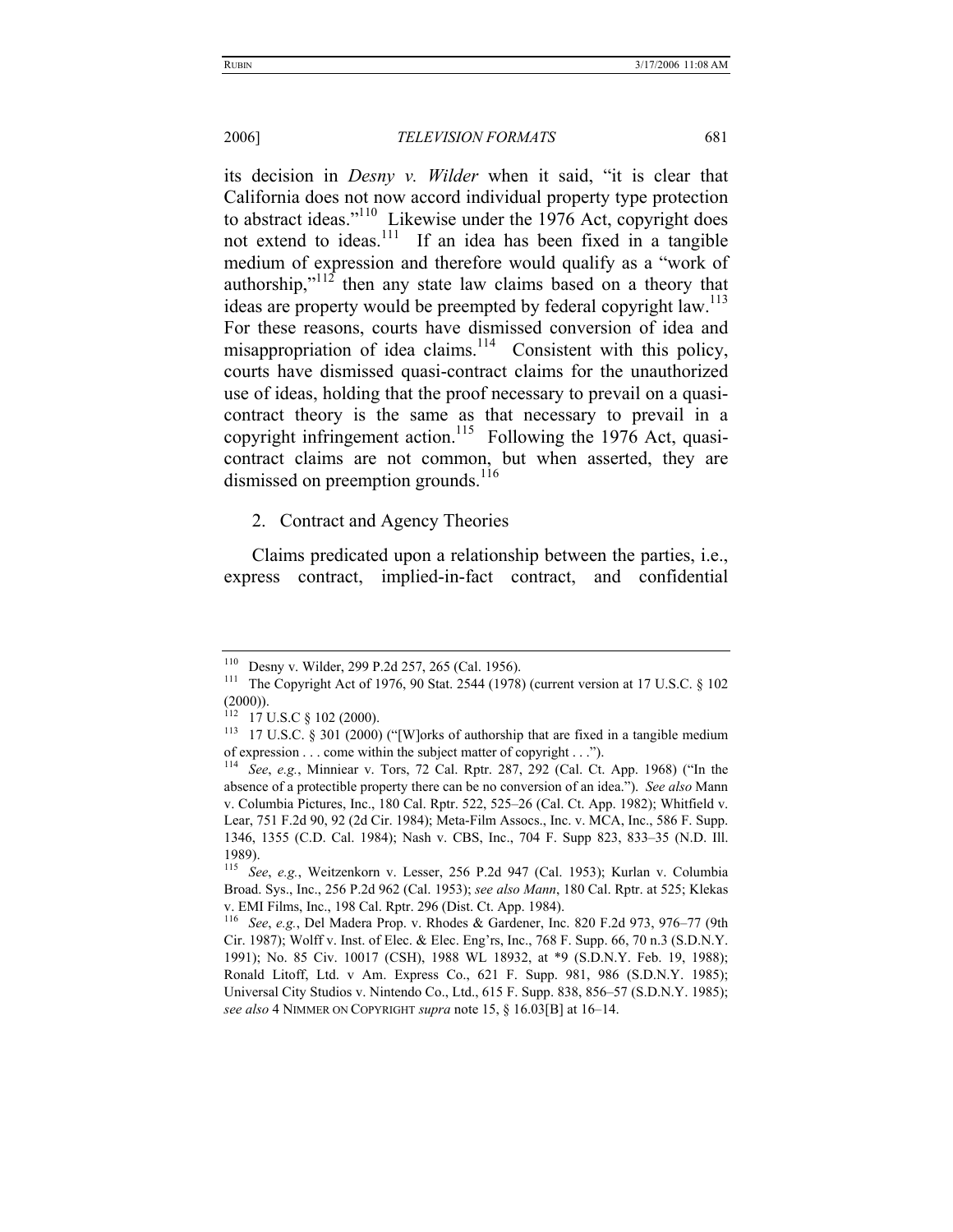relationship, continue to be viable in idea submission cases.<sup>117</sup> Historically, these theories have been successfully applied in television treatment cases.<sup>118</sup>

#### a) Express Contract

Broadcasters and distributors do not pay for pitches, nor do they generally promise to pay if any of the ideas are used. On the contrary, most require the signing of a waiver for unsolicited submissions.<sup>119</sup> The idea purveyor invests time and energy in creating a proposal or script in the hope that the concept will get picked up, in which case paid work will follow.<sup>120</sup>

<sup>117</sup> *See generally* Metrano v. Fox Broad. Co., Inc., No. CV-00-02279 CAS JWJX, 2000 WL 979664 (C.D. Cal. Apr. 24, 2000); Wrench LLC v. Taco Bell Corp., 256 F.3d 446 (6th Cir. 2001); Grosso v. Miramax Film Corp., 383 F.3d 965 (9th Cir. 2004); Nadel v. Play-By-Play Toys & Novelties, Inc., 208 F.3d 368 (2d Cir. 2000); Katz Dochrermann & Epstein, Inc. v. Home Box Office, No. 97 CIV. 7763(TPG), 1999 WL 179603 (S.D.N.Y. Mar. 31, 1999); Stewart v. World Wrestling Fed'n Entm't, Inc., No. 03 CV 2468 RLC, 2005 WL 66890 (S.D.N.Y. Jan. 11, 2005).

See e.g., Metrano v. Fox Broad. Co., Inc., No. CV-00-02279 CAS JWJX, 2000 WL 979664, at \*19 (C.D. Cal. Apr. 24, 2000); Kurlan v. Columbia Broad. Sys., Inc., 256 P.2d 962, 970 (Cal. 1953); Mann v. Columbia Pictures, Inc., 180 Cal. Rptr. 522, 525-26 (Cal. Ct. App. 1982); Donahue v. Ziv Television Programs, Inc., 54 Cal. Rptr. 130 (Cal. Dist. Ct. App. 1966); Minniear v. Tors, 72 Cal. Rptr. 287 (Cal. Ct. App. 1968)..

<sup>&</sup>lt;sup>119</sup> The release form is a tool employed by producers and signed by the writer prior to a submission. The form waives the writer's right to sue the producer. The standard form states, "I will not assert against you . . . any claim based on plagiarism, infringement, confidential relationship, implied contract, unfair competition or otherwise arising out of any alleged used by you of my treatment or screenplay." The same release then states, "notwithstanding my release ... in the event a court ... shall find that you have wrongfully appropriated my screenplay from me and that the screenplay is original with me . . . then I will suffer no damages in excess of \$1000." The validity of releases has been questioned, but the continued use of the release forms evidences their value to producers. *See* 4 NIMMER ON COPYRIGHT *supra* note 15, § 16.05[C]. Networks discourage unsolicited submissions by either claiming that submission will be discarded unopened, *see* FOX Broadcasting Co. website *available at*  http://www.fox.com/community/askfox/answer11.htm (last visited Feb. 22, 2006); or asserting that the unsolicited submission of creative ideas somehow waives any claim the author might have, *see* NBC website *available at* http://www.nbc.com/Footer/ Contact Us/ (last visited Feb. 22, 2006).

<sup>&</sup>lt;sup>120</sup> Option contracts with writers or individual producers are occasionally used to lock up a property for a period of time, but this is more common in the feature film industry. *See*, *e.g.*, Buchwald v. Paramount Pictures Corp., No. C706083, 1990 WL 357611, at \*1 (Cal. Super. Ct. Jan. 8, 1990).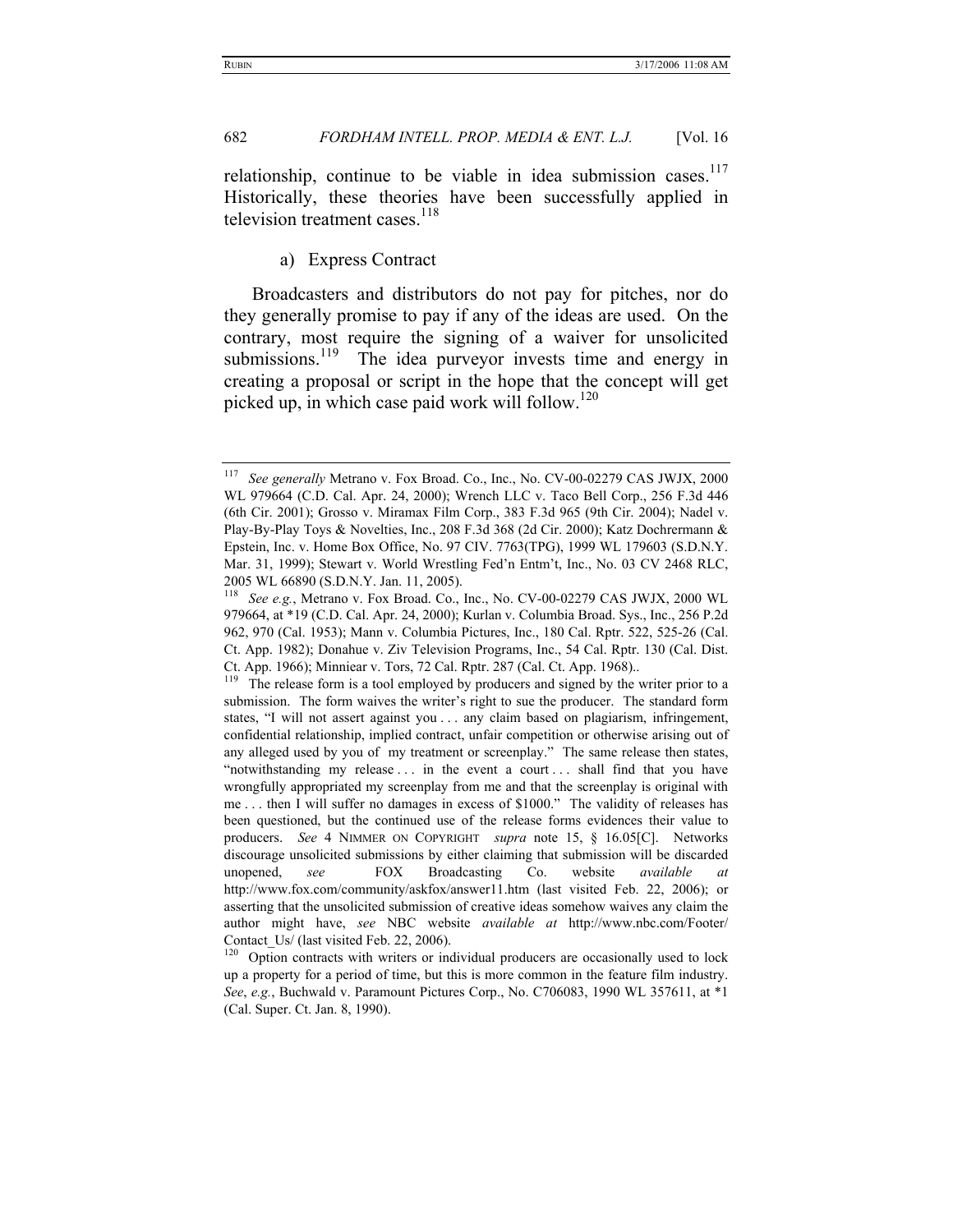Alternatively, and more commonly, if a producer has developed a television format and is actively seeking distribution as in "The Contender" example above, the parties are actually engaged in negotiating a contract for delivery of the completed program, not for the treatment.<sup>121</sup> The format is merely the blueprint for the series and if negotiations break down, neither party will be bound.<sup>122</sup>

Express contract claims for idea submissions are more likely to arise in feature film<sup>123</sup> or software industries,  $124$  where the practice of paying for such proposals may be more common. In the television industry, however, express contract disputes would most likely arise only where parties have agreed to a producer, writer or development agreement.<sup>125</sup> When such claims do arise, a plaintiff is likely to demonstrate that the rights asserted under the contract are qualitatively different than a promise not to accept the benefit of a copyrighted work.

For example, in *Chesler/Perlmutter Productions*, *Inc. v. Fireworks Entertainment*, *Inc.*, 126 Chesler had pitched to Fireworks a dramatic series entitled "Gitana," featuring a sixteenth century action heroine.<sup>127</sup> When Fireworks produced a similar program, "Queen of Swords," Chesler filed suit in state court alleging breach of express and implied contract.<sup>128</sup> Firework removed the case to federal court by alleging that the state claims were preempted by copyright.<sup>129</sup>

Chesler alleged that over and above pitching the idea orally, Fireworks asked for a written treatment which Chesler supplied.<sup>130</sup>

<sup>121</sup> *See generally* Endemol Entm't, B.V. v. Twentieth Television Inc., No. CV98-0608 ABC (BQRx), 1998 U.S. Dist. LEXIS 19049, at \*3 (C.D. Cal. Sept. 29, 1998).<br><sup>122</sup> *Id.* See, e.g., Buchwald, 1990 WL 357611, at \*6.

<sup>&</sup>lt;sup>124</sup> See, e.g., Whelan Assocs., Inc. v. Jaslow Dental Lab., Inc., 797 F.2d 1222, 1125 (3d Cir. 1986).

<sup>125</sup> *See*, *e.g.*, Chesler/Perlmutter Prods., Inc. v. Fireworks Entm't, Inc., 177 F. Supp. 2d 1050, 1054 (C.D. Cal. 2001).

<sup>126</sup> Chesler/Perlmutter Prods., Inc. v. Fireworks Entm't, Inc., 177 F. Supp. 2d 1050 (C.D. Cal 2001).

<sup>127</sup> *Id.* at 1054.<br><sup>128</sup> *Id.*<br><sup>129</sup> *Id.* at 1053.

<sup>&</sup>lt;sup>130</sup> *Id.* at 1054.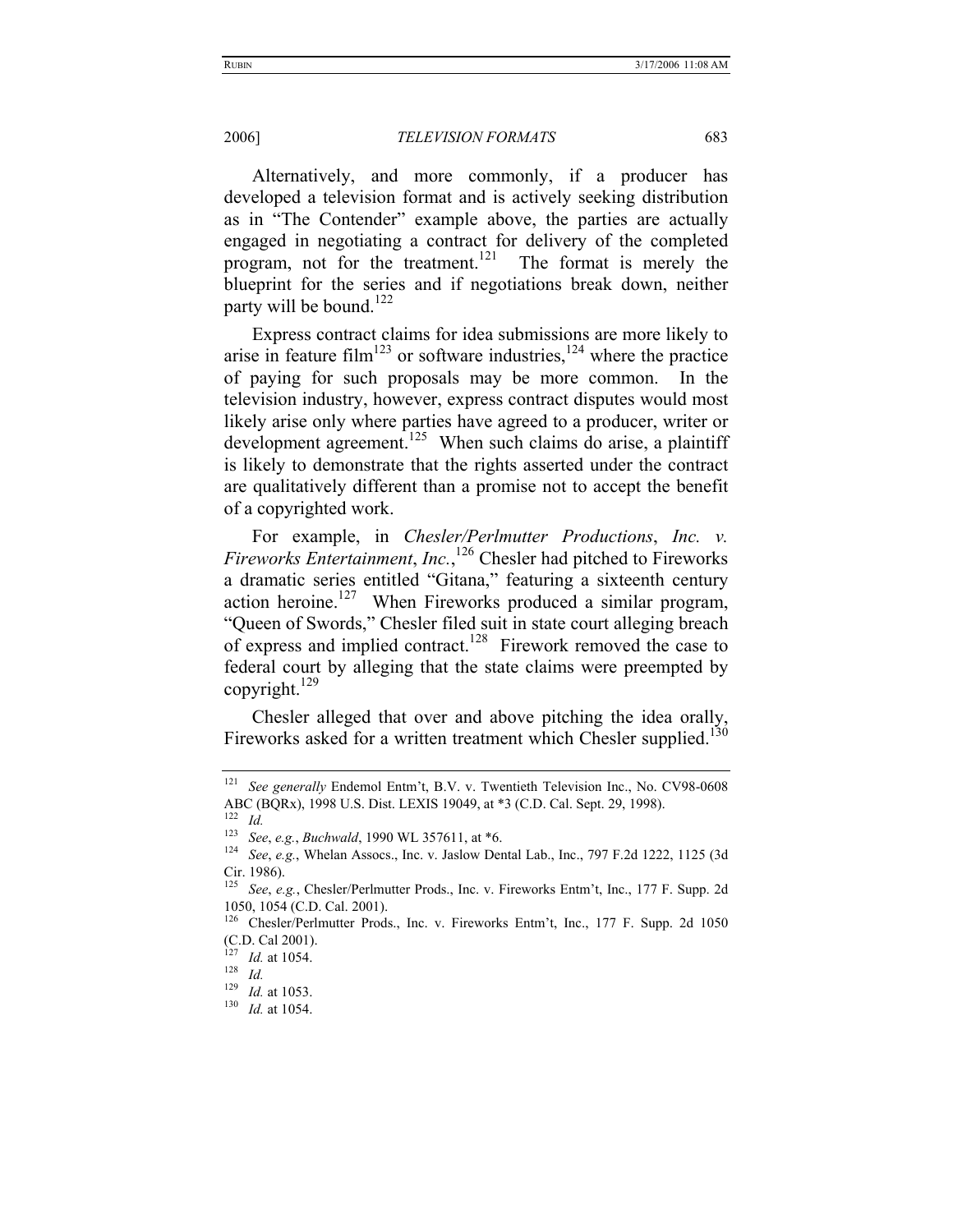In addition, there were ongoing discussions between the parties concerning development, production, financing, compensation, and an exchange of budgets.<sup>131</sup> Chesler also sent a draft agreement that detailed the compensation for production fees, hiring of writers, and share of profits. $132$ 

Based on these allegations, the U.S. District Court for the Central District of California found the claims for breach of express contract and breach of a partially written and partially oral contract. $133$  The claims were not preempted because the alleged terms, e.g., specific amounts and times of payment, selection of Chesler's writer, employment of Chesler's employee as producer, and Chesler's right of consultation, "go beyond a 'promise not to accept the benefit of a copyright work."<sup>134</sup>

 Although the court acknowledged that the claim for breach of implied contract was a "closer question," the court found dispositive the allegations that the parties reached an actual agreement and that the relationship between the parties continued thereafter.<sup>135</sup> These allegations satisfied the "extra element" requirement such that the claim exceeded the exclusive rights protected by the Act.<sup>136</sup> Similarly, the allegation that Fireworks breached an explicit promise to pay certain sums of money and was unjustly enriched by retaining those specific sums was held to be sufficient to provide the requisite "extra element."<sup>137</sup>

#### b) Implied-in-Fact Contract

The only difference between the implied-in-fact contract and the express contract is that the offer and acceptance in implied-infact contracts is determined from circumstances rather than what the parties verbalize.<sup>138</sup> This could be the behavior of the parties

 $\frac{131}{132}$  *Id.*.

 $\frac{132}{133}$  *Id.* 

<sup>133</sup> *Id.*

<sup>&</sup>lt;sup>134</sup> *Id.* at 1059 (quoting Endemol Entm't, B.V. v. Twentieth Television Inc., No. CV98-0608 ABC (BQRx), 1998 U.S. Dist. LEXIS 19049, at \*16 (C.D. Cal. Sept. 29, 1998)) 135 *Chesler*, 177 F. Supp. 2d at 1059. 136 *Id.*

<sup>137</sup> *Id.*

<sup>138</sup> *See* 4 NIMMER ON COPYRIGHT *supra* note 15, § 16.05, at 16–31.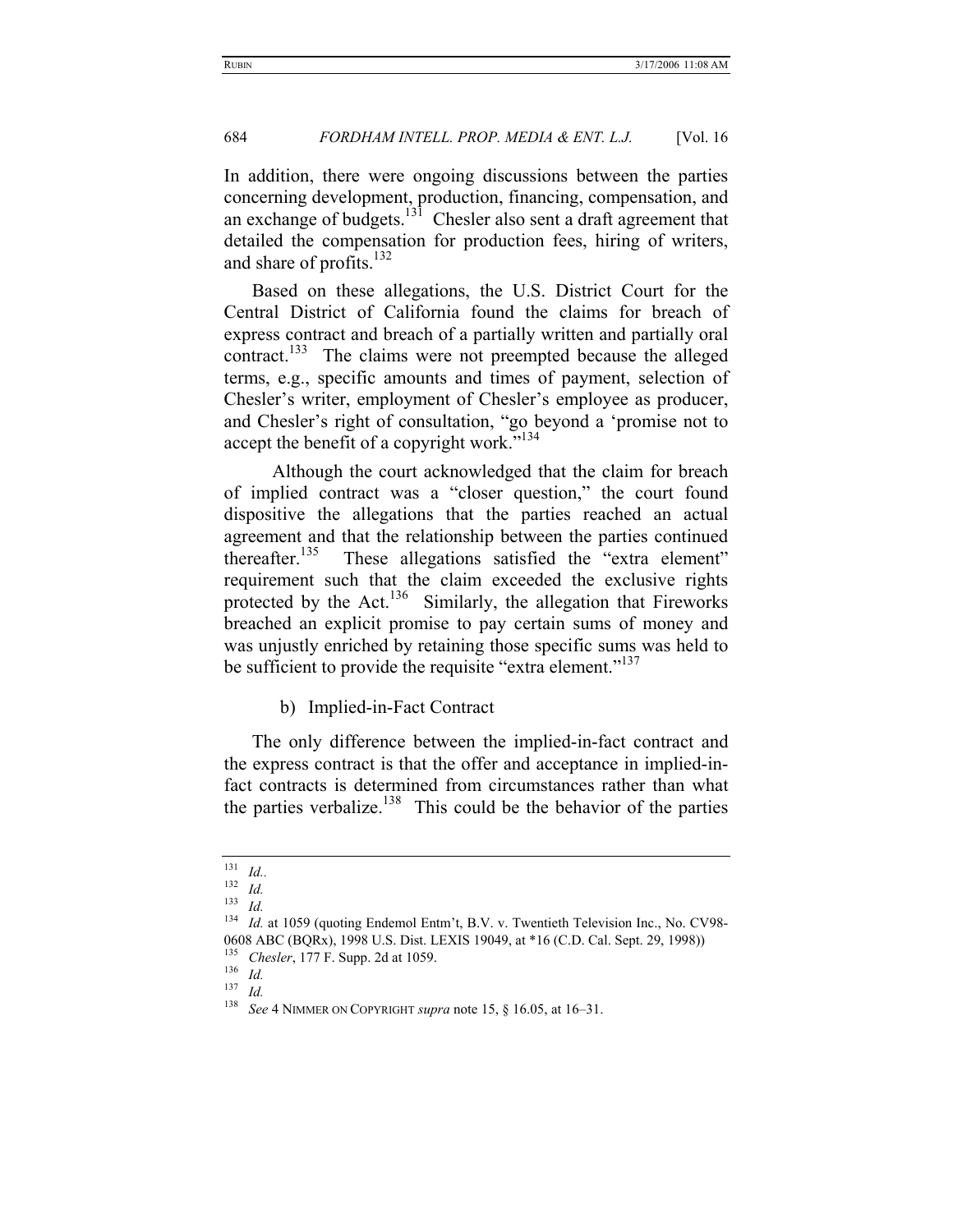indicating their intentions to enter into a contract, or circumstances implied from industry practice.<sup>139</sup> The circumstances that can support the inference that the recipient of a format submission intended to pay for the idea if used, is essential to avoiding preemption.

The California Supreme Court first recognized the use of contract law for idea submission cases in *Stanley v. Columbia Broadcasting System*. 140 The plaintiff in that case had created a format for a radio program which he submitted to CBS, and which, he claimed, CBS copied in producing a similar radio program.<sup>141</sup> The plaintiff contended that he had an implied agreement with CBS that required the network to pay him if it used his format.<sup>142</sup> The jury awarded him \$35,000, and the judgment was affirmed by the California Supreme Court.<sup>143</sup> Because the radio program at issue was first broadcast in 1945, the case was decided based on California law before the 1947 amendment.<sup>144</sup> Therefore, the court did not consider the legal consequences of the 1947 amendment in the opinion, so the case's significance is limited.<sup>145</sup>

However, in his dissenting opinion in *Stanley*, Justice Traynor wrote an exposition on the law of ideas.<sup>146</sup> There, he explained why "[t]he policy that precludes protection of an abstract idea by copyright does not prevent its protection by contract"<sup>147</sup> and he further explained how contract law principles ought to be applied in protecting ideas.<sup>148</sup> Six years later, Justice Traynor's dissent in *Stanley* was "accepted as the law of California" by a majority of the California Supreme Court in *Desny v. Wilder*. 149

<sup>&</sup>lt;sup>139</sup> *See*, *e.g.*, Desny v. Wilder, 299 P.2d 257, 260 (Cal. 1956).<br>
<sup>140</sup> Stanley v. Columbia Broad. Sys., 221 P.2d 73 (Cal. 1950).<br> *141 Id. 141*<br>
<sup>142</sup> *Id.* 

 $\frac{143}{144}$  *Id.* 

<sup>&</sup>lt;sup>144</sup> CAL. CIV. CODE § 980 (1872); *see supra* note 91.<br><sup>145</sup> See Lionel S. Sobel, *A Practical Guide to Copyright Ownership and Transfer: The Differences Between Licenses*, *Assignments and Works Made for Hire and Suggestions for Analyzing which One is "Best" For a Particular Transaction*, ENT. L. REP., Feb. 1984 3, 7 (1984).

<sup>146</sup> *See Stanley*, 221 P.2d at 85 (Traynor, J., dissenting). 147 *Id.*

 $\frac{148}{149}$  *Id.* 

<sup>149</sup> *See* Desny v. Wilder, 299 P.2d 257, 266 (Cal. 1956).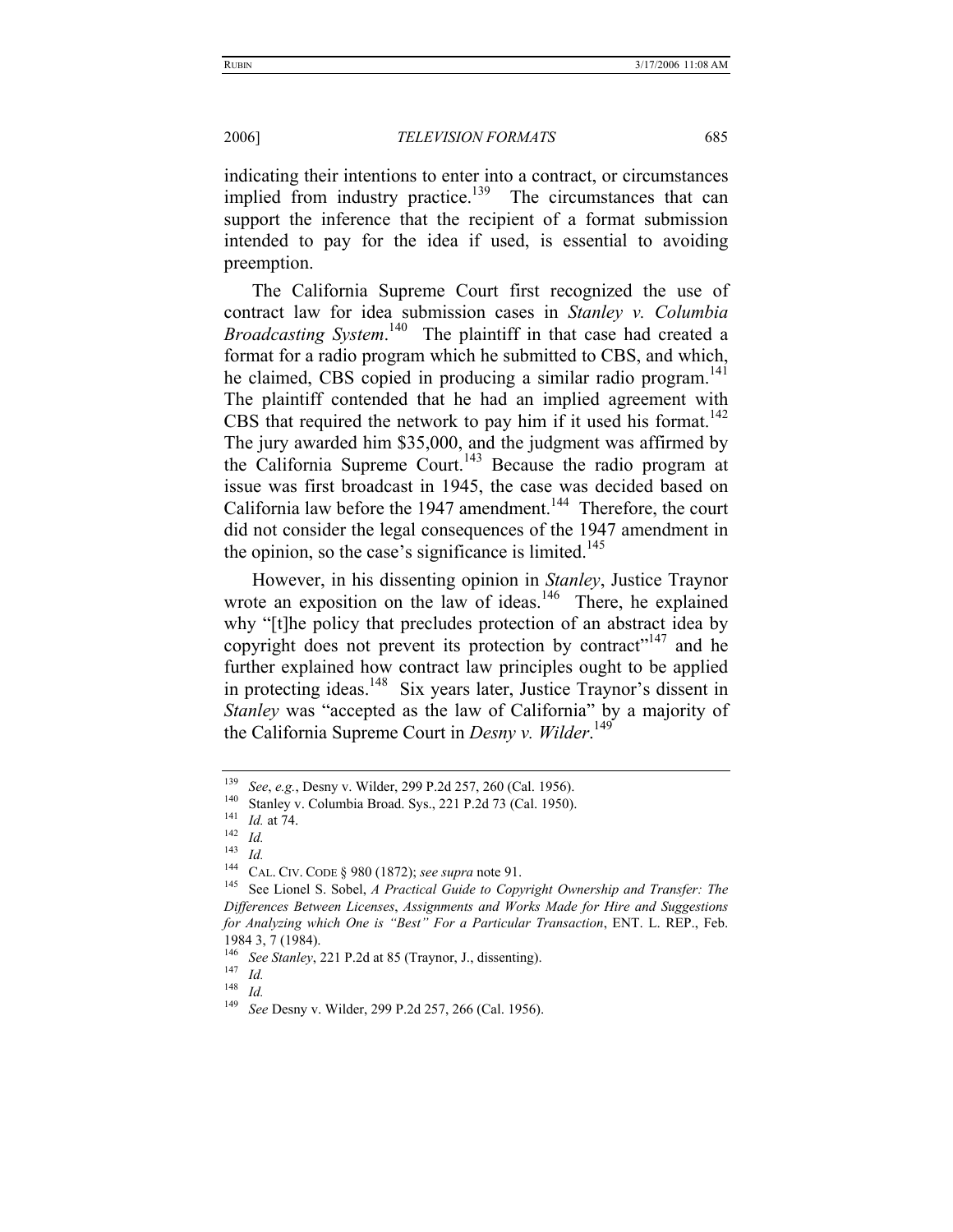*Desny v. Wilder* was the case in which an aspiring writer named Victor Desny sued Billy Wilder and Paramount Pictures, alleging that in producing the movie Ace in the Hole, they had used a story he had submitted to Wilder.<sup>150</sup> Desny had called Wilder's office asking to meet with Wilder, to pitch a 65-page script based on the story of Floyd Collins, a man who had been trapped in a cave for two weeks during the  $20^{\circ}$ s.<sup>151</sup> When Wilder's secretary heard how long the script was, she told Desny that Wilder would never read such a long submission and that if he sent it, the script department would write up a synopsis for Wilder to read.<sup>152</sup> Desny said he would prefer to write the synopsis himself.<sup>153</sup> A few days later he called again and the secretary asked him to read it to her over the phone so that she could take it down in shorthand.<sup>154</sup> In that phone conversation, Desny explained that he had put a great deal of work into the story and was presenting it for sale.<sup>155</sup> The secretary told him that if they used it, "naturally we will pay you for it."<sup>156</sup> The film followed the storyline in the synopsis and included a fictional episode which appeared in the synopsis and which the court found to be original and novel.157 *Desny v. Wilder* became the seminal case in the application of contract theory for idea submission cases.

The mere submission of an idea however, does not give rise to an implied contract.158 *Desny v. Wilder* held that two circumstances must exist, either before or at the time of disclosure, for an agreement to be implied.<sup>159</sup> First, that the purveyor of the idea has set a condition to reveal the idea only if the recipient agrees to pay for it if used.<sup>160</sup> Second, the recipient, knowing the condition before he knows the idea, voluntarily accepts the

<sup>150</sup> *Id.* at 260–61. 151 *Id.* at 262. 152 *Id.*  $\frac{153}{154}$  *Id.*  $\frac{154}{155}$  *Id.*  $\frac{155}{156}$  *Id.*  $\frac{156}{157}$  *Id.* <sup>157</sup> *Id.* at 262–63. 158 *Id.* at 270. 159 *Id.* <sup>160</sup> *Id.*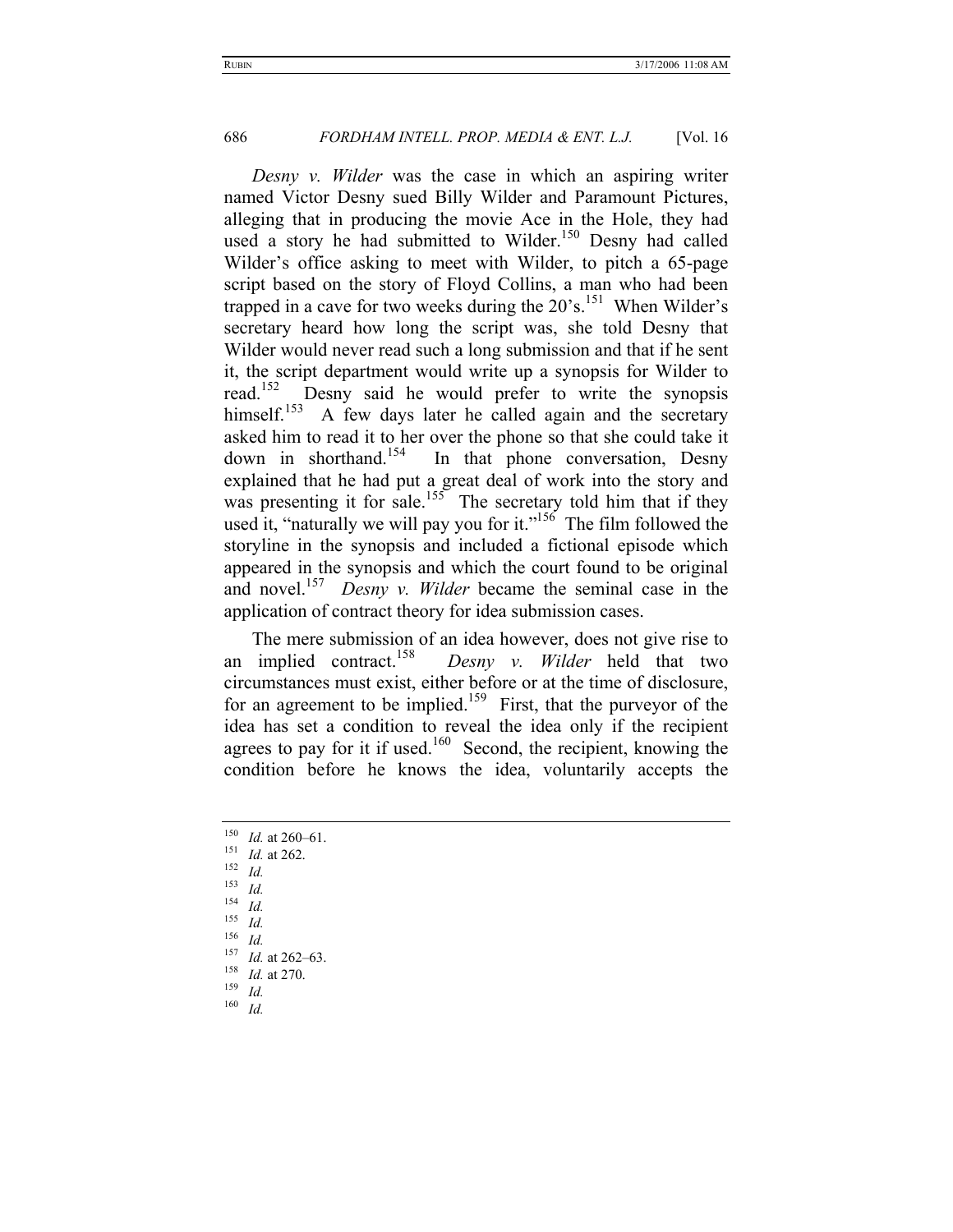disclosure, and then, finding it valuable, uses it.<sup>161</sup> *Desny* also makes clear that just because an idea turns out to be valuable does not imply a contract.<sup>162</sup> Subsequent demands following an unconditioned disclosure, even if the recipient used the idea for profit, do not give rise to an implied promise to pay for the idea.<sup>163</sup> The idea purveyor must strike his deal before pitching the idea.<sup>164</sup> Desny was entitled to a trial on his implied-in-fact contract claim because he conditioned his pitch on receiving the reasonable value of it if it was used, and Wilder's secretary thereupon reassured him and assented to the disclosure.<sup>165</sup>

Following *Desny v. Wilder*, courts in California<sup>166</sup> and other states $167$  expanded on the implied-in-fact contract doctrine. These courts found that an implied or express 'promise to pay for an idea if it was used,' was sufficient to maintain an action for breach of an implied contract, and that such a promise constituted the additional element needed to survive copyright preemption.<sup>168</sup>

Often, circumstances do not so neatly support the inferences necessary to finding an implied-in-fact contract.<sup>169</sup> Unlike an express contract, where the elements of contract are expressed in words, an implied-in-fact contract requires the action of the parties to justify the inference that an agreement has been sufficiently established.<sup>170</sup>

 $\frac{161}{162}$  *Id.* 

 $\frac{162}{163}$  *Id.* 

 $\frac{163}{164}$  *Id.* 

 $\frac{164}{165}$  *Id.* 

<sup>165</sup> *Id.* at 273–75. 166 Chandler v. Roach, 319 P.2d 776, 780–782 (Cal. Dist. Ct. App. 1958); *see also* Kurlan v. Columbia Broad. Sys., Inc., 256 P.2d 962, 970 (Cal. 1953) (reversing dismissal where plaintiff claimed compensation, based "upon a contract implied in fact from trade customs, practices and usages," for the use of an idea for a television program). *See also* Mann v. Columbia Pictures, Inc., 180 Cal. Rptr. 522, 525-26 (Cal. Ct. App. 1982); Blaustein v. Burton, 88 Cal. Rptr. 319 (Cal. Dist. Ct. App. 1970); Donahue v. Ziv Television Programs, Inc., 54 Cal. Rptr. 130 (Cal. Dist. Ct. App. 1966) (Underwater Legion against Sea Hunt); Minniear v. Tors, 72 Cal. Rptr. 287 (Cal. Ct. App. 1968).<br><sup>167</sup> See, e.g., Curtis v. Time, Inc., 147 F. Supp. 505, 506 (D.D.C. 1957).<br><sup>168</sup> Whitfield v. Lear, 751 F.2d 90 (2d Cir. 1984).<br><sup>169</sup> See

Engberg, 158 Cal. Rptr. 704 (Cal. Ct. App. 1979); Klekas v. EMI Films, Inc., 198 Cal. Rptr. 296 (Dist. Ct. App. 1984).

Nadel v. Play-By-Play Toys & Novelties, Inc., 208 F.3d 368, 377 (2d Cir. 2000).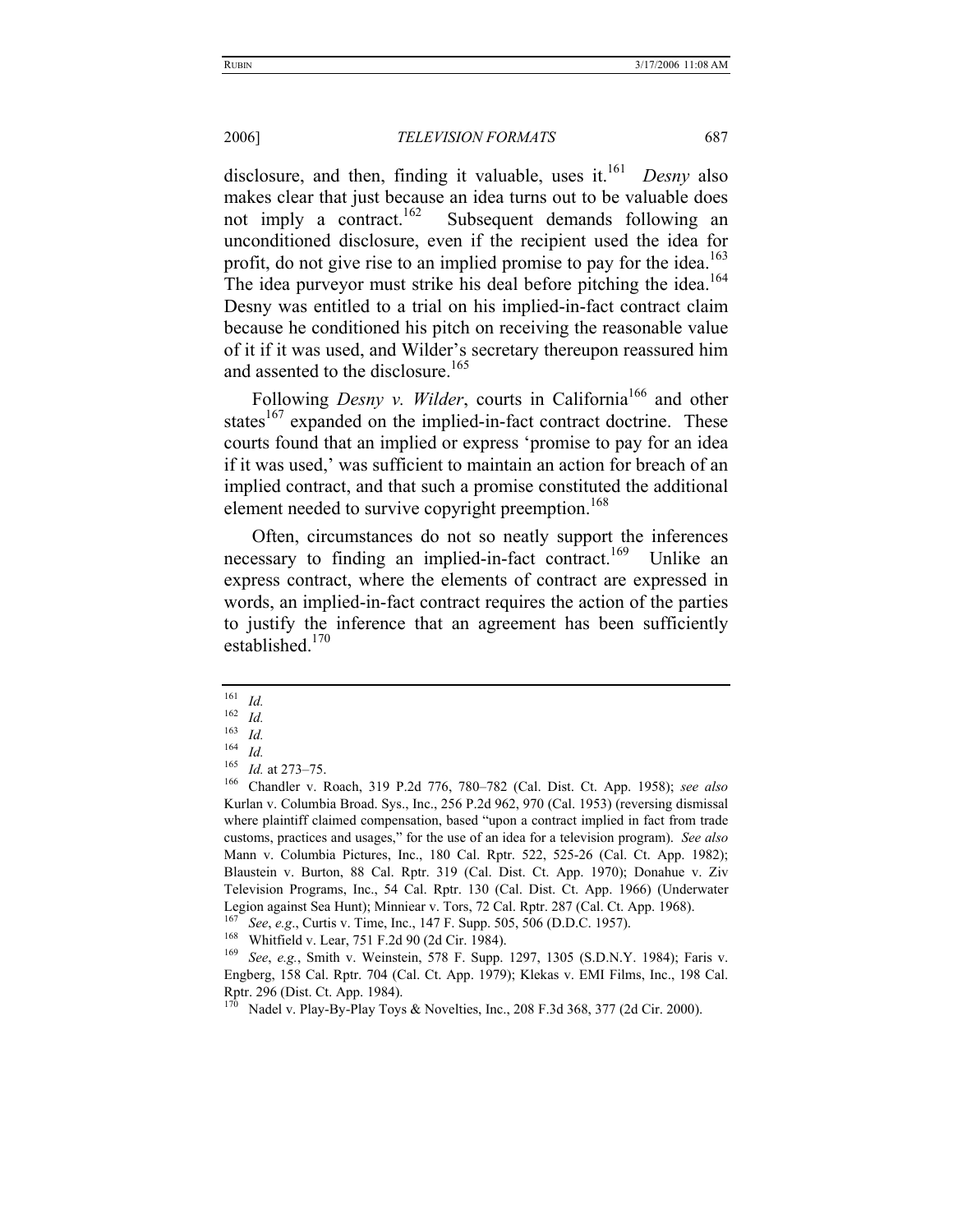For example, in *Fischer v. Viacom International*, *Inc.*, 171 the creator of a team of animated characters, which served as the basis for his unpublished manuscript and a published collection of comic strips, approached Nickelodeon (a cable network owned by Viacom) about creating a series based on his characters.<sup>172</sup> He alleged that Nickelodeon expressed interest and encouraged him to develop the show concept.<sup>173</sup> Subsequently Nickelodeon developed "Blue's Clues" which Fischer claimed was based on the characters he presented.<sup>174</sup>

The District Court for the District of Maryland dismissed Fischer's implied contract claim finding that the "alleged contract did not regulate the parties' conduct beyond the mere use of Fischer's ideas."<sup>175</sup> This claim, according to the court, was equivalent to rights protected under copyright and therefore preempted.<sup>176</sup>

The disclosure of the idea, in itself, does not justify compensation to the plaintiff just because the person to whom he disclosed the idea subsequently uses it.<sup>177</sup> As the *Desny* opinion states, "[t]he idea man who blurts out his idea without having first made his bargain has no one but himself to blame for the loss of his bargaining power."<sup>178</sup> The seller must clearly communicate that he is disclosing the idea on the condition that the buyer will pay for it if it is used.<sup>179</sup> If the buyer then accepts the idea, courts should find that a contract exists between the parties.<sup>180</sup>

c) Breach of Confidence

A breach of confidence, that is the disclosure of an idea to a third party by the recipient of the idea after expressly or impliedly

<sup>171</sup> Fischer v. Viacom International, Inc., 115 F. Supp. 2d. 535 (D. Md. 2000).<br>
172 *Id.* at 537.<br>
173 *Id.* at 538.<br>
174 *Id.*<br>
174 *Id.* 

<sup>175</sup> *Id.* at 542. 176 *Id.*

<sup>177</sup> *Id.* at 544.<br><sup>178</sup> Desny v. Wilder, 299 P.2d 257, 270 (Cal. 1956).<br><sup>179</sup> Id.

<sup>180</sup> *See*, *e.g.*, Whitfield v. Lear, 751 F.2d 90, 92–93 (2d Cir. 1984) (applying California law); Grosso v. Miramax 383 F.3d 965, 968 (9th Cir. 2004); *Desny*, 299 P.2d at 270.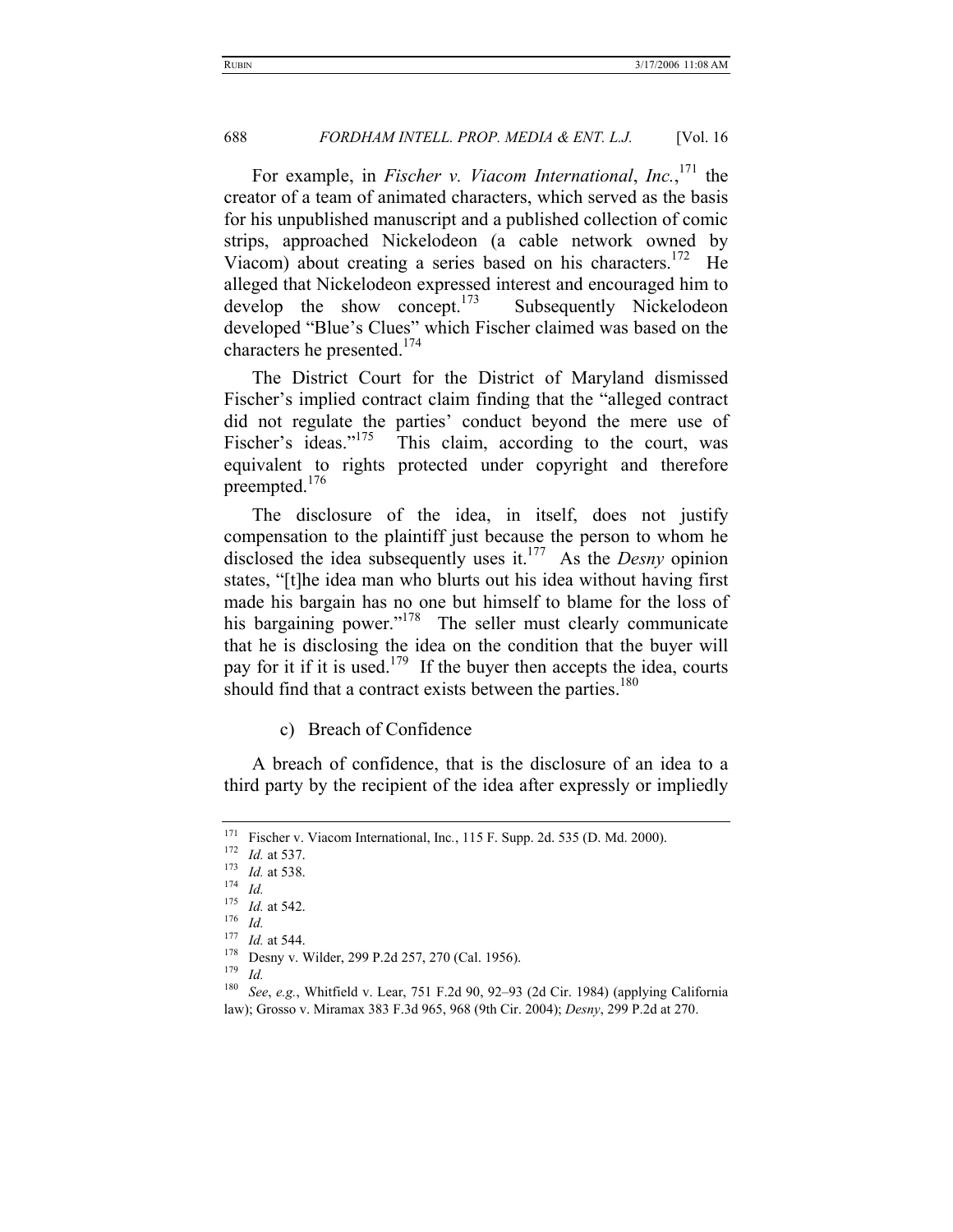agreeing to treat the idea 'in confidence' is equivalent to a breach of contract.<sup>181</sup> The Central District of California court has found the understanding not to disclose an idea to be an extra element that takes a breach of confidence claim outside the scope of copyright.  $182$ 

In *Metrano v. Fox Broadcasting Co.*, 183 Art Metrano, an actor, proposed a format for a series entitled "Beyond Belief" to several producers including Katie Face Productions.<sup>184</sup> Katie Face then arranged a pitch meeting with the defendants.<sup>185</sup> Following the pitch meeting, Fox informed Metrano that they were not interested in "Beyond Belief."<sup>186</sup> Three years later, Fox aired a series, "Guinness World Records: Prime Time" that the plaintiff claimed utilized the same format as his proposed series.<sup>187</sup> The defendant successfully removed the action based on copyright preemption and then moved to dismiss Metrano's state law claims.<sup>188</sup> The district court, citing *Endemol*<sup>189</sup> dismissed the implied contract claim.190 The court, however, allowed the plaintiff to go forward on his breach of confidence claim.<sup>191</sup> The court held that the fact that Metrano proposed the show to several other producers and registered the treatment with the WGA did not constitute public disclosure, as each of those meetings could also be construed as confidential.<sup>192</sup> This may offer some glimmer of hope to plaintiffs

<sup>181</sup> *See generally* Faris v. Engberg, 158 Cal. Rptr. 704 (Cal. Ct. App. 1979); Landsberg v. Scrabble Crossword Game Players, Inc., 736 F.2d 485 (9th Cir. 1984).

<sup>&</sup>lt;sup>182</sup> Metrano v. Fox Broad. Co., Inc., No. CV-00-02279 CAS JWJX, 2000 WL 979664, at \*19 (C.D. Cal. Apr. 24, 2000) (finding that the understanding with the recipient of the idea for a television format "Beyond Belief" would not be disclosed constituted the "extra element" necessary to bring the claim outside of copyright preemption). *See also*

Berkla v. Corel Corp., 66 F. Supp. 2d 1129, 1151 (E.D. Cal. 1999).<br><sup>183</sup> Metrano v. Fox Broad. Co., Inc., No. CV-00-02279 CAS JWJX, 2000 WL 979664 (C.D. Cal. Apr. 24, 2000).

 $\frac{184}{185}$  *Id.* at \*1.<br> $\frac{185}{186}$  *Id.* 

 $\frac{186}{187}$  *Id.* 

 $\frac{187}{188}$  *Id.* 

<sup>&</sup>lt;sup>188</sup> *Id.* at \*2.<br><sup>189</sup> Endemol Entm't, B.V. v. Twentieth Television Inc., No. CV98-0608 ABC (BQRx), 1998 U.S. Dist. LEXIS 19049 (C.D. Cal. Sept. 29, 1998).<br><sup>190</sup> *Metrano*, 2000 WL 979664, at \*6.<br><sup>191</sup> *Id.* at \*6.<br><sup>192</sup> *Id.* at \*8.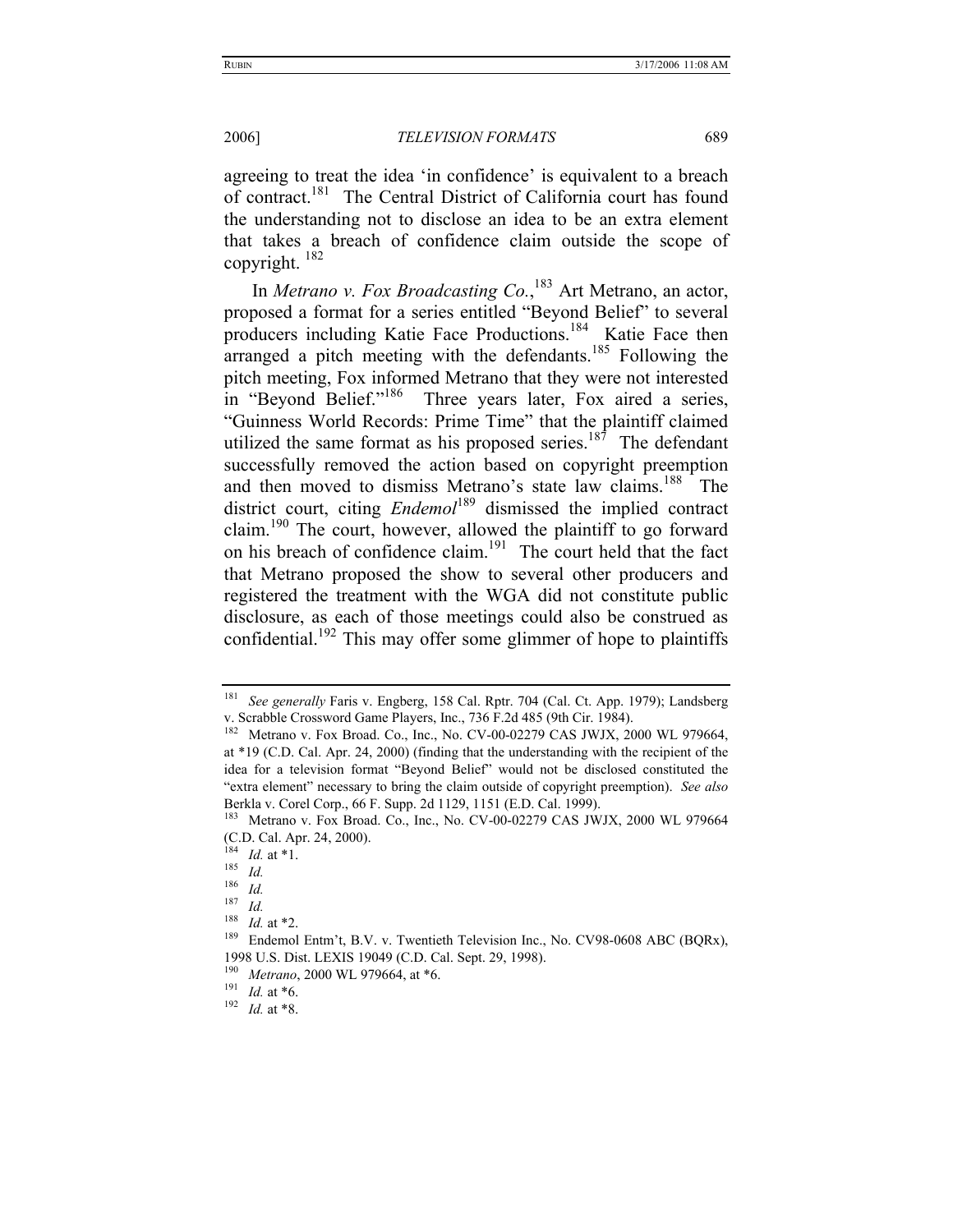in overcoming the second prong of the preemption test when the circumstances lend themselves to breach of confidence claim.

In the case of Burnett, DreamWorks and NBC mentioned in the introduction, the parties wanted to prevent Fox from going forward with its version of a boxing reality show.<sup>193</sup> If they had pleaded breach of confidence or breach of implied contract, an injunction would not have been available because a breach of confidence is limited to the remedies available in a breach of contract.<sup>194</sup>

Confidential relationship theory is also included in the category of state claims protecting ideas.<sup>195</sup> However, it is only applicable where a trust arrangement already exists between the plaintiff and another person<sup>196</sup> such as an agent<sup>197</sup> or an employee<sup>198</sup> who shares the idea with a third party who then exploits the idea.199 Where the person who originally disclosed the idea had no contact with the third person who eventually used it, there is no privity of contract and courts have held that no contract exists between them, not even an implied contract.<sup>200</sup> On the other hand, the third person who eventually used the idea could be liable if he knew of that confidential relationship, and that it was breached by the disclosure of the idea to him.<sup>201</sup>

<sup>193</sup> Paulsen, *supra* note 5*.*

<sup>194</sup> *Metrano*, 2000 WL 979664, at \*8. 195 *See*, *e.g.*, USM Corp. v. Tremco Inc., 710 F. Supp 1140, 1142 (N.D. Ohio 1988) (addressing the confidential relationship theory as a basis for legal protection of trade secrets).<br> $\frac{196}{S_{0.2}}$ 

<sup>&</sup>lt;sup>196</sup> See, e.g., Blaustein v. Burton, 88 Cal. Rptr. 319, 336 (Cal. Dist. Ct. App. 1970).<br><sup>197</sup> See, e.g., Davies v. Krasna, 121 Cal. Rptr. 705 (Cal. 1975).<br><sup>198</sup> See, e.g., Ralph Andrews Prods. v. Paramount Pictures Corp.

<sup>801–03 (</sup>Cal. Dist. Ct. App. 1990) (holding that purchaser of idea from former employee of another company may be liable to that company if purchaser knew or should have known that employee stole the idea from the former employer). 199 *See*, *e.g.*, Thompson v. California Brewing Co., 310 P.2d 436, 439–41 (Cal. Dist. Ct.

App. 1957); USM Corp. v. Tremco Inc., 710 F. Supp 1140, 1142–1143 (N.D. Ohio 1988) ("the 'confidential relationship' theory imposes a duty on a knowingly wrongful third party".).

 $200$  Donahue v. Ziv Television Programs, Inc., 54 Cal. Rptr. 130, 139–41 (Cal. Dist. Ct. App. 1966).

<sup>201</sup> *See* 4 NIMMER ON COPYRIGHT supra note 15, § 16.07 at 16–51; *Davies*, 121 Cal. Rptr. at 710–12; *Thompson*, 310 P.2d 436 at 440-42. *But see* Vantage Point, Inc. v. Parker Bros., Inc., 529 F. Supp. 1204, 1214–15 (E.D.N.Y. 1981).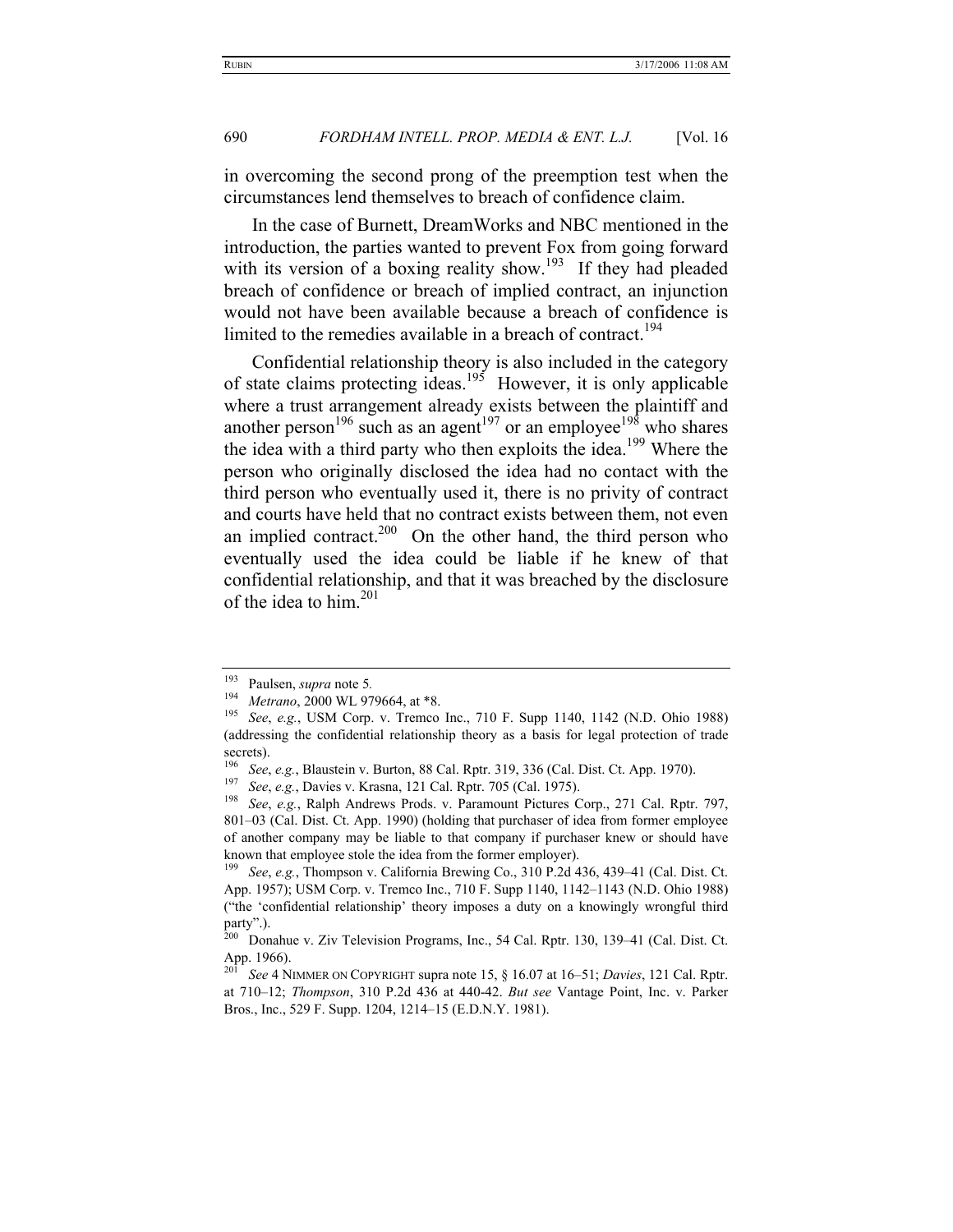#### II. THE QUESTIONABLE VIABILITY OF STATE LAW CLAIMS

Within the past decade<sup>202</sup> federal courts throughout the country have grappled with the factual circumstances that sustain state law claims for the unauthorized use of ideas embodied in copyrightable works based on implied-in-fact contract.<sup>203</sup> An examination of the case law indicates no general rule for preemption of implied-infact contract claims based on the submission of ideas. The outcome depends on "the precise contract right being asserted."<sup>204</sup> For example, if the expectation of the parties is not the direct sale of the ideas but rather that, should the idea prove workable, the parties will enter into negotiation on a producer or writer contract, $205$  then the "extra element" test fails and the implied-infact contract claim will be preempted.<sup>206</sup> Because pitches are commonly taken informally or without solicitation on the part of the recipient, it is the rare case where a recipient has, predisclosure, expressed or implied by his actions, a promise to pay

<sup>202</sup> *Berge* in 1997 looks like the first Court of Appeals case that found preemption because ideas are within the scope of copyright but not within its protection. Del Madiera in 1987 used the 2-prong analysis but the copyrighted work was a map and the uncopyrightable material was information. *See also* Nat'l Basketball Ass'n v. Motorola, Inc. 105 F.3d 841 (2d Cir. 1997).

<sup>&</sup>lt;sup>203</sup> Alabama: United States *ex rel.* Berge v. Bd. of Trs. of the Univ. of Ala., 104 F.3d 1453 (4th Cir. 1997); California: Endemol Entm't, B.V. v. Twentieth Television Inc., No. CV98-0608 ABC (BQRx), 1998 U.S. Dist. LEXIS 19049 (C.D. Cal. Sept. 29, 1998), Associated Artist Entm't, Inc. v. Walt Disney Pictures, No. CV-95-00713-AAH, 1999 WL 132196 (9th Cir. Mar. 9, 1999), Metrano v. Fox Broad. Co., Inc., No. CV-00-02279 CAS JWJX, 2000 WL 979664 (C.D. Cal. Apr. 24, 2000), Chesler/Perlmutter Prods., Inc. v. Fireworks Entm't, Inc., 177 F. Supp. 2d 1050 (C.D. Cal. 2001), Grosso v. Miramax Film Corp., 383 F.3d 965 (9th Cir. 2004), Kodadek v. MTV Networks, Inc., 152 F.3d 1209 (9th Cir. 1998); New York: Markogianis v. Burger King Corp., No. 95 CIV. 4627(JFK), 1997 WL 167113, at \*2 (S.D.N.Y. Apr. 8, 1997), Stewart v. World Wrestling Fed'n Entm't, Inc., No. 03 CV 2468 RLC, 2005 WL 66890 (S.D.N.Y. Jan. 11, 2005); Maryland: Fischer v. Viacom Int'l, Inc., 115 F. Supp. 2d 535, 542 (D. Md. 2000); Texas: Keane v. Fox Television Stations, Inc., 297 F. Supp. 2d 921, 944 (S.D. Tex. 2004); Michigan: Wrench LLC v. Taco Bell Corp., 256 F.3d 446 (6th Cir. 2001); New Jersey: Baer v. Chase, 392 F.3d 609 (3d Cir. 2004).

<sup>204</sup> Fischer v. Viacom Int'l, Inc., 115 F. Supp. 2d 535, 542 (D. Md. 2000) (quoting Wrench LLC v. Taco Bell Corp., 51 F. Supp. 2d 840, 853 (W.D. Mich. 1999) (applying New York law).

<sup>205</sup> *See*, *e.g.*, Associated Artist Entm't, Inc. v. Walt Disney Pictures, No. CV-95-00713- AAH, 1999 WL 132196 (9th Cir. Mar. 9, 1999).

<sup>206</sup> *See*, *e.g.*, Endemol, 1998 U.S. Dist. LEXIS 19049, at \*15.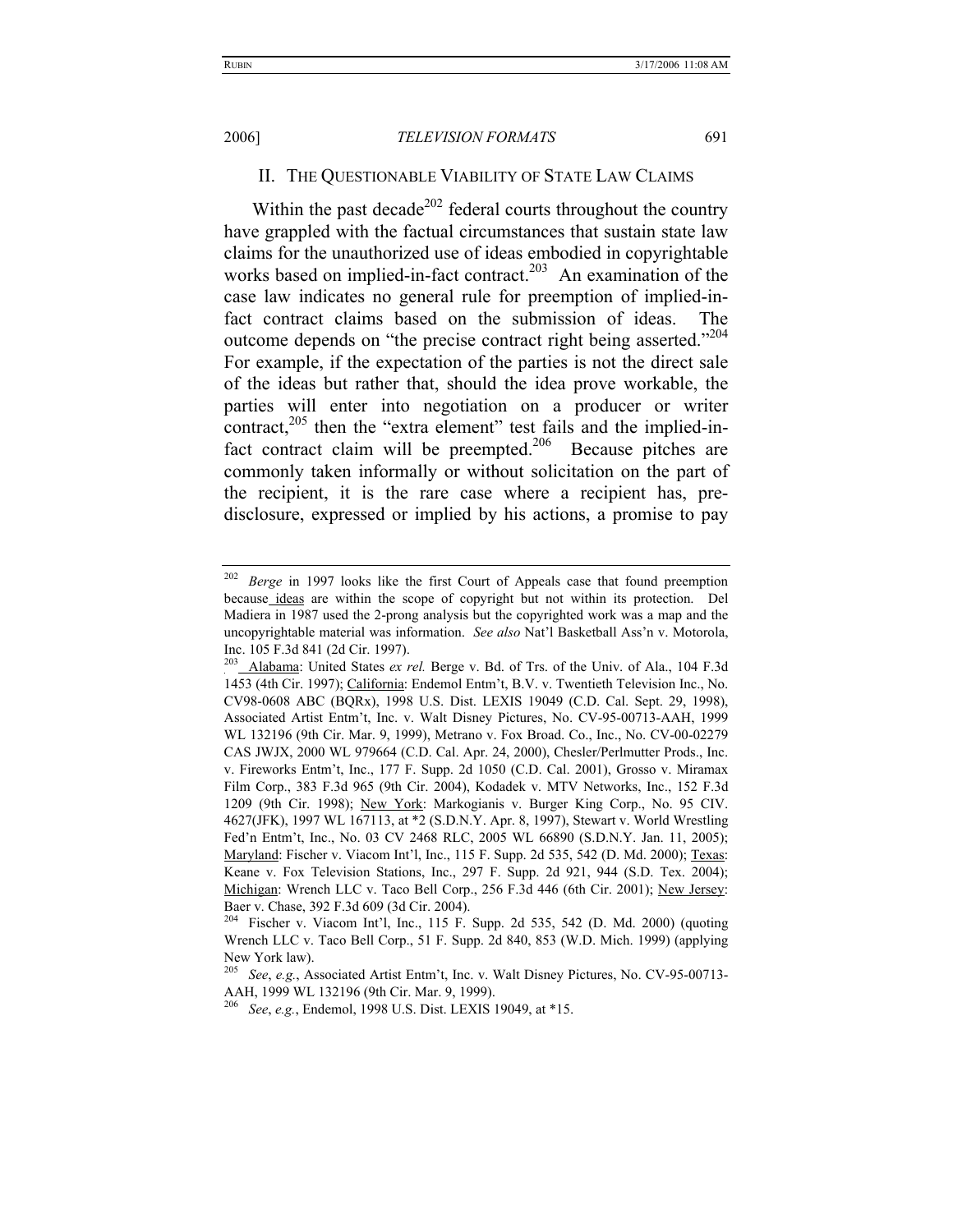for an idea if used.<sup>207</sup> There is authority on the validity of industry custom as a source of this assent in implied contracts, $^{208}$  however, cases relying on industry custom to find the existence of an implied-in-fact contract concern transactions in industries other than television programming.<sup>209</sup>

When a breach of contract claim alleges qualitatively different rights other than reproduction, adaptation, distribution, or display of a copyrighted work, then the right is not "within the general scope of copyright, and there is no preemption. $12^{10}$  Determining the nature and existence of such qualitatively different or additional elements is both a legal and factual hurdle for plaintiffs. A publisher's promise to pay royalties, $2^{11}$  or a breach of confidentiality in an employment agreement<sup>212</sup> are examples of such an additional element.<sup> $213$ </sup> This principle is consistent with *Desny v. Wilder*<sup>214</sup> where it is proven that the defendants promise, either express(ly) or implied(ly), to pay if the idea is used.<sup>215</sup> However, where the plaintiff's assertion is a "contract-based

<sup>207</sup> Desny v. Wilder, 299 P.2d 257, 267 (Cal. 1956).<br><sup>208</sup> 4 NIMMER ON COPYRIGHT *supra* note 15, § 16.05 at 16–35.<br><sup>209</sup> *See*, *e.g.*, <u>Toy business</u>: Nadel v. Play-By-Play Toys & Novelties, Inc., 208 F.3d 368, 380 (2d Cir. 2000) (toy business); Feature films: Grosso v. Miramax Film Corp., 383 F.3d 965, 967 (9th Cir. 2004), Feature v. Spyglass Entm't Group, LP, CV 02-0183- SVW(JTLx), 2002 U.S. Dist. LEXIS 17769, (C.D. Cal. July 22, 2002), Katz Dochrermann & Epstein, Inc. v. Home Box Office, No. 97 CIV. 7763(TPG), 1999 WL 179603 (S.D.N.Y. Mar. 31, 1999); Advertising: Epstein, Inc. v. Home Box Office, No. 97 CIV. 7763, 1999 WL 179603 (S.D.N.Y. Mar. 31, 1999). *But see* Whitfield v. Lear, 751 F.2d 90 (2d Cir. 1984) (applying California law).<br> $^{210}$  1 Nm 0.00 CONVICUT, summa pata 15, 8.1

<sup>210 1</sup> NIMMER ON COPYRIGHT *supra* note 15, § 1.01[B][1], at 1–13. 211 Asunto v. Shoup, 132 F. Supp. 2d 445, 452 (E.D. La. 2000). 212 Lennon v. Seaman, 63 F. Supp. 2d 428, 432, 438 & n.5 (S.D.N.Y. 1999); *see also* Metrano v. Fox Broad. Co., Inc., No. CV-00-02279 CAS JWJX, 2000 WL 979664, at\*6– 7 (C.D. Cal. Apr. 24, 2000) (holding implied contract claim preempted by copyright but holding that breach of confidence claim was not).

<sup>213 1</sup> NIMMER ON COPYRIGHT *supra* note 15, at § 101[B][1][a], at 1–15 – 1–16. 214 *See* discussion *infra* Part I.C. 215 Stewart v. World Wrestling Fed'n Entm't, Inc., No. 03 CV 2468 RLC, 2005 WL 66890, at \*6 (S.D.N.Y. Jan. 11, 2005); Grosso v. Miramax Film Corp., 383 F.3d 965, 968 (9th Cir. 2004); Chesler/Perlmutter Prods., Inc. v. Fireworks Entm't, Inc., 177 F. Supp. 2d 1050, 1059 (C.D. Cal. 2001); Wrench LLC v. Taco Bell Corp., 256 F.3d 446, 459 (6th Cir. 2001); Katz Dochrermann & Epstein, Inc. v. Home Box Office, No. 97 CIV. 7763(TPG), 1999 WL 179603, at \*4 (S.D.N.Y. Mar. 31, 1999); Whitfield v. Lear, 751 F.2d 90, 92 (2d Cir. 1984).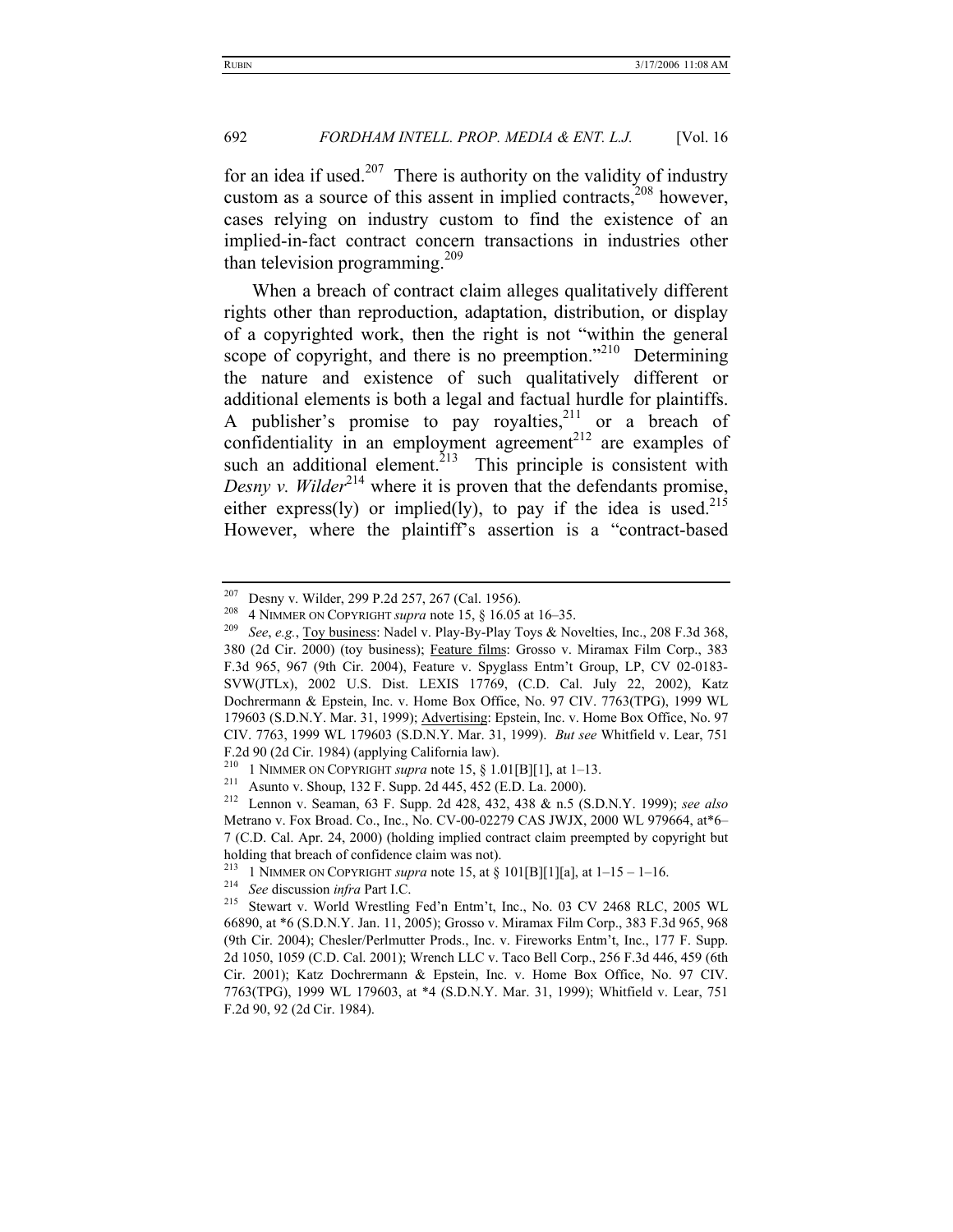tort,"<sup>216</sup> that is, where the loss is some future benefit that would flow from an actual or prospective contract, such rights are considered as equivalent to copyright protection, and are therefore preempted.<sup>217</sup>

### *A. The Desny Claim*, *Is It Still Viable?*

Despite the difficulties presented by copyright preemption doctrine, the *Desny*-type claim is still alive—barely. Recently in *Grosso v. Miramax Film Corp.*, <sup>218</sup> the Ninth Circuit<sup>219</sup> affirmed the district court's grant of summary judgment in favor of the defendants on plaintiff's copyright claim, but reversed the district court's dismissal of an implied-in-fact contract claim.<sup>220</sup> In 1996, Jeff Grosso, a screenwriter submitted a screenplay to Gotham Entertainment Group, a copy of which he had deposited with the WGA Registry.<sup>221</sup> Gotham was connected to Miramax through a 'first look deal' and was owned by a past executive of Miramax.222 Some time thereafter, Miramax released the film "Rounders," which Grosso claimed was substantially similar to his screenplay.<sup>223</sup> Grosso's submission was unsolicited.<sup>224</sup> He Grosso's submission was unsolicited.<sup>224</sup> He brought suit in state court alleging a Desny-type contract claim.<sup>225</sup> Defendant removed to federal court where Judge Collins dismissed the contract claim but gave plaintiff leave to amend the complaint

<sup>216 1</sup> NIMMER ON COPYRIGHT *supra* note 15, at § 101[B][1][a][ii], at 1–17. 217 Cases dismissing implied contract claim: *Metrano*, 2000 WL 979664; Selby v. New Line Cinema Corp., 96 F. Supp. 2d 1053 (C.D. Cal. 2000); Endemol Entm't, B.V. v. Twentieth Television Inc., No. CV98-0608 ABC (BQRx), 1998 U.S. Dist. LEXIS 19049 (C.D. Cal. Sept. 29, 1998); Worth v. Universal Pictures, Inc., 5 F. Supp. 2d 816 (C.D. Cal. 1997); Associated Artist Entm't, Inc. v. Walt Disney Pictures, No. CV-95-00713- AAH, 1999 WL 132196 (9th Cir. Mar. 9, 1999); Kodadek v. MTV Networks, Inc., 152 F.3d 1209 (9th Cir. 1998); Markogianis v. Burger King Corp., No. 95 CIV. 4627(JFK), 1997 WL 167113 (S.D.N.Y. Apr. 8, 1997); Keane v. Fox Television Stations, Inc., 297 F. Supp. 2d 921 (S.D. Tex. 2004).

<sup>&</sup>lt;sup>218</sup> Grosso v. Miramax Film Corp., 383 F.3d 965 (9th Cir. 2004).<br><sup>219</sup> Chief Judge Schroeder writing for the panel.<br><sup>220</sup> Grosso, 383 F.3d at 967.<br><sup>221</sup> Brief of Plaintiff-Appellant at 5, Grosso v. Miramax Film Corp., No WL 32302494 (9th Cir. Sept. 3, 2002).<br><sup>222</sup> Id

<sup>222</sup> *Id*. 223 *Id*. at 5–6. 224 *Id*. at 5. 225 *Id*. at 4.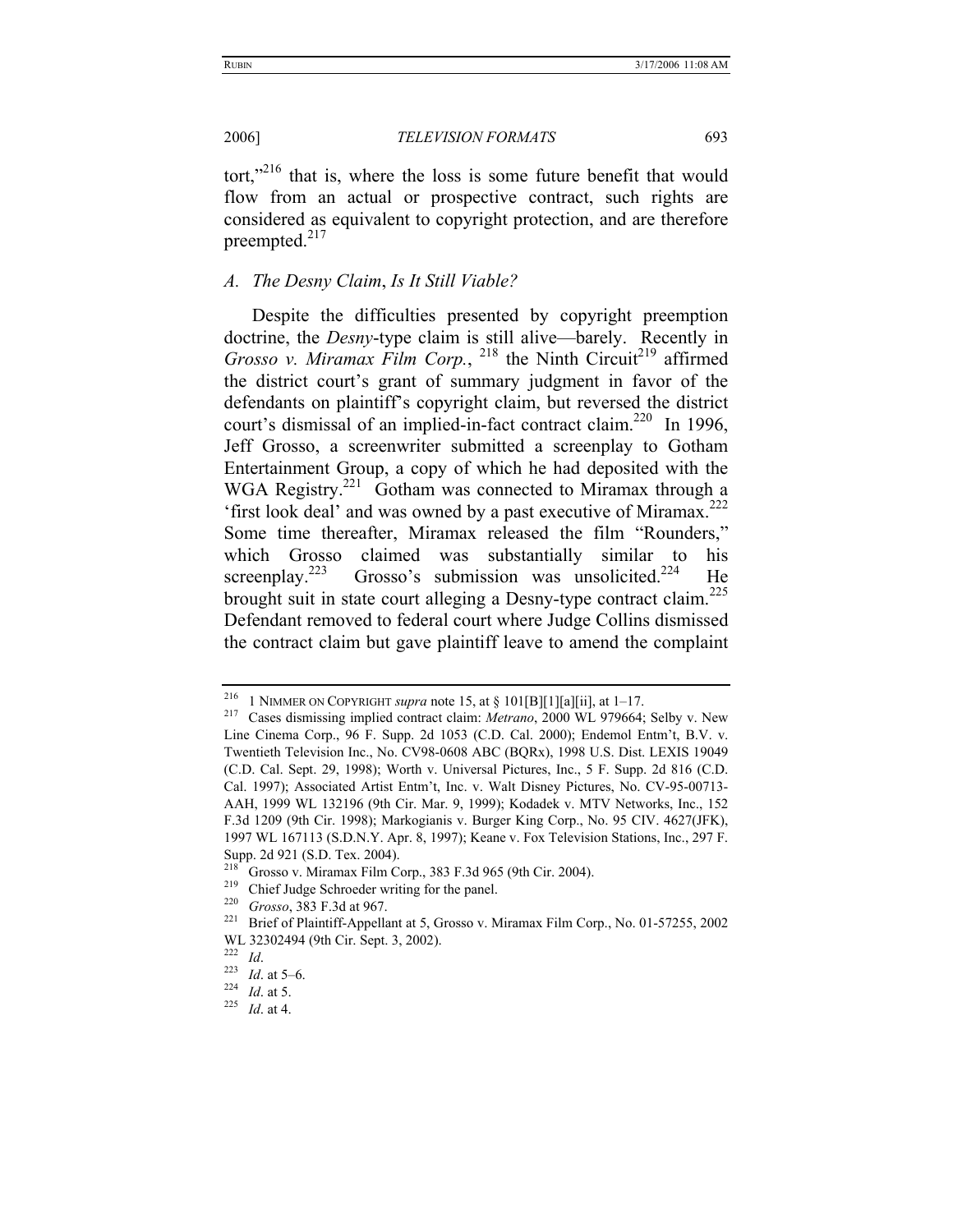to include copyright infringement.<sup>226</sup> The court subsequently granted defendants' motion for summary judgment as to the copyright claim. $^{227}$ 

The Ninth Circuit affirmed the summary judgment for the defendant on the copyright infringement claim, finding that the district court "carefully and correctly" found the works not substantially similar in genre, mood, pace, themes, settings, characters, plot and sequences of events.<sup>228</sup> The court however reversed the dismissal of the implied contract claim concluding simply that "the complaint stated a Desny claim."<sup>229</sup> The court did not elaborate and pulled back even further by amending its opinion six months later; adding a penultimate paragraph declaring that the decision to reverse the dismissal was based *solely* on a finding that the Plaintiff's first amended complaint stated a Desny claim.<sup>230</sup> The inference in this cryptic language might be that the court did not want to suggest, as the plaintiff had suggested in his brief, $^{231}$ that the 1976 Copyright Act had completely eliminated the implied-in-fact contract claim under California law.

The implied-in-fact contract claim continues to be viable where the defendant clearly solicits the submission and encourages the plaintiff to continue further development following the initial pitch. Most notable is the Sixth Circuit decision in *Wrench LLC v. Taco Bell*<sup>232</sup> followed by a jury award of \$30 million to two cartoonists who had pitched the "Psycho Chihuahua" character for use in Taco Bell's television advertisements.<sup>233</sup> The parties had been in discussion and negotiation concerning the concept for over 18 months, including numerous presentations, a sample

<sup>226</sup> *Grosso*, 383 F.3d at 967. 227 *Id.*

<sup>228</sup> *Id. See also* CBS Broad. Inc. v. ABC, Inc., No. 02 Civ. 8813 (LAP), 2003 U.S. Dist.

LEXIS 20258, at \*4–5 (S.D.N.Y. Jan. 13, 2003). 229 *Grosso*, 383 F.3d at 967. 230 Grosso v. Miramax, 400 F.3d 658, 659 (9th Cir. 2005). 231 Grosso v. Miramax, Reply Brief of Appellant 2002 WL 32302495 at \*8 (9th Cir.) (December 27, 2002)

<sup>232</sup> Wrench LLC v. Taco Bell Corp., 256 F.3d 446 (6th Cir. 2001). 233 Theresa Howard, *Chihuahua Idea Men Win Taco Bell Suit*, USA Today, June 4, 2003, *available at* http://www.usatoday.com/money/indsutries/food/2003-06-04-tacobell-lawsuit\_x.htm.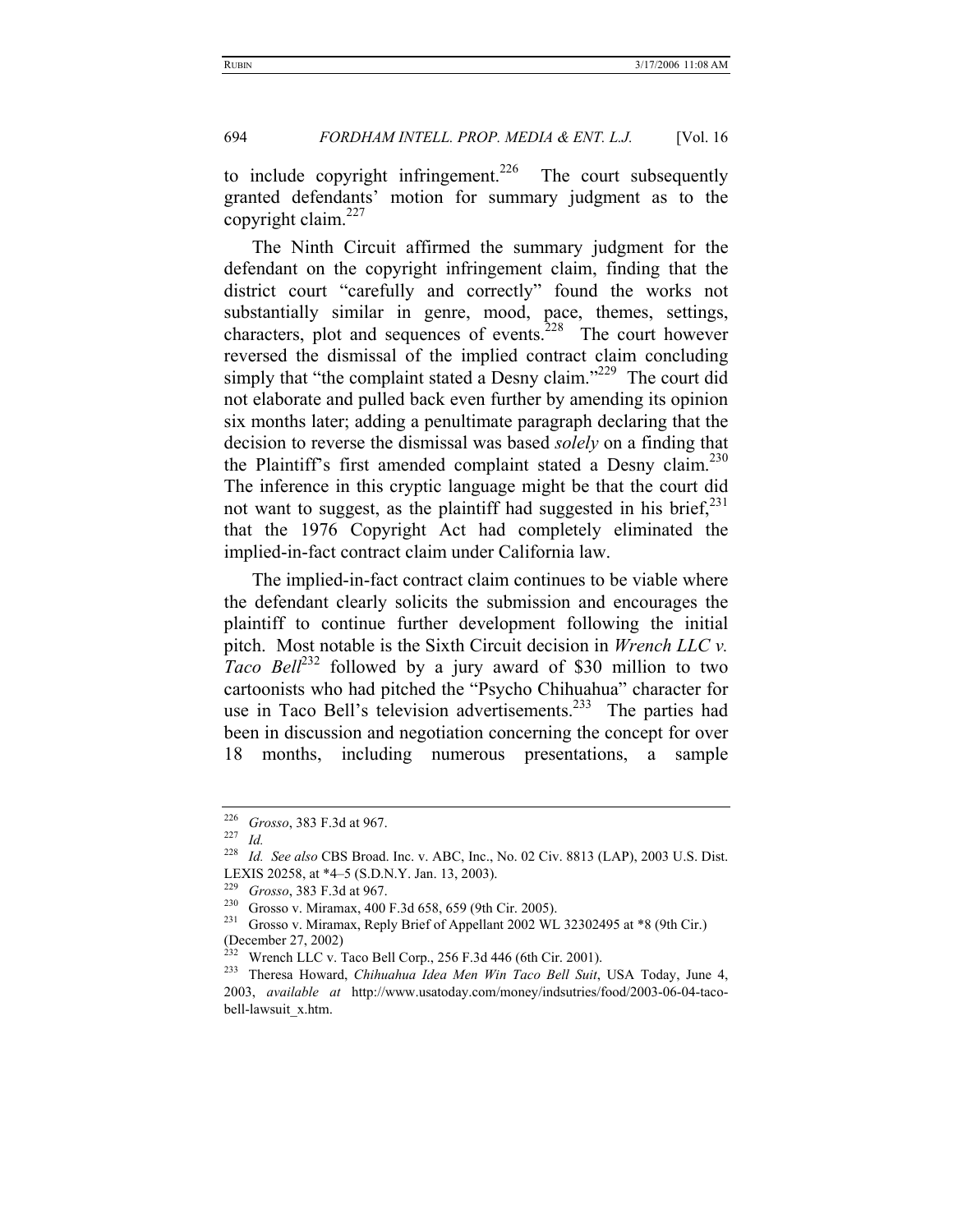commercial and a proposed licensing contract.<sup>234</sup> Although the defendant claimed that their advertising agency had independently conceived of the campaign, the plaintiff's pitch materials had been forwarded to the agency. $235$  The court also stated that novelty was not required in a contract-based claim under Michigan law.236

The implication of these Ninth and Sixth circuit decisions seems to be that it is not proper to grant a defendant's motion to dismiss when a plaintiff can plead that an understanding existed to pay for an idea if used, because the finding of an implied-in-fact contract requires a detailed fact-based inquiry. However, a number of cases in the television industry, which have not been overruled, have allowed defendants to employ the one-two punch of removal/preemption to dismiss implied-in-fact contract claims.<sup>237</sup>

# *B. The Particular Problem in Television Format Submission Cases*

In *Endemol Entertainment*, *B.V. v. Twentieth Television*238 District Judge Audrey Collins<sup>239</sup> granted defendants motion to dismiss an implied contract claim based on copyright preemption.240 The Court held that "[t]he promise not to accept the benefit of a copyright work, with nothing more, is not sufficient to provide the extra element required for a [contract] cause of action."241

<sup>234</sup> *Wrench*, 256 F.3d at 450. 235 *Id*. at 449–51. 236 *Id*. at 460. 237 *See* Associated Artist Entm't, Inc. v. Walt Disney Pictures, No. CV-95-00713-AAH, 1999 WL 132196, at \*1 (9th Cir. Mar. 9, 1999); Keane v. Fox Television Stations, Inc., 297 F. Supp. 2d 921, 944 (S.D. Tex. 2004); Fischer v. Viacom Int'l, Inc., 115 F. Supp. 2d 535, 542 (D. Md. 2000); Metrano v. Fox Broad. Co., Inc., No. CV-00-02279 CAS JWJX, 2000 WL 979664, at \*6–7 (C.D. Cal. Apr. 24, 2000); Endemol Entm't, B.V. v. Twentieth Television Inc., No. CV98-0608 ABC (BQRx), 1998 U.S. Dist. LEXIS 19049 (C.D. Cal. Sept. 29, 1998); Worth v. Universal Pictures, Inc., 5 F. Supp. 2d 816, 822 (C.D. Cal. 1997) (holding the Copyright Act preempts breach of implied contract claims). 238 Endemol Entm't, B.V. v. Twentieth Television Inc., No. CV98-0608 ABC (BQRx),

<sup>1998</sup> U.S. Dist. LEXIS 19049 (C.D. Cal. Sept. 29, 1998). 239 Judge in Grosso v. Miramax Film Corp., 383 F.3d 965 (9th Cir. 2004). 240 *Endemol*, 1998 U.S. Dist. LEXIS 19049, at \*17. 241 *Id.* at \*16.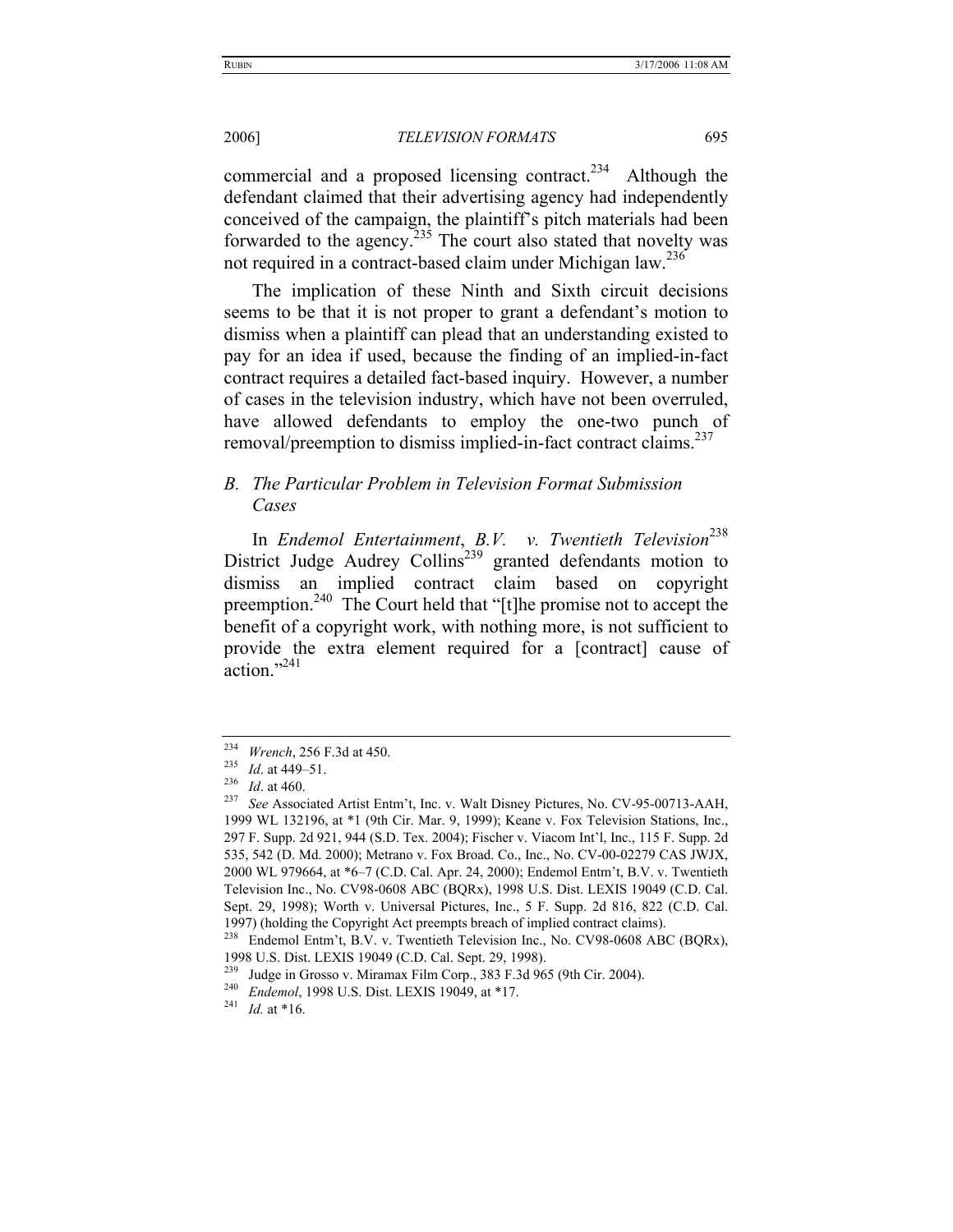Endemol is a Dutch producer and international distributor of television programming.<sup>242</sup> In January of 1994, Endemol presented a television program format for "Forgive Me," a popular program that had been running in Europe since 1991, to Jonathan Goodson of Mark Goodson Productions at the NATPE Convention.<sup>243</sup> Goodson expressed interest but negotiations ended in May 1994 with no agreement on terms.<sup>244</sup> Endemol alleged that it was understood that disclosure was made in confidence and that it would be compensated for any use of the ideas.<sup>245</sup> The following season, Goodson, now in his own company, co-produced a show entitled "Forgive and Forget" in association with Monet Lane and Twentieth Television, which Endemol claimed was based on the format it had presented.<sup>246</sup> Endemol filed suit in federal court alleging copyright infringement and breach of implied-in-fact contract. $247$ 

The court, following the reasoning in *United States ex rel.*  Berge v. Trustees of the University of Alabama,<sup>248</sup> found the plaintiff's implied contract claim duplicative of the copyright infringement claim. $249$  Endemol asserted that the defendants had disclosed and exploited the ideas and "enter[ed] into an agreement to develop and produce Plaintiff's ideas and concepts" thereby "interfering with Plaintiff's ability to exploit and license its television program in the United States."<sup>250</sup>

The court described the plaintiff's claim as falling into the category of contract claims that allege no additional rights, other than the promise not to benefit from the copyrighted work,<sup>251</sup> and

<sup>242</sup> *Id.* at \*2. 243 *Id.* at \*2–3. NATPE stands for National Association of Television Programming Executives and represents broadcasters and other distributors of television programming. They hold an annual convention in January where program licensing deals are negotiated.<br>
<sup>244</sup> *Id.* at \*3.<br>
<sup>245</sup> *Id. Id.* at \*3–4.<br>
<sup>247</sup> *Id.* at \*1.<br>
<sup>247</sup> *Id.* at \*1.<br>
<sup>247</sup> *Id.* at \*1.<br>
<sup>248</sup> United States *ex* 

Cir. 1997); *see supra* notes 60–67 and accompanying text. 249 *See Endemol*, 1998 U.S. Dist. LEXIS 19049 at \*17. 250 *Id.*

<sup>251</sup> *Id.*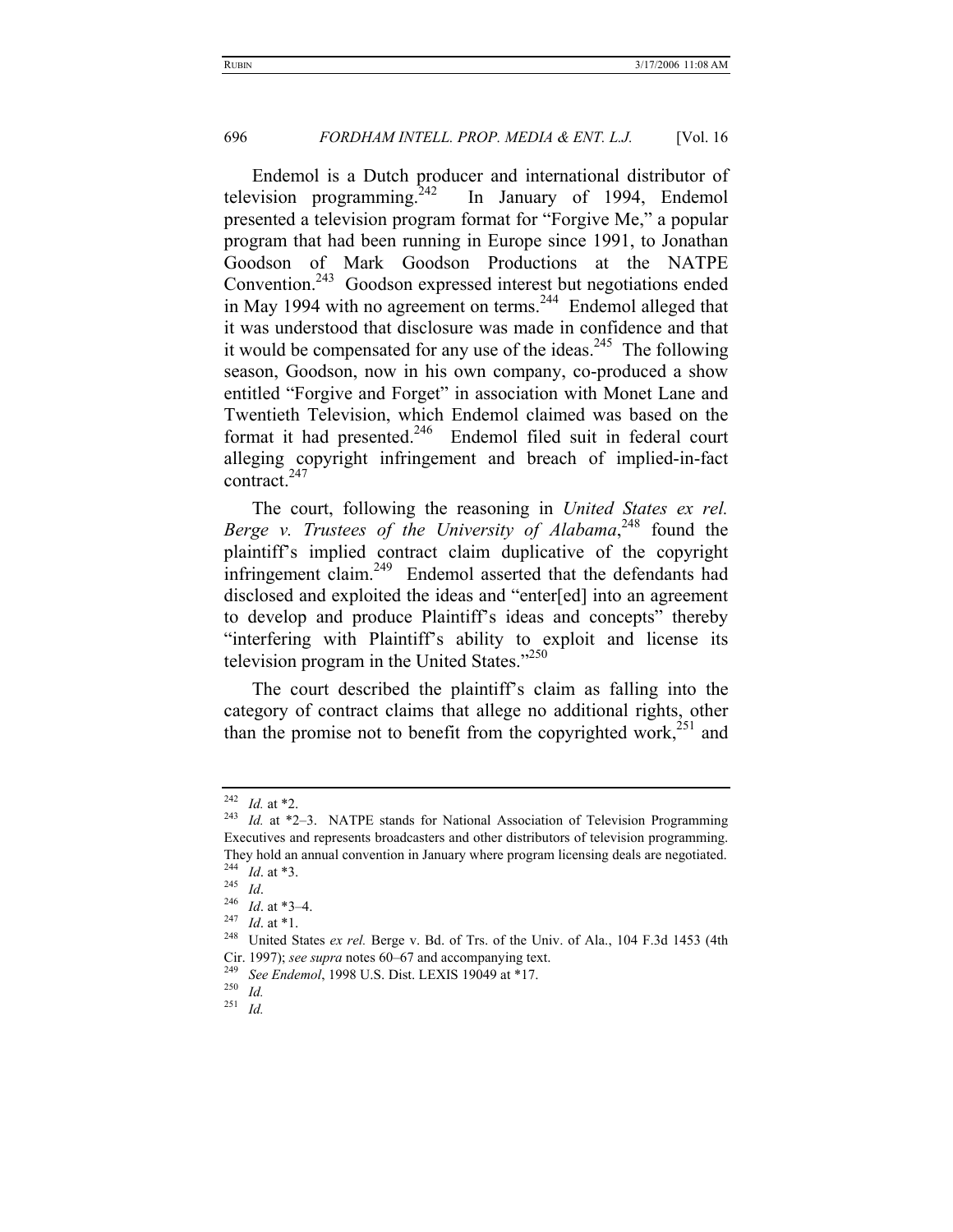was therefore preempted.<sup>252</sup> Although the plaintiff asserted breach of confidence, it did so only within the breach of contract claim, and the court summarily ignored it. $^{253}$ 

As *Endemol* demonstrates, if negotiations fail or the acquirer expresses no interest, and subsequently copies the underlying ideas, the implied contract theory will fail for two reasons. First, the plaintiff cannot assert that the acquirer promised to pay for the idea if used. If any promise can be inferred, it is that the acquirer promised not to use the idea without entering a contract. This right, which is exclusive control over the material at issue, is equivalent to copyright and therefore preempted by federal copyright.<sup>254</sup> Second, from the idea purveyor's point of view, she has disclosed the idea with the expectation of entering into a contract at some future date. If pleaded as a future expectation, this does not rise to the level of consideration necessary to sustain the assertion that an implied-in-fact contract has been created between the parties.<sup>255</sup>

The argument that a contract claim is not qualitatively different from a copyright claim is troubling. In a contract claim, whether the contract is written, oral, or implied-in-fact, the plaintiff must prove a promise, the terms of the contract, consideration, and so forth. It is illogical to conclude that *any* promise does not constitute an "extra element" that makes such claims qualitatively different from copyright protection. Unlike a contract, copyright grants exclusive right against the world.<sup>256</sup> Even though the act of breaching the contract and infringing the copyright can arise from the same incident, these causes of action are qualitatively different.

<sup>252</sup> *Id.*

<sup>&</sup>lt;sup>253</sup> Id. ("Because the Court grants Defendants' motion to dismiss Plaintiff's second cause of action for breach of contract, it need not consider Plaintiff's claim that the second cause of action includes a cause of action for breach of confidence."). 254 *See id.* at \*16–17; *see also* Worth v. Universal Pictures, Inc., 5 F. Supp 2d 816, 822

<sup>(</sup>C.D. Cal. 1997).

<sup>255</sup> *See* Associated Artist Entm't, Inc. v. Walt Disney Pictures, No. CV-95-00713-AAH, 1999 WL 132196, at \*1 (9th Cir. Mar. 9, 1999).

<sup>256</sup> *See* Pro CD, Inc. v. Zeidenberg, 86 F.3d 1447, 1454 (7th Cir. 1996).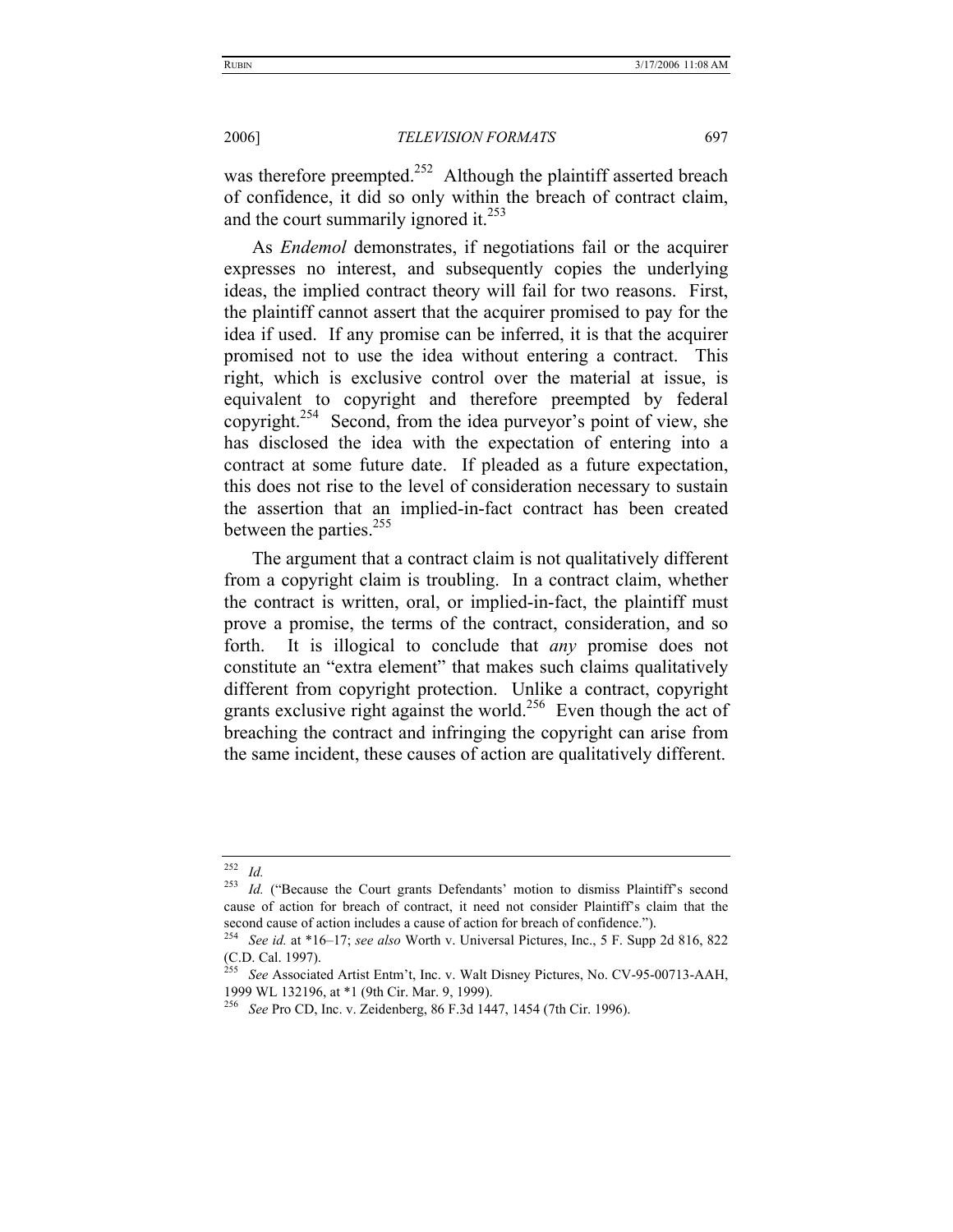# III. THE POTENTIAL EFFECT OF LEGAL OUTCOMES ON THE INDUSTRY

When one imagines the idea submission dispute, two scenarios come to mind. In the first, an eager writer has pitched his life's work only to see its essence appropriated without remuneration.<sup>257</sup> This is the *Desny* paradigm. The concept may be a unique or common-place concept,<sup>258</sup> based on historical facts,<sup>259</sup> or consist of research performed for a producer.<sup>260</sup> The writer subsequently sees a break-out hit without having received acknowledgement or compensation. Cases between such purveyors of ideas and broadcasters are inherently different from the second scenario where deals are struck (or negotiations break down) between industry players. Although the former may be unfair, the latter will have serious economic consequences on the entire industry. Industry practice is influenced by legal outcomes. As a lack of legal enforcement becomes incorporated into the general practice, some broadcasters and producers have become more brazen in borrowing program formats from each other.<sup>261</sup>

A successful series may prompt authors, who have pitched a show format at some time in the past and believe they recognize those ideas in the finished product, to claim that it was their format that was used to develop the series. $262$  For example, Leigh Burton's claim, that she pitched a boxing reality show to Golden

<sup>257</sup> *See*, *e.g.*, Metrano v. Fox Broadcasting Co., No. CV-00-02279 CAS JWJX, 2000 WL 979664, at \*1 (C.D. Cal. Apr. 24, 2000).

<sup>258</sup> *See*, *e.g.*, Murray v. Nat'l Broad. Co., Inc., 844 F.2d 988, 995 (2d Cir. 1988) (affirming lower court's denial of plaintiff's claim that NBC misappropriated his idea for a television series when the network produced "The Cosby Show").

<sup>259</sup> *See*, *e.g.*, Chase-Riboud v. Dreamworks, Inc., 987 F. Supp. 1222, 1222 (C.D. Cal. 1997) (denying author of novel's motion for preliminary injunction against producers of "Amistad").

<sup>260</sup> *See*, *e.g.*, Baer v. Chase, 392 F.3d 609, 613 (3d Cir. 2004) (taking up plaintiff's claim that David Chase misappropriated his idea to create "The Sopranos"). 261 *See Good Ideas*, *supra* note 10; Bill Carter, *At Fox*, *Reality Robbery Mastermind or* 

*Just Playing the Game?* N.Y. TIMES, June 29, 2004 § E at 1.<br><sup>262</sup> See *e.g.*, Keane v. Fox Television Stations, Inc., 297 F. Supp. 2d 921, 925 (S.D. Tex. 2004); Idema v. DreamWorks, 162 F. Supp. 2d 1129, 1144 (C.D. Cal. 2001); Reyher v. Children's Television Workshop, 533 F.2d 87, 87 (2d Cir. 1976); Smith v. New Line Cinema, No. 03 Civ. 5274(DC), 2004 WL 2049232, at \*1 (S.D.N.Y. Sept. 13, 2004); *Chase-Riboud*, 987 F. Supp. at 1222; *Baer*, 392 F.3d at 613; *Murray*, 844 F.2d at 988.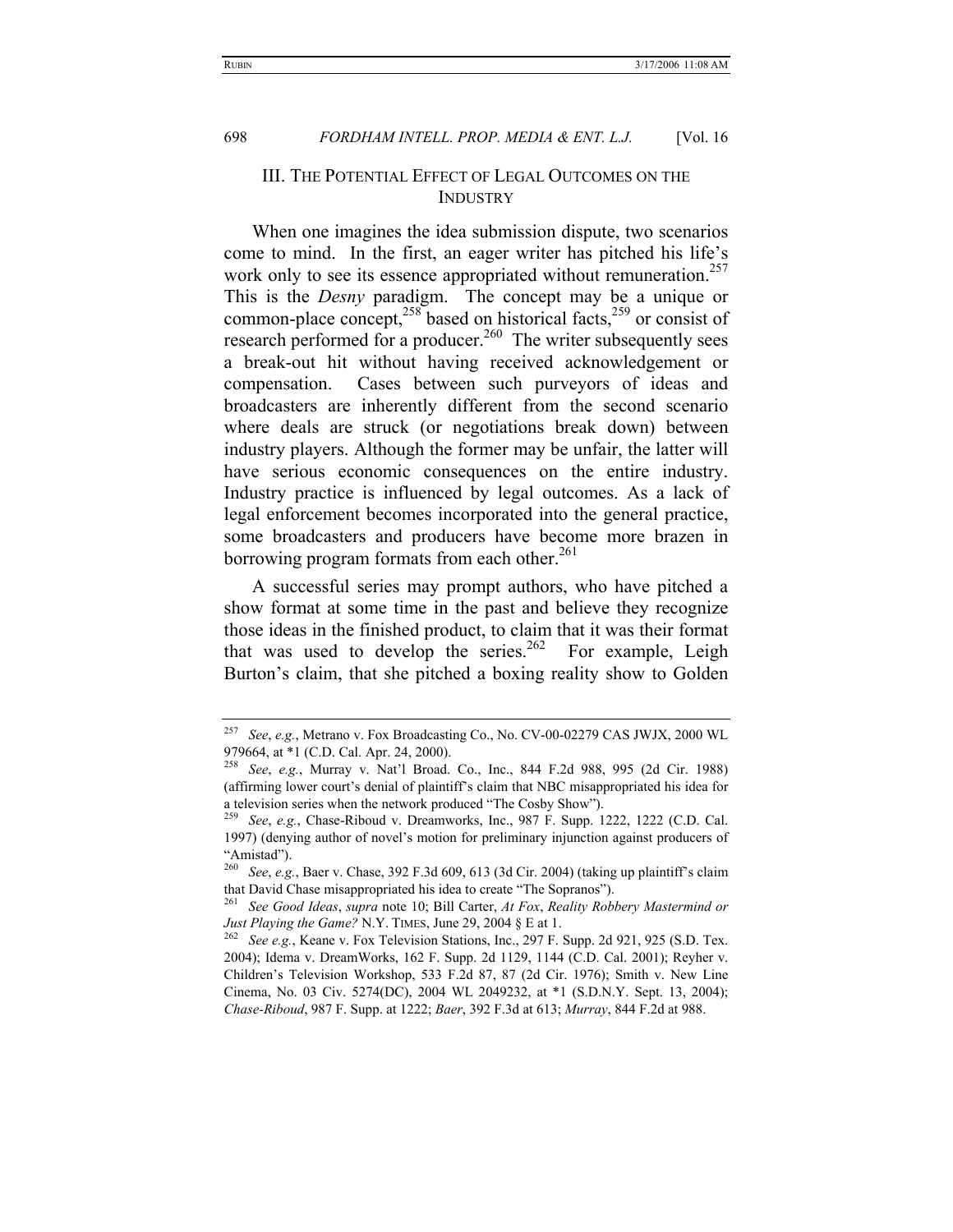Boy Productions while Mark Burnett was pitching a similar idea to Fox, is a frequent occurrence in the television industry.<sup>263</sup> Multiple overlapping claims become an intractable dilemma in idea submission cases.

The television and film industries survive on the collective effort of creative authors, both writers and producers, to pitch their ideas for the next breakout hit. The author needs to pitch the idea to get the project off the ground, while studio and network executives rely upon hearing every pitch that is out there so as not to overlook that next hit, for their careers depend on it. Despite the fact that a format may not be particularly novel in a general sense, the idea may still have value to the recipient. For instance, the value may be "not having to expend resources pursuing the idea through other channels or by having a profit-making idea implemented sooner rather than later."<sup>264</sup>

There is little incentive for a broadcaster to contract for television formats if the ideas behind those formats are available at no cost. Negotiations for the rights to television formats continue due to business relationships,  $^{265}$  but when negotiations break down, there is no incentive for the broadcaster to refrain from developing an identical program with another producer. If ideas have no

<sup>&</sup>lt;sup>263</sup> Seven similar claims were brought against Paramount Pictures resulting from the studio's production of "Coming to America." *See*, *e.g.*, Buchwald v. Paramount Pictures Corp., No. C706083, 1990 WL 357611, at \*5 (Cal. Super. Ct. Jan. 8, 1990); Beal v. Paramount Pictures, 806 F. Supp. 963, 964 (N.D. Ga. 1992). Two similar claims were brought against the producers of the television series "Sea Hunt." *See* Minniear v. Tors, 72 Cal. Rptr. 287, 290 (Ct. App. 1968); Donahue v. Ziv Television Programs, Inc., 54 Cal. Rptr. 130, 132 (Cal. Dist. Ct. App. 1966). Two analogous claims were also brought against Fox in relation to its series "The Next Great Champ." *See supra* note 5 and

accompanying text.<br><sup>264</sup> See, e.g., Apfel v. Prudential-Bache Sec., Inc. 616 N.E.2d 1095, 1098 (N.Y. 1993).

<sup>&</sup>lt;sup>265</sup> In the normal course of business, producers contract with authors, generally through their agents, to option copyrighted works, or to pay writers for fully developed scripts, or for production and delivery of finished projects from early stage concepts, or to license formats of existing programs for use in other markets. Given the vast number of ideas pitched compared to the relatively small number of projects produced (at Miramax, for example, however, it is no wonder that so many allegations of plagiarism occur). *See supra* note 8 and accompanying text. It is also understandable that upon hearing an intriguing pitch, a broadcaster or producer may inadvertently incorporate the ideas embodied in that pitch in the development of similar projects, leading to disputes over the origins of the program concept. *See supra* note 265 and accompanying text.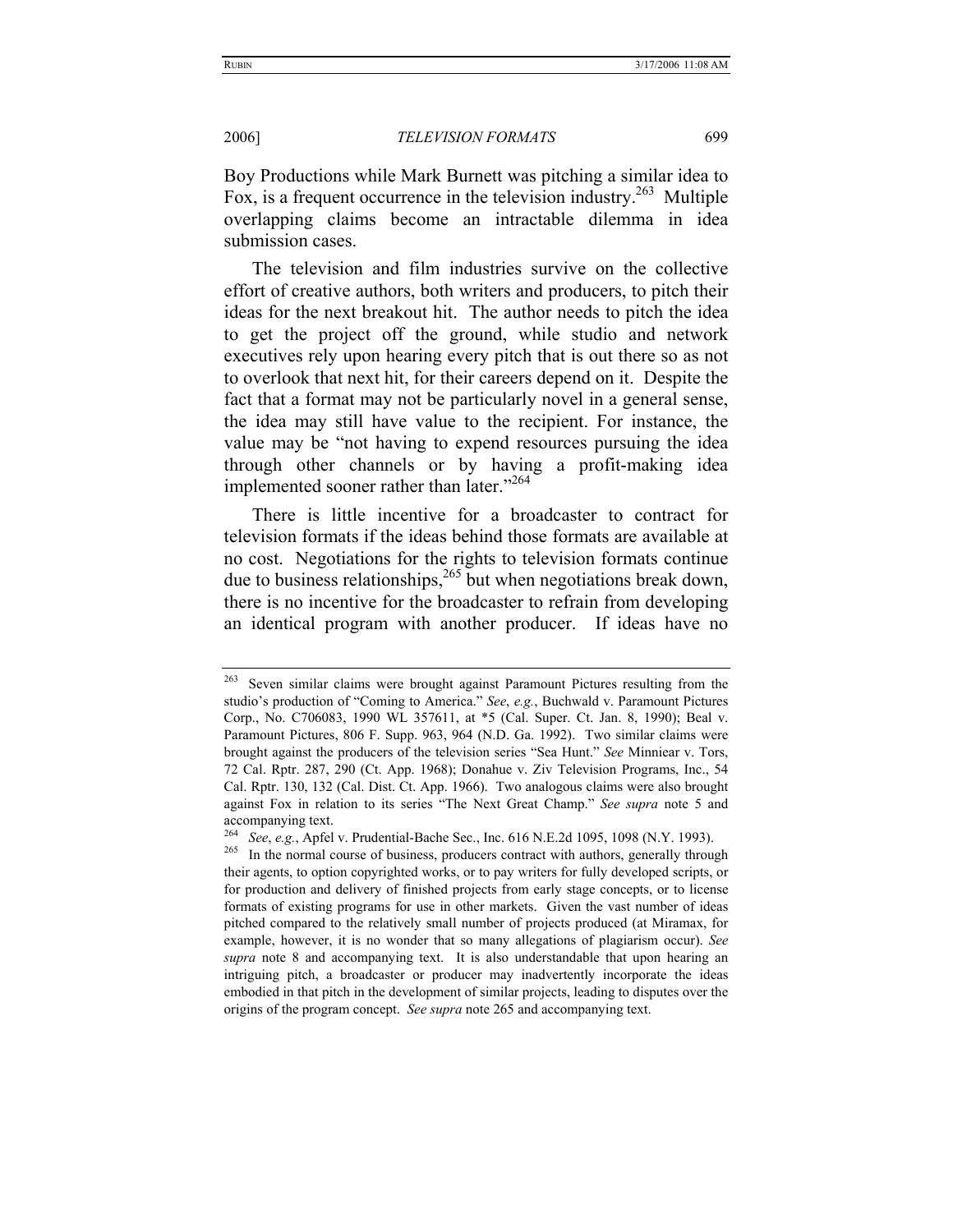economic value individually, and using other people's ideas has no legal consequences, the 'gentlemen's agreement' not to gain the benefit of a pitch without the involvement of the author is no longer maintainable. Furthermore, as this industry custom erodes, the inference of industry custom is eroded as well. Court decisions reflect this shift, $266$  finding it increasingly difficult to find that an implied-in-fact contract exists.

#### *A. A Statutory Solution is Unworkable*

A statutory solution to this problem is not possible because granting property rights to television formats would cast the net too broadly. It would be impossible to separate the cases of overreaching<sup>267</sup> from those where genuine misappropriation had taken place. Robert Merges and others have argued persuasively that proposals for compulsory license schemes to deal with the burden of obtaining intellectual property licenses and, failing this, dealing with litigation, are economically inefficient.<sup>268</sup> Compulsory licensing is useful under circumstances where many owners of strong property rights need to reduce transaction costs for users of those rights.<sup>269</sup> In recommending a collective rights organization for digital content, Merges focuses on the private ordering of repeat exchanges where strong property entitlements are in the hands of many rights holders and both users and rights holders are motivated to overcome transactional bottlenecks.<sup>270</sup> Examples of this type of collective licensing arrangement are the American Society of Composers, Authors and Publishers ("ASCAP") and patent pools.

Television format submissions do not fit this model: that strong property rule entitlements motivate parties to bargain over the value of intellectual property. $271$  In contrast, the market for idea

<sup>&</sup>lt;sup>266</sup> See supra note 238 and accompanying text.<br><sup>267</sup> See supra notes 258, 259, 260 and accompanying text.<br><sup>268</sup> See Merges, supra note 28, at 1299–1300; see also

<sup>268</sup> *See* Merges, *supra* note 28, at 1299–1300; *see also* Stanley M. Besen et al., *An Economic Analysis of Copyright Collectives*, 78 VA. L. REV. 383, 384 (1992) (considering why copyright collectives emerge and examining the laws that govern such collectives).

<sup>269</sup> *See* Merges, *supra* note 28, at 1295. 270 *See id.*

See id. at 1305-06.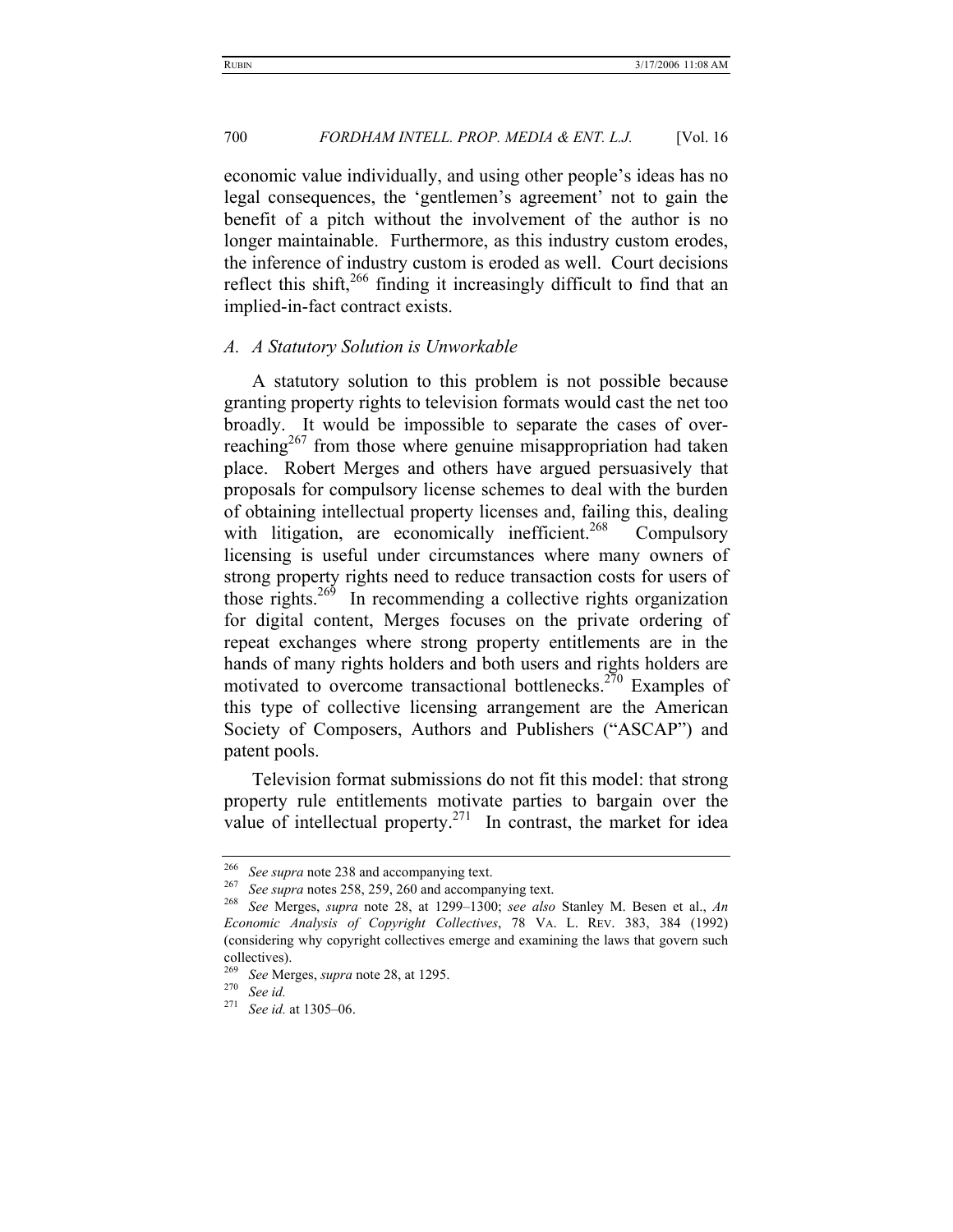submissions is one where a small group of acquirers are encouraged by a *lack* of property rights to behave opportunistically in order to gain a competitive advantage in the short term.<sup>272</sup> This lack of exogenous property entitlement is markedly different from the traditional framework of intellectual property systems.<sup>273</sup> It is time for the industry to look at the long-standing problem of imitation of television formats, not as a conflict between the poor writer and the rapacious producer, but as a dispute among a tightknit group of acquirers sharing a common resource who undervalue, and therefore overexploit, that resource thereby discouraging investment in maintaining or replenishing the resource pool.<sup>274</sup>

#### *B. A Collective Rights Organization Is Worth Considering*

In discussing the effectiveness of collective rights organizations, Merges points to collective rights organizations that have succeeded where no property entitlement exists.  $275$  His examples range from Medieval traders, to municipalities sharing water rights in the Los Angeles basin<sup>276</sup>. He refers in particular to the work of Elinor Ostrom, who has conducted extensive research on common resource institutions organized to manage shared natural resources.277

Ostrom defines three fundamental similarities of such institutions that have proven successful.<sup>278</sup> First, the individual acquirers of a common-pool resource must share a past and expect to share a future.<sup>279</sup> It is therefore important for individuals to maintain their reputations within the community.<sup>280</sup> Second, the

<sup>&</sup>lt;sup>272</sup> Cf. id. at 1319 (arguing that collective rights organizations "bundle rights and settle accounts among members").<br>
<sup>273</sup> See e.g., Besen, *supra* note 269, at 383; Merges, *supra* note 28, at 1301 n. 13.

<sup>&</sup>lt;sup>274</sup> Cf. ELINOR OSTROM, GOVERNING THE COMMONS: THE EVOLUTION OF INSTITUTIONS FOR COLLECTIVE ACTION (1990) (analyzig self regulated institutions which manage the sharing of natural resources such as water rights, fisheries, and forestry).<br>
<sup>275</sup> See Merges, *supra* note 28, at 1323–24.<br>
<sup>276</sup> See id.<br>
<sup>277</sup> See id.

<sup>277</sup> *See id.* at 1322; *See generally* OSTROM, *supra* note 269. 278 *See* OSTROM, *supra* note 269, at 88–89. 279 *Id.* at 88. 280 *Id.*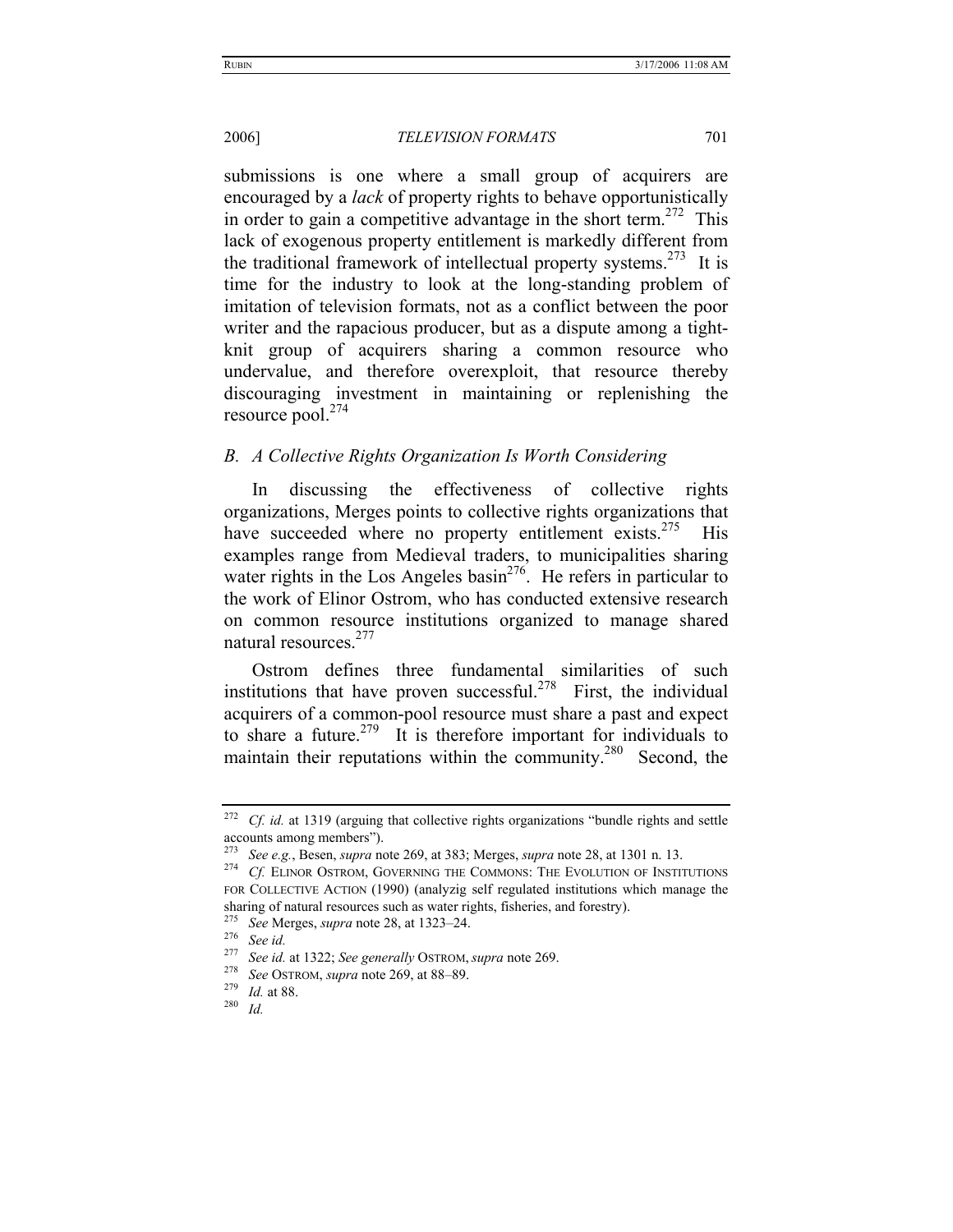individuals in the group must share accepted norms of proper behavior and have similar goals.<sup>281</sup> Third, the group must have "institutional robustness."<sup>282</sup> That is, rules of behavior have been devised and modified over time, according to a set of governing principles.<sup>283</sup>

The condition in the television industry fits this pattern. Television is a close-knit industry. There are only a handful of media companies that control the pipeline for broadcast output.<sup>284</sup> Furthermore, these companies are owned by media conglomerates that have significant station and cable network ownership.<sup>285</sup>

The suppliers of television format ideas, although a much more numerous group, are generally members of the WGA, the union for both feature film and television writers, and the agents who represent them.286 Membership requirements for the WGA tend to screen out non-repeat players.<sup>287</sup> There is also a great deal of cross-over by individuals alternating between the network side and the production side. This creates an environment where norms of behavior, although informal, are inviolate. As to the rules of behavior, each network has its own corporate culture; however, at the programming level the rotation of individuals tends to promote uniform behavior and therefore "institutional robustness."

<sup>281</sup> *Id.* at 88–89. 282 *Id.* at 89. 283 *Id.*

<sup>&</sup>lt;sup>284</sup> Five companies—Viacom, Disney, General Electric, News Corp. and Time Warner– control over 75% of television viewing. WRITERS GUILD OF AMERICA, WEST, INC., THE BIG PICTURE, STATE OF THE INDUSTRY, http://www.wga.org/organizesub.aspx?id=1036 (last visited Jan. 17, 2006). Viacom owns CBS and the UPN, General Electric owns NBC, Disney owns ABC, News Corp. owns Fox, and Time Warner owns the WB. 285 *E.g.*, Viacom also owns the MTV Networks group, Spike TV, BET and seventeen

local CBS affiliates in major markets; Time Warner owns CNN, HBO, TNT, TBS, and Time Warner Cable; NBC Universal owns the USA Network, Telemundo, Bravo, CNBC, and MSNBC, as well as fourteen local NBC affiliates in major markets; News Corp. also owns FX; and Disney also owns the Disney Channel, ESPN, half of Lifetime, ABC Family, and nine local ABC affiliates in major markets.

<sup>286</sup> *See* WRITERS GUILD OF AMERICA, WEST, INC., REQUIREMENTS FOR ADMISSION TO THE WGA, WEST, INC., http://www.wga.org/subpage\_whoweare.aspx?id=84 (last visited Jan. 17, 2006).

<sup>287</sup> Merges, *supra* note 28, at 1367–68.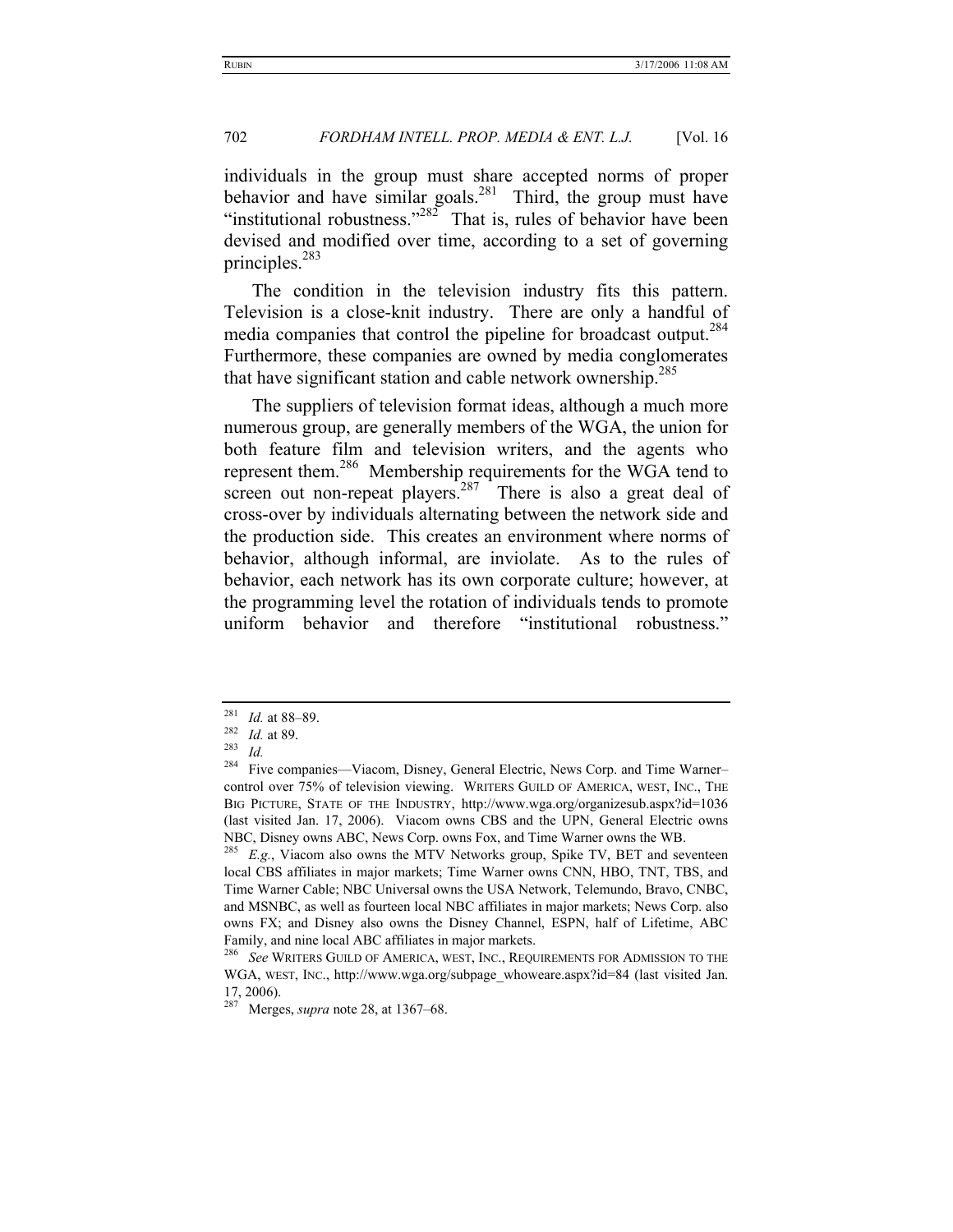Informal enforcement techniques of ostracism and even boycott occur regularly without any formal mechanism.<sup>288</sup>

For the above reasons, the television industry satisfies Ostrom's fundamental attributes for the development of a common-pool resource institution. The desire to overcome opportunism and reduce transaction costs, including the cost of litigation, makes this viable. In Europe, where licensing of television formats is a much more robust business than in the U.S., a voluntary organization has developed to address the issue of format copying. $289$ 

1. FRAPA

Format licensing in Europe faces similar legal obstacles as those discussed here. To address these issues the Format Recognition and Protection Association was formed in Germany in  $2000.<sup>290</sup>$  It was started by television production companies with the objective of defining a code of conduct and mediating disputes that arise over television formats in international markets.<sup>291</sup> FRAPA currently consists of more than 100 companies from within the television and broadcasting industries.<sup>292</sup> In 2003, it mediated 18 format plagiarism disputes.<sup>293</sup> The organization is supported with government funds from the state of North Rhine-Westphalia in Germany.<sup>294</sup>

Due to the cultural diversity and language differences across markets in Europe, the licensing of formats as an alternative to the licensing of finished programs is in high demand. A successful show in one country is less likely to play well in another. Therefore, although the opportunity to recreate the format of a successful show using local talent may be more expensive than

<sup>&</sup>lt;sup>288</sup> *Id.* at 1368 (referring to informal sanctions of the form "you'll never eat lunch in this town again.").

<sup>289</sup> http://www.frapa.org/homepage.html (FRAPA was formed in 2000 to address this issue) (last visited Jan. 17, 2006).

 $\frac{290}{291}$  *Id.* 

<sup>291</sup> *Id.*

<sup>292</sup> *Id.*

<sup>293</sup> *Id.*

<sup>294</sup> *Id.*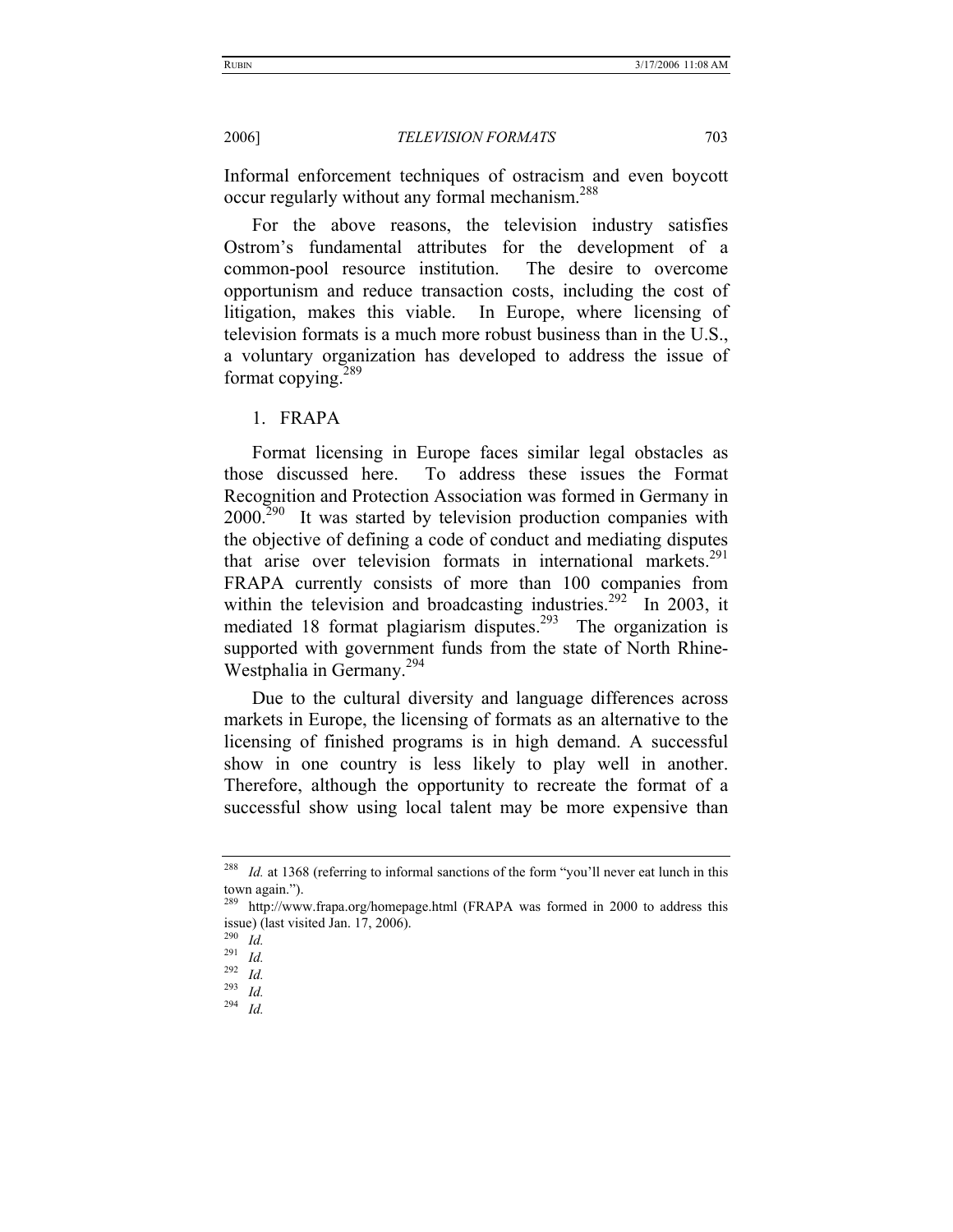direct program licensing, local programming is generally more popular with viewers and also increases local production revenues.295 This drives the format licensing industry. The organization's membership consists of television format licensors.<sup>296</sup> Its secondary long-term goal, to lobby for more clearly defined legal protection for formats, may limit its ability to affect the business practice of acquirers of programming.<sup>297</sup>

In Ostrom's analyses of common-pool resource institutions, it is the acquirer group that must develop and agree to a set of rules controlling the exploitation of the resource.<sup>298</sup> This is a paradigm shift from the purpose and governance of collective rights organizations such as  $ASCAP<sup>299</sup>$  Here, there is no strong property right held by the suppliers of television format ideas. On the contrary, it is the fact that this resource is free for the taking that threatens its sustainability. $300$ 

Confirming this analysis, collective rights organizations such as the Authors Registry and the Publication Rights Clearinghouse, which represent freelance writers in their efforts to collect royalty payments for re-use of their published works, have had only limited success.<sup>301</sup> This is because the publishers are not members. From a publisher's perspective, it is more cost-effective (especially when the cost is zero) to obtain all rights initially rather than limited rights that may be augmented by contracting with a CRO later.<sup>302</sup> The analogy to television formats is striking. The author

<sup>295</sup> *See generally Good Ideas*, *supra* note 10. 296 *Id.*

<sup>297</sup> *Cf.* Bettina C. Goldmann, *New Law on Copyright Contracts in Germany*, 9 COMPUTER & INTERNET L. 17, 17 (2002).<br><sup>298</sup> OSTROM, *supra* note 269, at 58.<br><sup>299</sup> Merges, *supra* note 28, at 1361 (suggesting that "[t]ransactions, not entitlements, are

the starting point from which economic activity follows" for exchange institutions in the absence of property rights).

<sup>300</sup> *Cf.* Ostrom at 5–7 (citing Mancur Olson, The Logic of Collective Action (1965)) ("unless the number of individuals is quite small, or unless there is coercion or some other special device to make individuals act in their common interest, *rational*, *selfinterested individuals will not act to achieve their common or group interests."* (Olson p. 2; emphais in original). *Id.* at 6.<br><sup>301</sup> Maureen A. O'Rourke, *Bargaining in the Shadow of Copyright Law After Tasini*, 53

CASE W. RES. L. REV. 605, 632–33 (2003). 302 *Id.* at 633.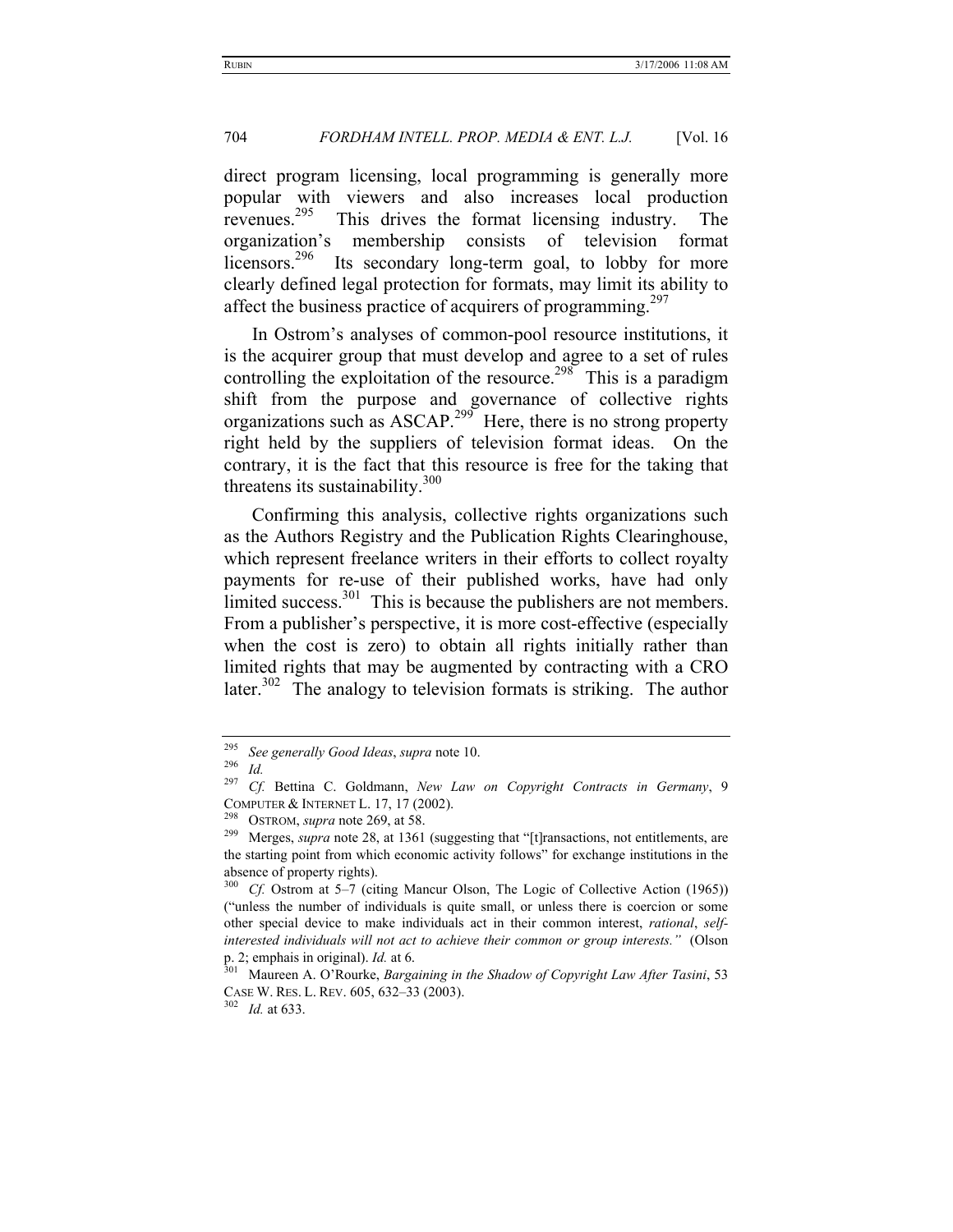suggests that unlike the example of FRAPA, the Authors Registry, or PRC, a collective rights organization for television format rights must be formed and supported by the acquirers of formats, and must be justified by the economic benefit of cooperative exploitation of a common resource, and the reduction in litigation costs.

2. The Writers' Guild of America and the WGA Registry

Under the organization of the WGA, a system for the identification, administration and arbitration of television format rights can be successfully implemented. Unlike  $FRAPA$ ,  $^{303}$  this should include representation of format acquirers: broadcasters, distributors and production companies, as well as format purveyors.

 Those who write for TV or movies are represented by the WGA.<sup>304</sup> The union has been relatively successful in attaining reasonable levels of compensation for its members.<sup>305</sup> It has essentially granted copyright ownership to producers in return for decent rates of pay, residuals, and the ability to control the credit screenwriters receive.<sup>306</sup> Major broadcasters and production companies, those who hire members under Guild contracts, are signatory members of the Guild. $307$  It should be noted that many

<sup>303</sup> *See supra*, notes 284–289 and accompanying text. 304 WGA Home Page, http://www.wga.org/. 305 See Lionel S. Sobel, *A Practical Guide to Copyright Ownership and Transfer: The Differences Between Licenses*, *Assignments and Works Made for Hire and Suggestions for Analyzing which One is "Best" For a Particular Transaction*, ENT. L. REP., Feb. 1984 3, 7 (1984) ("Virtually all successful screenwriters belong to the Writers Guild of America which has entered into a collective bargaining agreement with virtually all producers.").

<sup>306</sup> John M. Kernochan, *Ownership and Control of Intellectual Property Rights in Motion Pictures and Audiovisual Works: Contractual and Practical Aspects – Response f the United States to the ALAI Questionnaire*, *ALAI Congress*, *Paris*, *September 20*, *1995*, 20 COLUM.-VLA J.L. & ARTS 379, 402 (1996) ("[T]he Guild has . . . established minimum scales of payment . . . negotiated basic "residual" payments . . . reserved rights of "novelization" . . . [and] control[led] the determination . . . of writing credits for screenplays . . . .").

<sup>307</sup> WGA, *supra* note 299.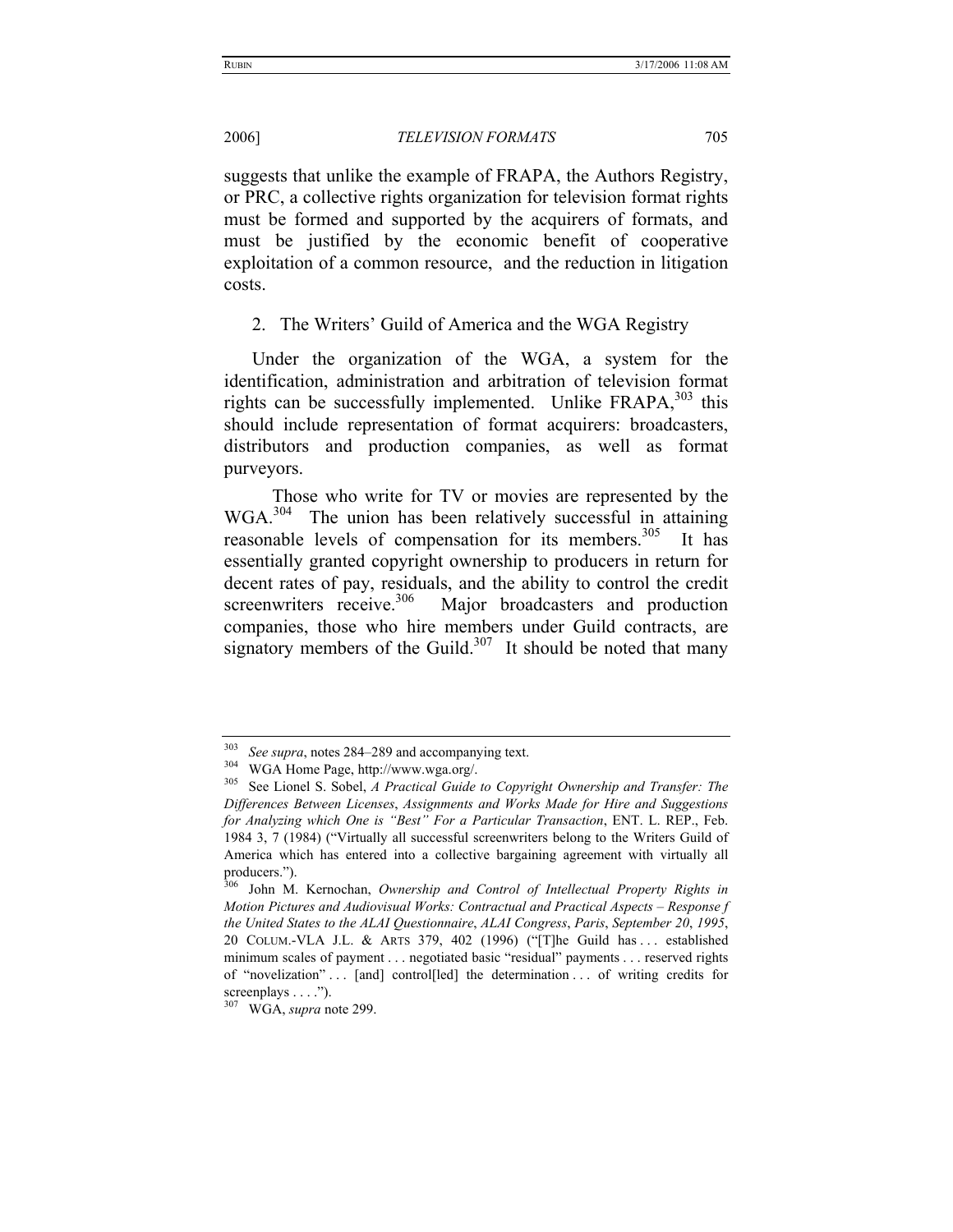cable networks and smaller production companies do not use WGA writers and are not signatories.<sup>308</sup>

The WGA developed a "Script Registry" to lower both the risk of misappropriation or over-reaching in script and format submission situations.<sup>309</sup> For a fee, writers can deposit a copy of a script they are going to submit with the Registry, which datestamps it and stores it for five years.<sup>310</sup> This system offers some evidence of authorship to script writers when they submit treatments or scripts. The Registry encourages the writer to include a notice of his registration on the materials he submits. $311$ This gives the writers a sense of security but no legal protection against misappropriation.<sup>312</sup> The WGA will testify, if necessary, as to the date of submission; however they do not review or even have a way of knowing the content of any material deposited in the Registry.<sup>313</sup> The WGA receives  $30,000$  submissions annually maintaining the file for 5 years and have approximately 150,000 submissions on file at any time. $314$  The WGA also operates an arbitration service that resolves about 300 cases each year.<sup>315</sup> By developing a governance structure consisting of both signatory and member participants, the WGA Registry could be augmented to offer a more active role in setting rules that could manage television format submissions between and among industry participants—those who pitch formats as well as those who receive them.

Robert Merges has adapted Elinor Ostrom's design principles common to successful common resource institutions to the intellectual property area.<sup>316</sup> As Merges suggests, there is a great

<sup>&</sup>lt;sup>308</sup> *Id.* Merges, *supra*, note 28 at 1366–67.<br><sup>309</sup> Merges, *supra*, note 28 at 1366–67.<br><sup>310</sup> WGA-Registration Details, http://www.wga.org/subpage\_register.aspx?id= 1192#duration.<br> $^{311}$  *L*d

 $\frac{311}{312}$  *Id.* 

 $\frac{312}{313}$  *Id.* 

 $\frac{313}{314}$  *Id.* 

<sup>314</sup> *Id.*

<sup>&</sup>lt;sup>315</sup> WGA-Legal and Claims, http://www.wga.org/subpage\_whoweare.aspx?id=813.<br><sup>316</sup> Merges, *supra*, note 28, at 1360–61.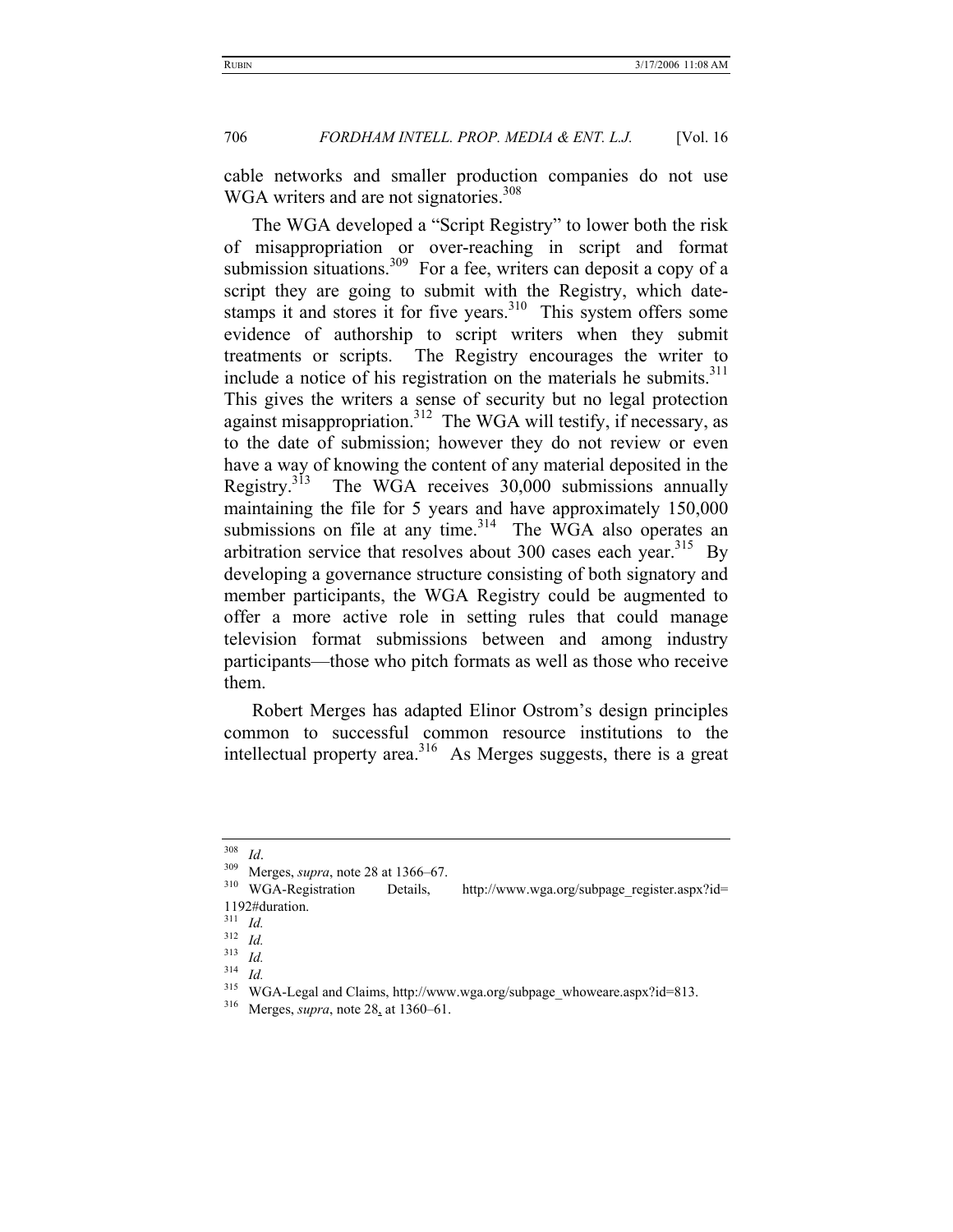deal of overlap between the problems of allocating a shared natural resource and repeated transactions in abstract property rights.<sup>317</sup>

Merges Design Principles for Intellectual Property Rights Exchange Institutions

- 1. Start small
- 2. Include members with low mutual monitoring costs
- 3. Assign knowledgeable industry members to the key task of valuing information
- 4. Include grievance/dispute resolution staffed by experts
- 5. Structure governance to reflect interests of each distinct class of members
- 6. Carefully manage relations with government authorities $318$

Under these guiding principles, a detailed analysis of current business practices in television format submission transactions could help to determine a set of rules that can offer some modicum of predictability for originators of television formats, producing entities, and broadcasters. The standards that such a study would develop include but are not limited to:

- o What constitutes a television format (as distinguished from a mere idea).
- o Standards on similarity, originality, concreteness and novelty for formats.
- o Standards of confidentiality.
- o Standards on anti-competitive practice among broadcasters and distributors.
- o Viability of royalty and attribution awards.
- o Mechanisms for registration, reporting, monitoring and enforcement.

<sup>317</sup> *Id.* at 1360. 318 *Id.* at 1361.